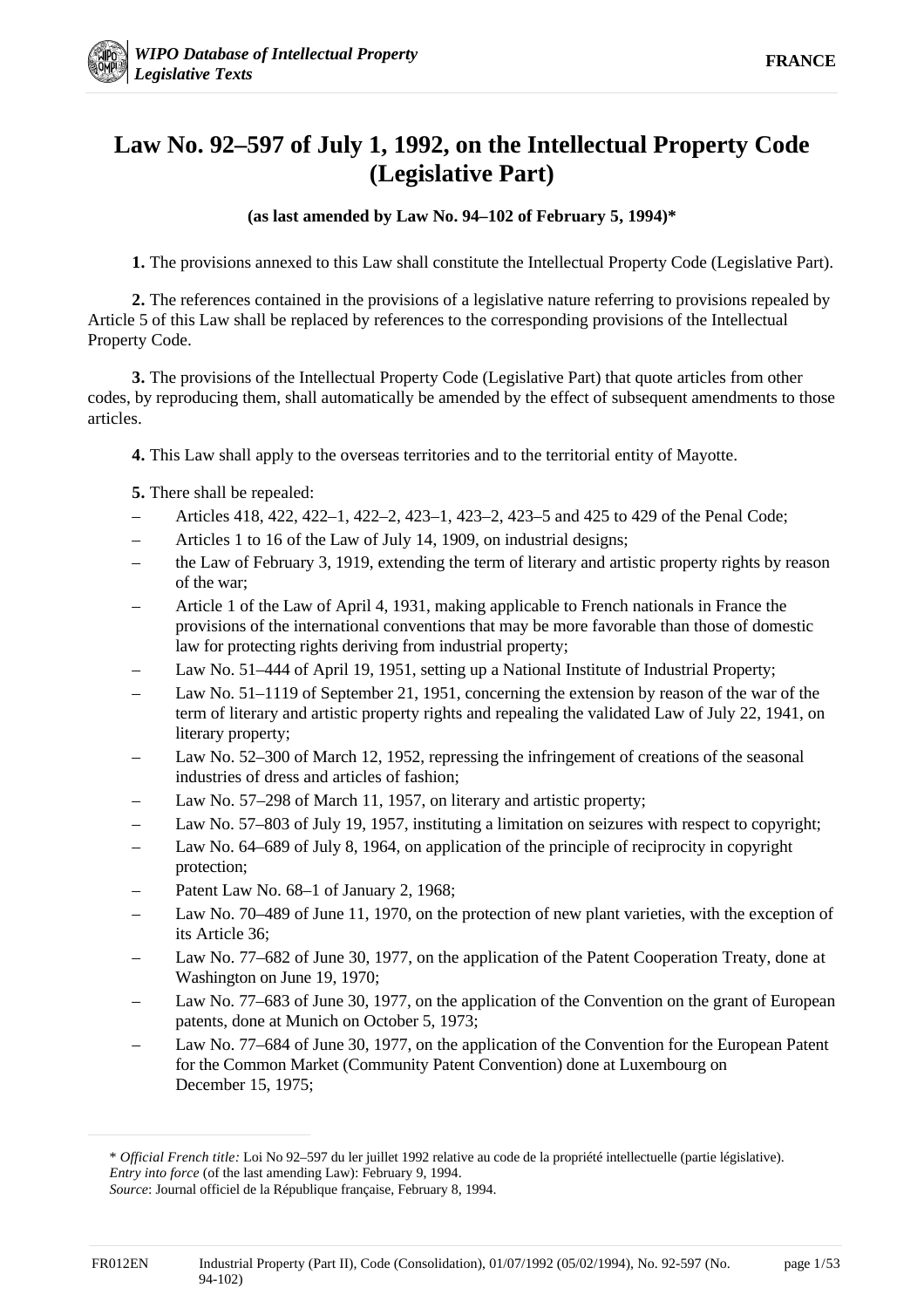- Law No. 78–742 of July 13, 1978, amending and supplementing Law No. 68–1 of January 2, 1968, to valorize inventive activity and amend the arrangements for patents for invention;
- Law No. 84–500 of June 27, 1984, amending and supplementing certain provisions of Law No. 68–1 of January 2, 1968, on patents for invention, as amended;
- Articles 1 to 51, 53 and 55 to 66 of Law No. 85–660 of July 3, 1985, on authors' rights and on the rights of performers, producers of phonograms and videograms and audiovisual communication enterprises;
- Article 95 of Law No. 86–1067 of September 30, 1986, on the freedom of communication;
- Law No. 87–890 of November 4, 1987, on the protection of topographies of semiconductor products and on the organization of the National Institute of Industrial Property;
- Law No. 90–510 of June 25, 1990, making the effective term of protection afforded by patents the same for medicines and for other products;
- Articles 1 to 19, 21 to 47 and 49 to 54 of Law No. 90–1052 of November 26, 1990, relating to industrial property;
- Law No. 91–7 of January 4, 1991, on trademarks and service marks.

**6.** There shall be inserted at the beginning of Article A of the Law of May 6, 1919, on the protection of appellations of origin, a paragraph worded as follows:

"The elements constituting an appellation of origin are defined in Article L. 721–1 of the Intellectual Property Code reproduced hereafter:".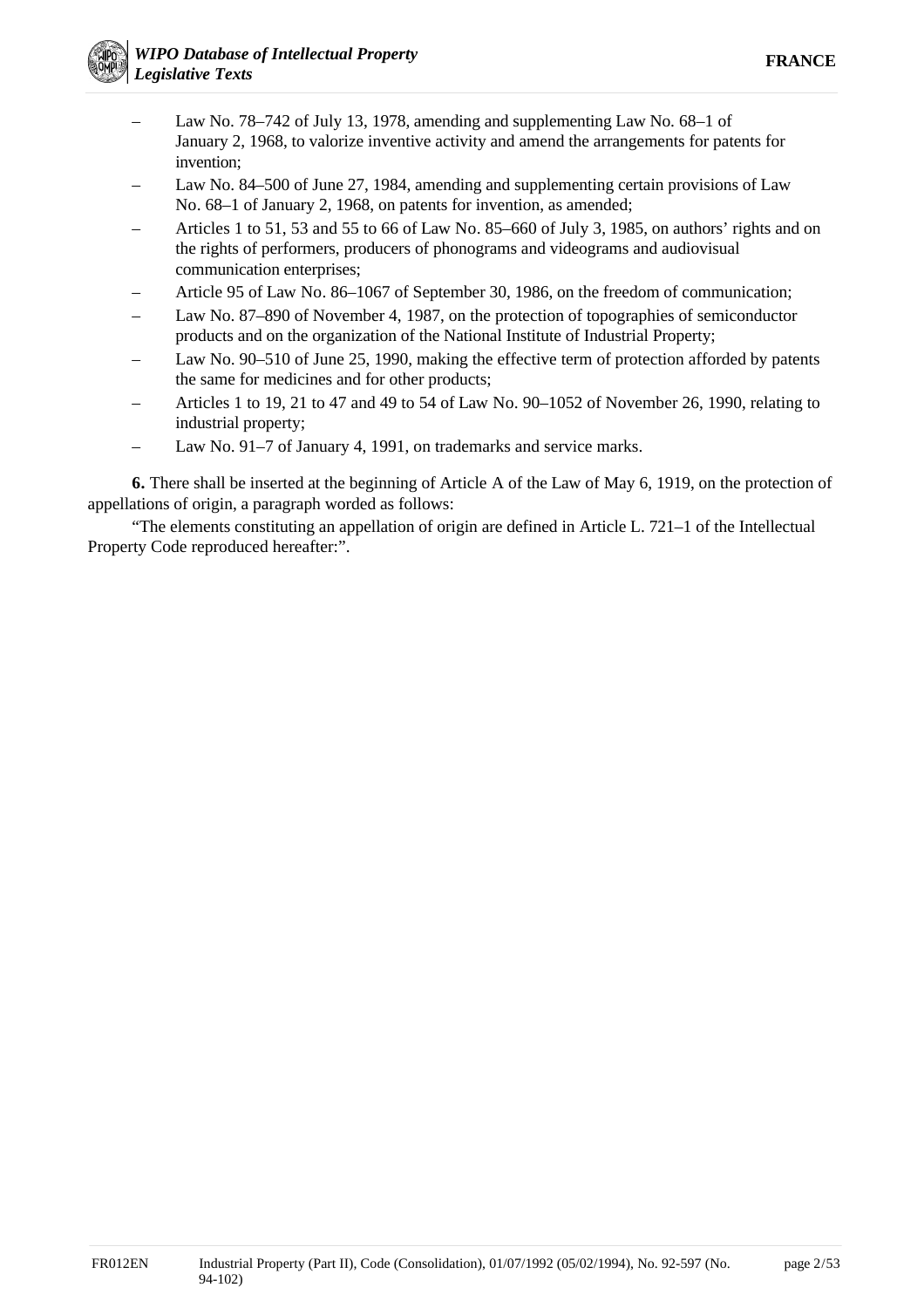

...1

# ANNEX INTELLECTUAL PROPERTY CODE **(Legislative Part)**

#### TABLE OF CONTENTS\*\*

*Articles*

#### **Part Two Industrial Property**

#### **BOOK IV ADMINISTRATIVE AND PROFESSIONAL ORGANIZATION**

TITLE I

#### **INSTITUTIONS**

| TITLE II |  |
|----------|--|

#### QUALIFICATION WITH RESPECT TO INDUSTRIAL PROPERTY

| Chapter I: | Entry in the List of Persons Qualified with Respect to Industrial           |  |
|------------|-----------------------------------------------------------------------------|--|
|            |                                                                             |  |
|            | Chapter II: Conditions for Exercising the Profession of Industrial Property |  |
|            |                                                                             |  |
|            |                                                                             |  |

#### **BOOK V**

#### **INDUSTRIAL DESIGNS**

#### TITLE I

#### ACQUISITION OF RIGHTS

# TITLE II

# DISPUTES

#### Sole Chapter ........................................................................................................... L. 521–1 to L. 521–7

#### **BOOK VI**

**PROTECTION OF INVENTIONS AND TECHNICAL KNOWLEDGE**

#### TITLE I

### PATENTS FOR INVENTION

|             | Chapter I: Field of Application       |  |
|-------------|---------------------------------------|--|
|             |                                       |  |
| Section 2:  |                                       |  |
|             |                                       |  |
| Chapter II: | Filing and Processing of Applications |  |
| Section 1:  |                                       |  |
| Section 2:  |                                       |  |
|             |                                       |  |
|             |                                       |  |

\*\* Added by WIPO.

<sup>1</sup> The first part of the Intellectual Property Code (Literary and Artistic Property) is published in October 1994 issue of the review *Copyright (Copyright and Neighboring Rights Laws and Treaties,* FRANCE – Text 3–01 *(Editor's note)*.

<u>.</u>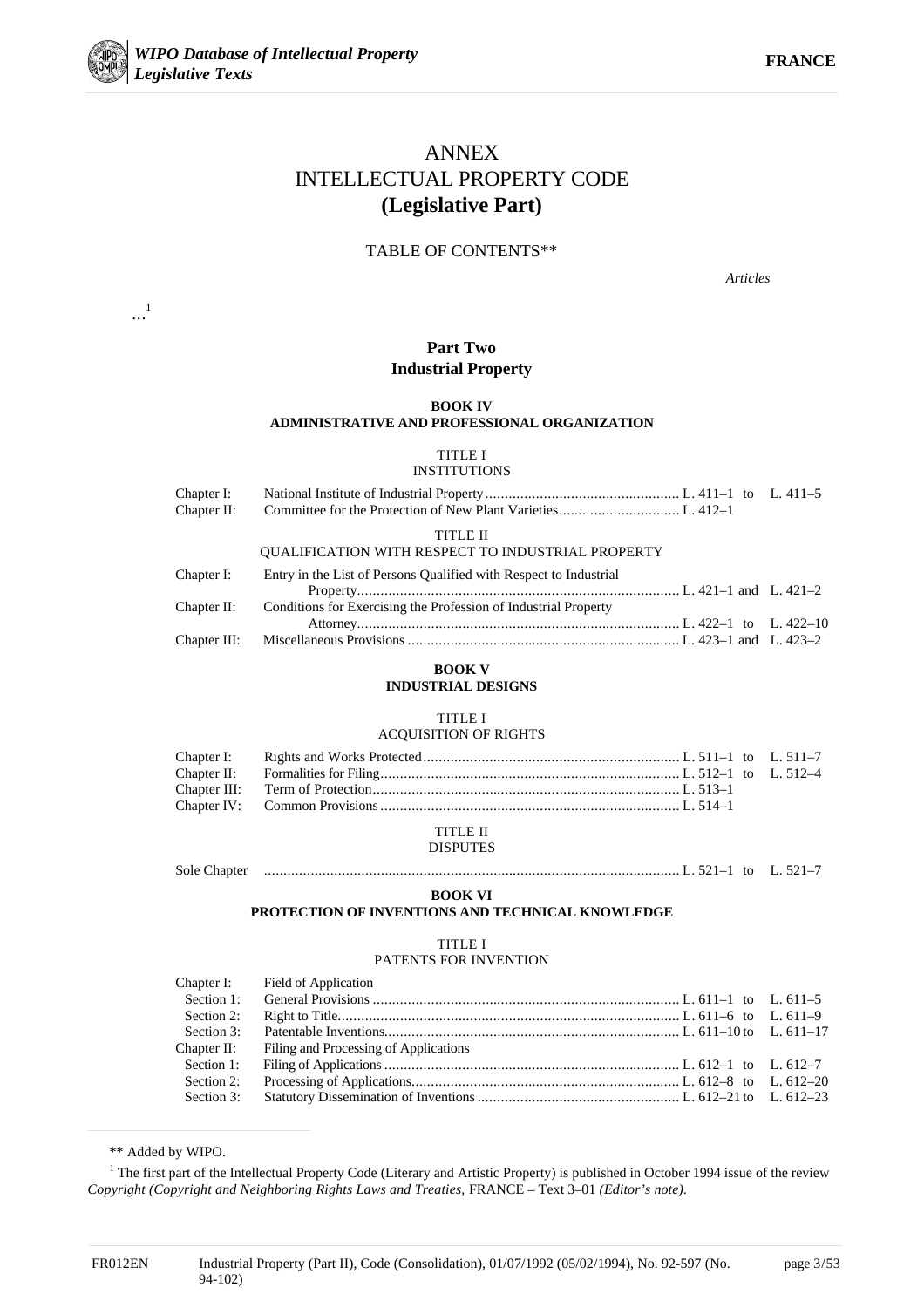

| <b>Rights Deriving from Patents</b>      |             |
|------------------------------------------|-------------|
|                                          | L. $613-7$  |
|                                          | L. $613-28$ |
|                                          | L. $613-32$ |
| Application of International Conventions |             |
|                                          |             |
|                                          |             |
|                                          | L. $614-16$ |
|                                          |             |
|                                          | L. $614-23$ |
|                                          |             |
|                                          | L. $614-30$ |
|                                          |             |
| Legal Proceedings                        |             |
|                                          | L. $615-11$ |
|                                          | L. $615-16$ |
|                                          | L. $615-22$ |
|                                          |             |

#### TITLE II PROTECTION OF TECHNICAL KNOWLEDGE

| Chapter I:   |                                                                                             |  |
|--------------|---------------------------------------------------------------------------------------------|--|
| Chapter II:  | <b>Semiconductor Products</b>                                                               |  |
| Section 1:   |                                                                                             |  |
| Section 2:   |                                                                                             |  |
| Chapter III: | New Plant Varieties                                                                         |  |
| Section 1:   |                                                                                             |  |
| Section 2:   | Rights and Obligations Deriving from New Plant Variety Certificates  L. 623–17 to L. 623–24 |  |
| Section 3:   |                                                                                             |  |

#### **BOOK VII**

#### **TRADEMARKS, SERVICE MARKS AND OTHER DISTINCTIVE SIGNS**

#### TITLE I

TRADEMARKS AND SERVICE MARKS

#### TITLE II

#### APPELLATIONS OF ORIGIN

Sole Chapter ........................................................................................................... L. 721–1

#### **Part Three**

**Application to the Overseas Territories and the Territorial Entity of Mayotte**

#### **BOOK VIII APPLICATION TO THE OVERSEAS TERRITORIES AND THE TERRITORIAL ENTITY OF MAYOTTE**

#### SOLE TITLE

Sole Chapter ........................................................................................................... L. 811–1 and L. 811–2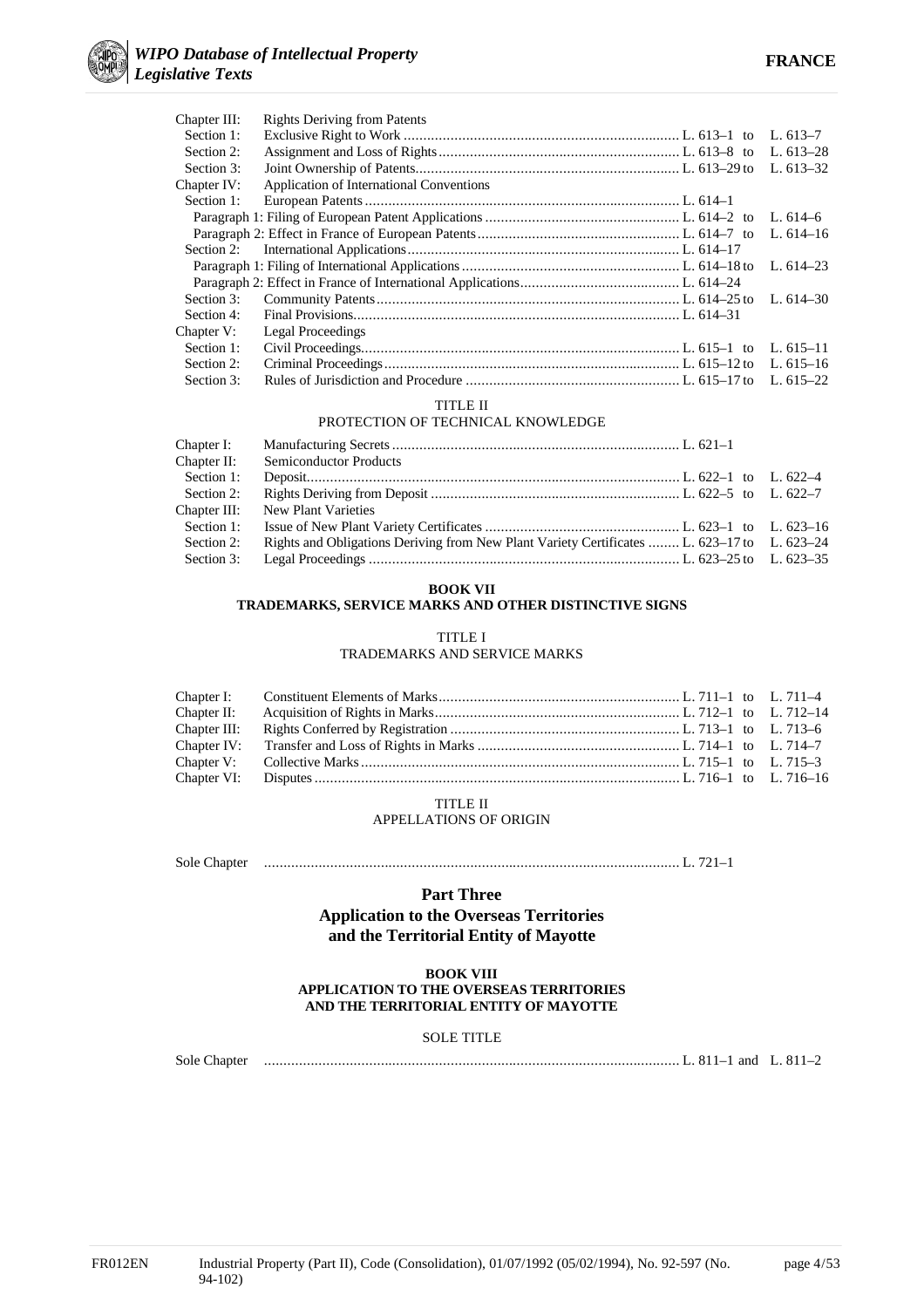

# **Part Two Industrial Property**

# **BOOK IV ADMINISTRATIVE AND PROFESSIONAL ORGANIZATION**

# TITLE I INSTITUTIONS

# **Chapter I National Institute of Industrial Property**

# **L. 411–1.**

The National Institute of Industrial Property is a public establishment possessing legal personality and financial autonomy, under the authority of the Minister for Industry.

The tasks of that establishment shall be:

1. to centralize and disseminate all information required for the protection of innovations and for the registration of enterprises; to undertake activities to promote awareness and provide training in these fields;

2. to apply the laws and regulations with regard to industrial property, the Register of Commerce and Companies and the Directory of Trades; to that end, the Institute shall be responsible for receiving the filing of applications for industrial property titles or titles ancillary to industrial property and for monitoring their maintenance; it shall centralize the Register of Commerce and Companies, the Directory of Trades and the Official Bulletin of Civil and Commercial Announcements; it shall disseminate the technical, commercial and financial information contained in industrial property titles and centralized instruments of statutory publication;

3. to take all initiatives with a view to a standing adaptation of national and international law to the needs of innovators and enterprises; for that purpose, it shall propose to the Minister responsible for industrial property any reform it considers appropriate in such matters; it shall participate in elaborating international agreements and in representing France in the relevant international organizations.

# **L. 411–2.**

The receipts of the Institute shall be constituted by any fees established in compliance with Article 5 of Ordinance 59–2 of January 2, 1959, promulgating organic law relating to the finance laws, levied in connection with industrial property and with the Register of Commerce and Trades and the filing of company statutes, together with ancillary receipts. These receipts shall be required to balance all the outlay of the establishment.

The audit of the execution of the Institute's budget shall be effected *a posteriori* in compliance with the conditions laid down by decree in Council of State.

# **L. 411–3.**

The administrative and financial organization of the Institute shall be laid down by decree in Council of State.

# **L. 411–4.**

The Director of the National Institute of Industrial Property shall take the decisions provided for by this Code when granting, rejecting or maintaining industrial property titles.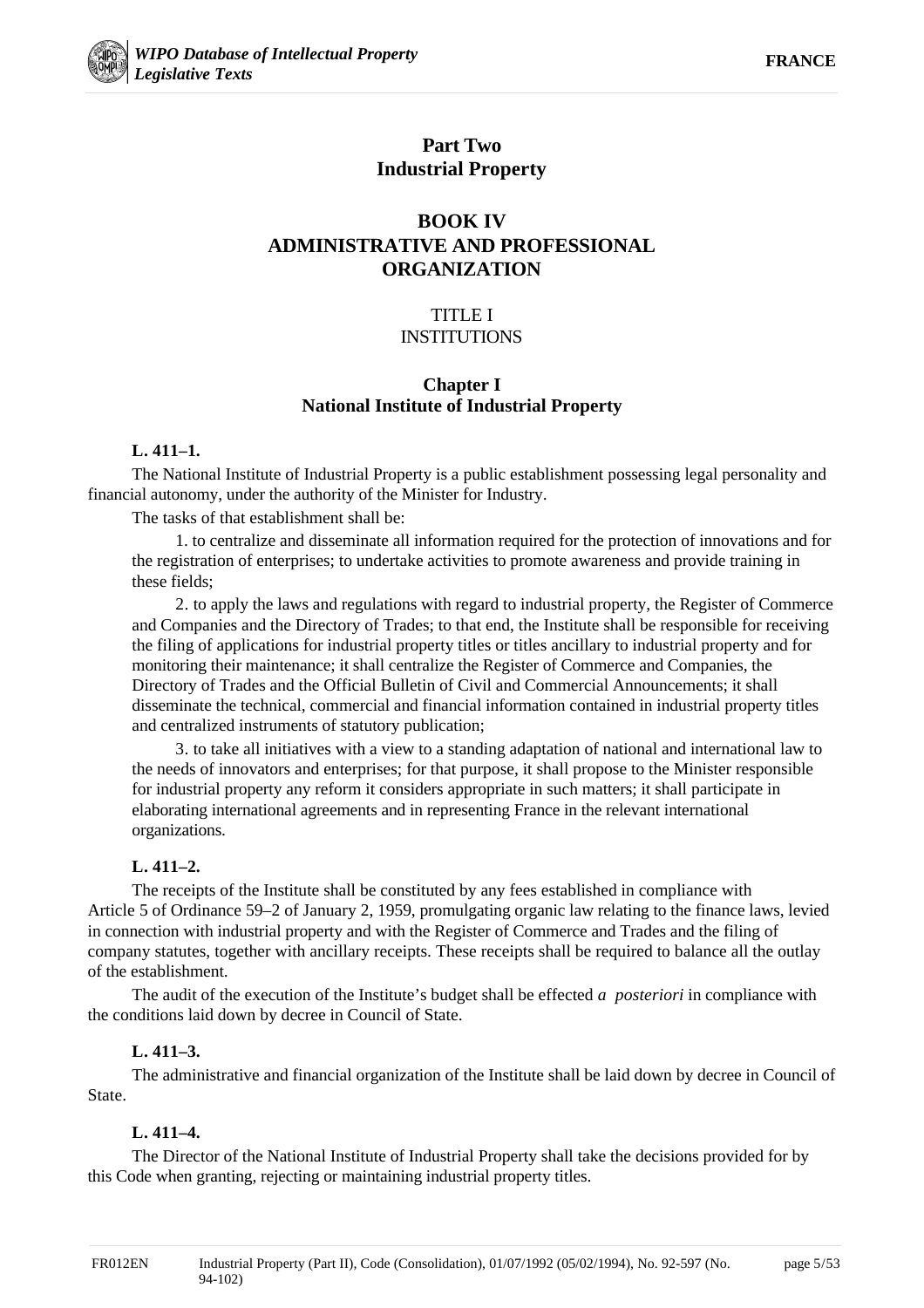When exercising that responsibility, he shall not be subject to the supervisory authority. The Courts of Appeal designated by regulation shall be directly competent to hear appeals from his decisions. They shall take their decisions on such appeals after hearing the public prosecutor and the Director of the National Institute of Industrial Property. Both the applicant and the Director of the National Institute of Industrial Property may request that a decision on appeal be set aside.

### **L. 411–5.**

The decisions to reject referred to in the first paragraph of Article L. 411–4 shall be accompanied by reasons.

The same shall apply to decisions accepting opposition filed under Article L. 712–4 or requests that revocation be lifted with regard to a trademark or service mark.

They shall be notified to the applicant in accordance with the conditions and time limits laid down by regulation.

# **Chapter II Committee for the Protection of New Plant Varieties**

#### **L. 412–1.**

The Committee for the Protection of New Plant Varieties, under the authority of the Minister for Agriculture, shall be chaired by a magistrate and composed of persons, from both the public and the private sectors, qualified by reason of their theoretical or practical knowledge of genetics, botany and agronomy. The Committee shall issue the certificates referred to in Article L. 623–4.

# TITLE II QUALIFICATION WITH RESPECT TO INDUSTRIAL PROPERTY

# **Chapter I Entry in the List of Persons Qualified with Respect to Industrial Property**

#### **L. 421–1.**

The Director of the National Institute of Industrial Property shall draw up each year a list of the persons qualified with respect to industrial property.

The list shall be published.

The persons entered in the above–mentioned list may exercise their activity as employees of a enterprise or as a liberal profession, either individually or as a group, or as employees of a person exercising his activity as a liberal professional.

The persons included, at the date of November 26, 1990, in the list of persons qualified with respect to patents for invention shall be entered automatically in the list referred to in the first paragraph, subject to satisfying the conditions of good character laid down in Article L. 421–2.

#### **L. 421–2.**

No person may be entered in the list referred to in the foregoing Article unless he is of good character and unless he satisfies the prescribed conditions with respect to professional qualifications and practice.

The entry shall be accompanied by a notice of specialization as a function of the qualifications held and the professional experience acquired.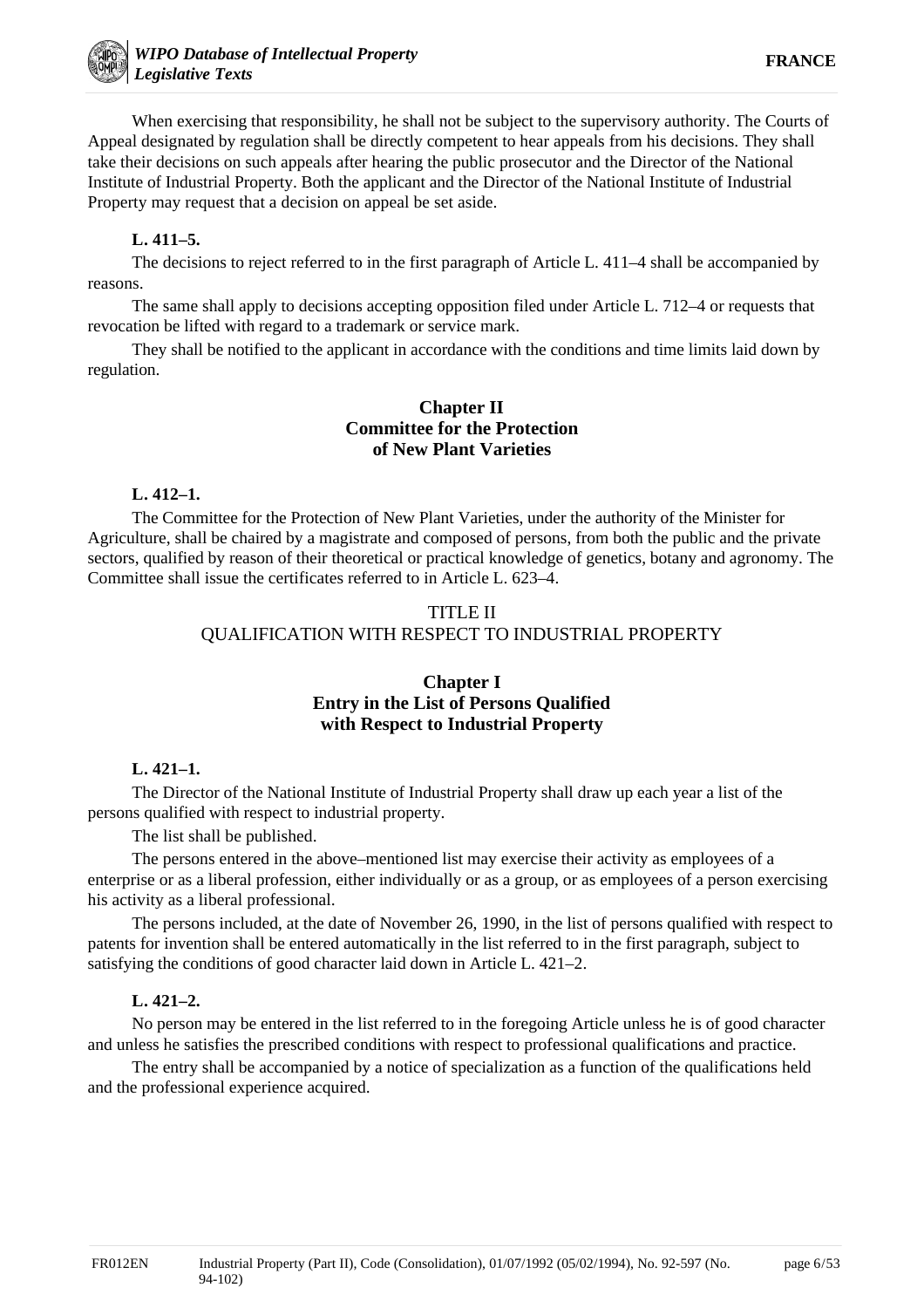# **Chapter II Conditions for Exercising the Profession of Industrial Property Attorney**

### **L. 422–1.**

The calling of an industrial property attorney shall be to offer his services to the public, in an habitual and remunerated manner, for advising, assisting or representing others with a view to obtaining, or maintaining, exploiting or defending industrial property rights, related rights and rights bearing on any connected matter.

The services referred to in the foregoing paragraph shall include legal consultation and the drafting of private deeds.

No person may use the title of industrial property attorney, a title that is equivalent or a title that is confusingly similar, unless he is entered in the list of industrial property attorneys drawn up by the Director of the National Institute of Industrial Property.

Infringements of the provisions of the foregoing paragraph shall be punishable by the penalties laid down by in the second paragraph of Article 259 of the Penal Code.

No person may be entered in the list of industrial property attorneys unless he is entered in the list provided for in Article L. 421–1 and he exercises the profession in compliance with Article L. 422–6.

Entry shall be accompanied by a notice of specialization as a function of the qualifications held and the professional experience acquired.

### **L. 422–2.**

Persons entitled to the title of patent attorney on the date of entry into force of Law No. 90–1052 of November 26, 1990, relating to industrial property shall be automatically entered in the list provided for in Article L. 422–1.

# **L. 422–3.**

Any company exercising the activities referred to in Article L. 422–1 on the date of entry into force of the above–mentioned Law No. 90–1052 of November 26, 1990, may request entry in the list of industrial property attorneys.

In such case, the condition laid down in item *(b)* of Article L. 422–7 shall not apply.

The application must be submitted, on pain of preclusion, two years at the latest after entry into force of the above–mentioned Law No. 90–1052 of November 26, 1990.

#### **L. 422–4.**

Persons wishing to be represented in proceedings before the National Institute of Industrial Property may only be represented, for acts where such is necessitated by the technical nature of the subject matter, by industrial property attorneys whose specialization, determined in accordance with the final paragraph of Article L. 422–1, corresponds to such act.

The provisions of the foregoing paragraph shall not preclude the faculty of using the services of a lawyer or of a legal counsel, of an enterprise or public establishment with which the applicant is contractually bound, or the services of a specialized professional organization.

# **L. 422–5.**

Any person carrying out the activities referred to in the first paragraph of Article L. 422–1 on November 26, 1990, may, notwithstanding the provisions of Article L. 422–4, represent persons referred to in the first paragraph of that Article in those cases referred to in that paragraph on condition that they are entered in a special list drawn up by the Director of the National Institute of Industrial Property.

Entry shall be automatic, subject to the proviso laid down in the final paragraph of this Article, on condition that the person concerned has requested entry by means of a declaration made to the Director of the Institute.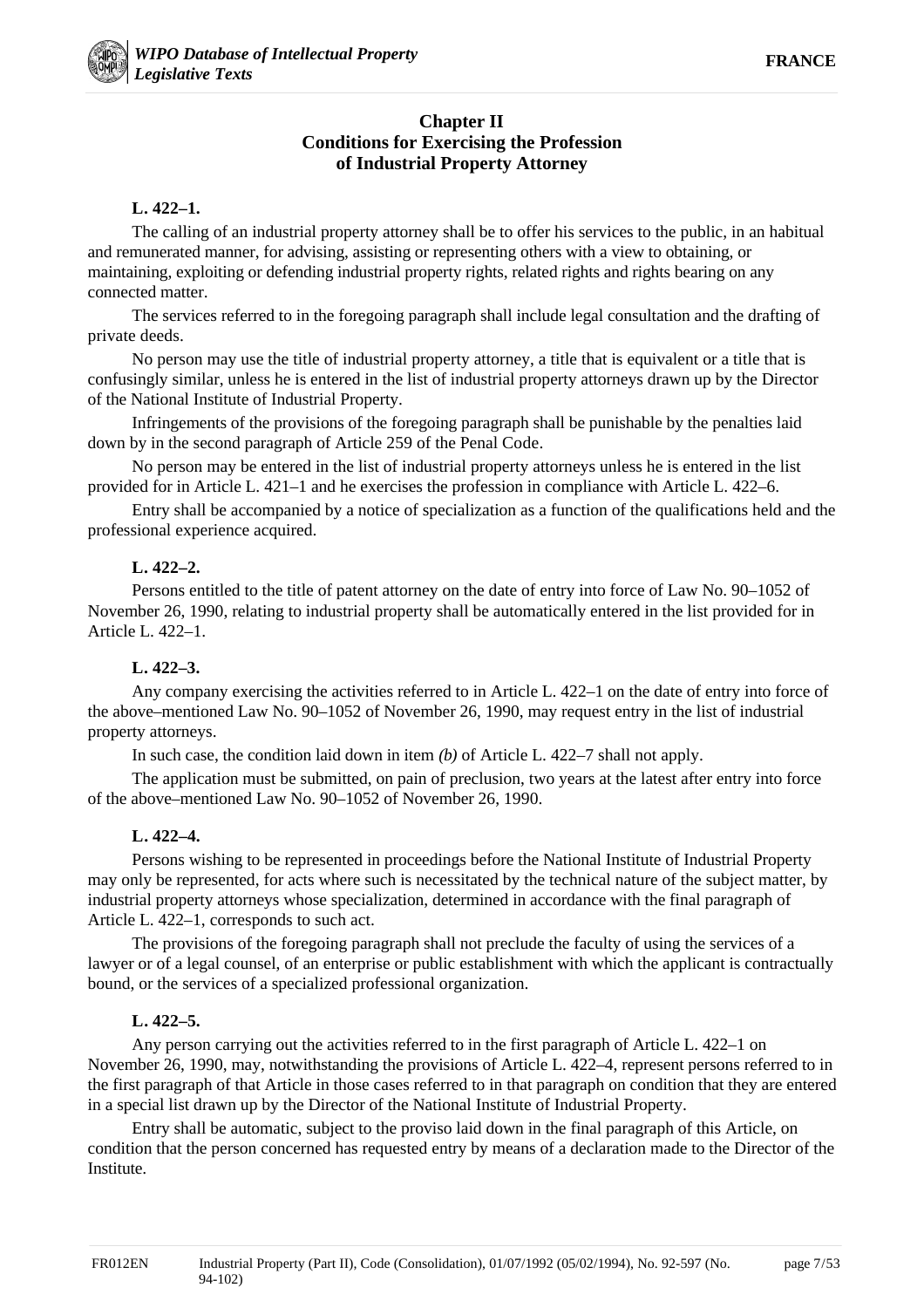The declaration must be made, on pain of preclusion, two years at the latest after the entry into force of the above–mentioned Law No. 90–1052 of November 26, 1990.

No person may be entered in the list provided for in the first paragraph if he is not of good character.

# **L. 422–6.**

An industrial property attorney shall exercise his profession either individually or in a group or as the employee of another industrial property attorney.

# **L. 422–7.**

Where the profession of industrial property attorney is exercised as a company it may take the form of a professional civil law company or a company constituted in some other way. In the latter case, it shall be required that:

*(a)* the chairman of the administrative board, the directors general, the members of the board, the sole director general and the manager or managers, as also the majority of members of the administrative board or the supervisory board, be qualified as industrial property attorneys;

*(b)* the industrial property attorneys hold more than one half of the capital and of the voting rights;

*(c)* the acceptance of any new partner be subject to prior approval, as appropriate, of the administrative board, the supervisory board or of the manager or managers.

The provisions of the first two paragraphs of Article 93, of Articles 107 and 142 of Law No. 66– 537 of July 24, 1966, on commercial companies, shall apply neither to members of the administrative board nor to members of the supervisory board of companies of industrial property attorneys.

Where the profession of industrial property attorney is exercised by a company, the company is to be entered, in addition to entry of the attorneys as natural persons, in a special section of the list provided for in Article L. 422–1.

# **L. 422–8.**

Every industrial property attorney must supply evidence that he has insurance covering his professional civil liability with regard to negligence or errors committed in the exercise of his functions and a guarantee specially devoted to the reimbursement of funds, effects or objects of value received.

# **L. 422–9.**

There is hereby instituted a National Society of Industrial Property Attorneys (Compagnie nationale des Conseils en propriété industrielle), possessing legal personality, under the authority of the National Institute of Industrial Property, in order to represent industrial property attorneys before the public authorities, to defend their professional interests and to ensure respect for the code of conduct.

# **L. 422–10.**

Any natural or legal person exercising the profession of industrial property attorney who is guilty either of an infringement of the rules under this Title or the texts adopted for its application, or of acts contrary to probity, honor or scruples, even if outside his professional sphere, may incur one of the following disciplinary measures: warning, reprimand, suspension or striking off.

The penalties shall be pronounced by the Disciplinary Board of the National Society of Industrial Property Attorneys chaired by a magistrate of the judiciary.

# **Chapter III Miscellaneous Provisions**

# **L. 423–1.**

It shall be prohibited for any natural or legal person to canvass with a view to representing the persons concerned, to giving consultations or to drawing up industrial property law acts. This prohibition shall not extend, however, to offers of services made to professionals or enterprises through the post under conditions laid down by regulation.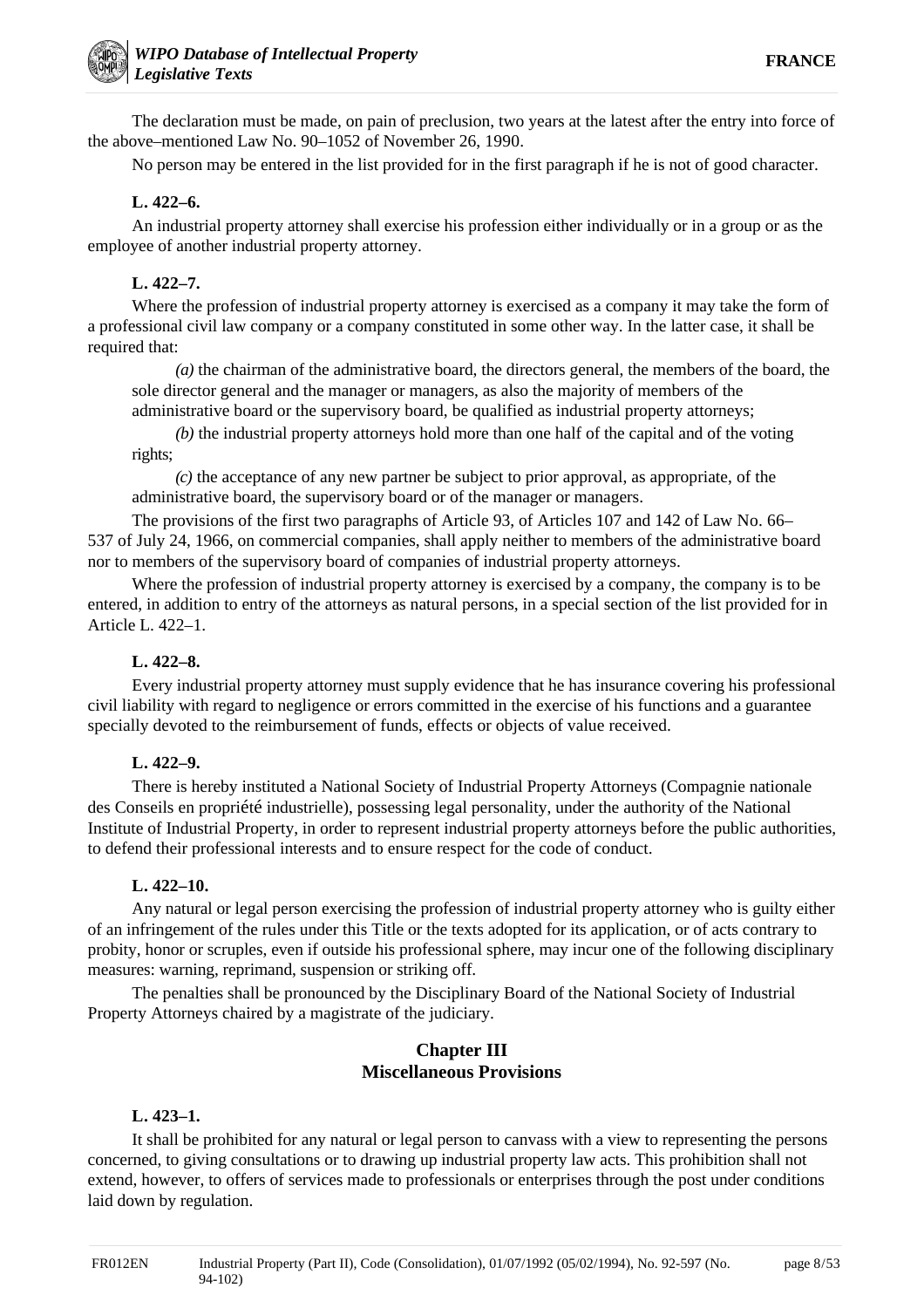Any infringement of the provisions of the foregoing paragraph shall be liable to the penalties laid down in Article 5 of Law No. 72–1137 of December 22, 1972, on the protection of consumers with respect to canvassing and door–to–door sales.

All advertising with regard to the activities referred to in that same paragraph shall be subject to compliance with the conditions laid down by regulation.

# **L. 423–2.**

Decrees in Council of State shall lay down the conditions for implementing this Title. They shall stipulate, in particular:

*(a)* the conditions for implementing Chapter I;

*(b)* the conditions for implementing Article L. 422–1;

*(c)* the conditions for implementing Article L. 422–4;

*(d)* the conditions for implementing Article L. 422–5;

*(e)* the conditions under which the obligation referred to in item *(b)* of Article L. 422–7 may be waived to permit interprofessional grouping with other providers of services involved in the innovation process;

*(f)* the code of conduct applicable to industrial property attorneys;

*(g)* the organization and statutes of the National Society of Industrial Property Attorneys together with the rules for determining the amount of its membership fees.

# **BOOK V INDUSTRIAL DESIGNS**

# TITLE I ACQUISITION OF RIGHTS

# **Chapter I Rights and Works Protected**

# **L. 511–1.**

The creator of an industrial design or his successors in title shall have the exclusive right to exploit, sell or have sold such design under the conditions laid down in this Book, without prejudice to any rights they may hold under other statutory provisions, particularly under Books I and III.

# **L. 511–2.**

The ownership of an industrial design shall belong to the person that has created the design or to his successors in title; however, unless proved otherwise, the first person to file a design shall be assumed to be its creator.

#### **L. 511–3.**

The provisions in this Book shall apply to any new design, any new three–dimensional shape, any industrial article that differs from similar articles, either by a distinctive and recognizable configuration affording it novelty or by one or more external effects giving it an individual and new appearance.

However, where the same article may be both considered a new industrial design and a patentable invention and where the elements constituting the novelty of the design may not be separated from those of the invention, such article may only be protected under the provisions of Book VI.

#### **L. 511–4.**

This Book shall apply to designs whose authors or their successors in title are French or have their place of residence in France, or who have industrial or commercial establishments in France, or who by reason of their nationality, their place of residence or their industrial or commercial establishment, are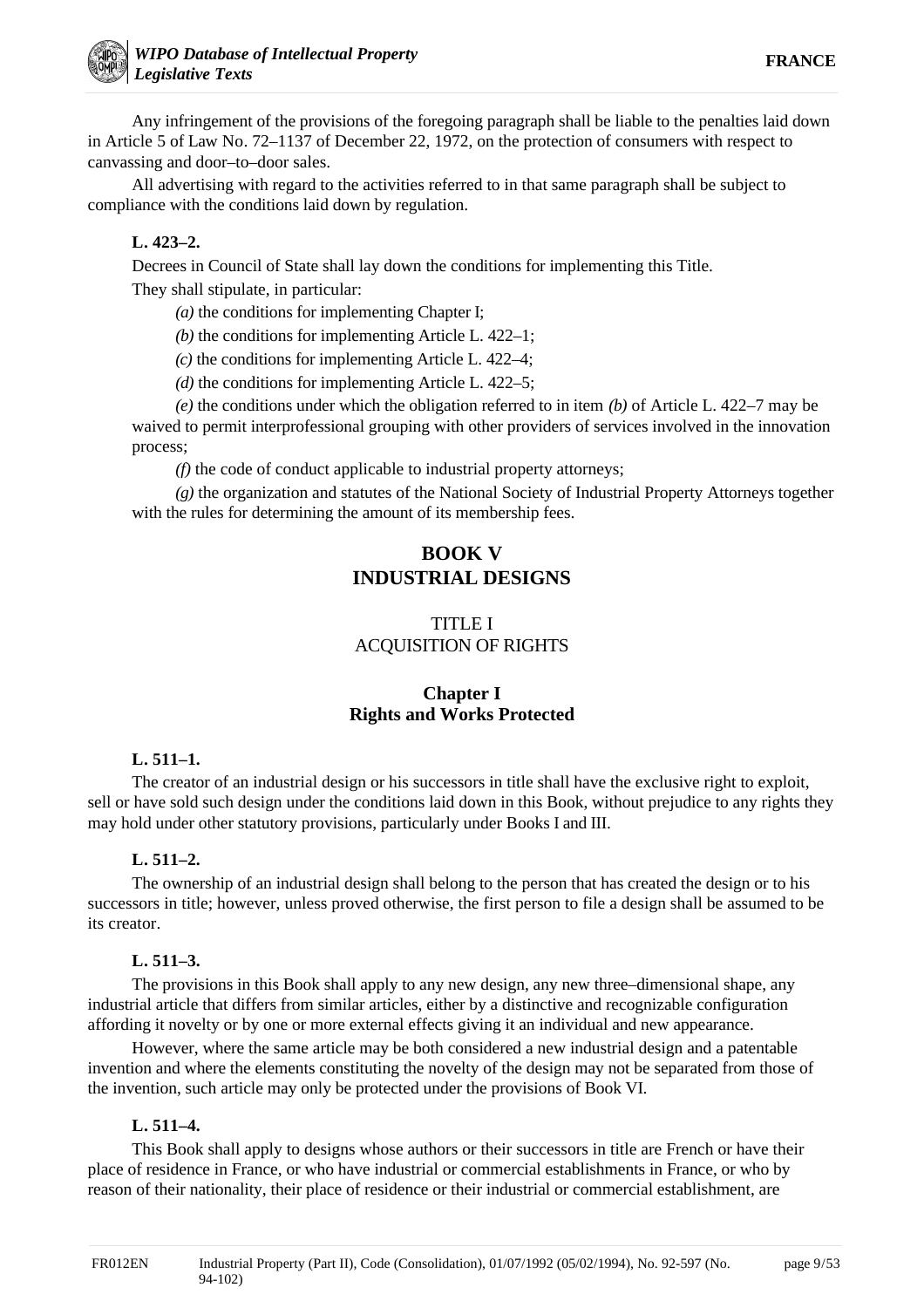nationals of a State providing reciprocity, under its domestic laws or under diplomatic conventions, with regard to French designs.

# **L. 511–5.**

This Book shall only apply to designs properly filed.

# **L. 511–6.**

The publicity received by a design, prior to its filing, as a result of placing on sale or by any other means, shall not imply loss of the property right nor of the special protection afforded by this Book.

# **L. 511–7.**

Regulatory measures specific to given industries may lay down the measures necessary to enable industrialists to have their priority use of a design ascertained, particularly by the keeping of private registers subject to validation by the National Institute of Industrial Property.

# **Chapter II Formalities for Filing**

# **L. 512–1.**

Filing shall be made, on pain of nullity, with the National Institute of Industrial Property when the place of residence of the applicant is situated in Paris or outside France. It shall be made at the National Institute of Industrial Property or at the registry of the Commercial Court of the place of residence of the applicant, at his choice, where his place of residence is situated outside Paris.

If filing is made with the registry of the Commercial Court, the latter shall effect the registration and transmit the articles filed to the National Institute of Industrial Property.

# **L. 512–2.**

The filing shall be made in the form and under the conditions laid down by this Book.

To be admissible, it must comprise an identification of the applicant and a reproduction of the design or designs concerned.

The filing shall be refused if examination shows:

(1) that it is not presented under the prescribed conditions or in the prescribed form;

(2) that its publication would be contrary to morality or public policy.

However, refusal may not be pronounced without the applicant having at first been invited, as appropriate, to regularize his filing or to submit his comments.

In the case of designs pertaining to industries that frequently change the form and presentation of their goods, filing may be effected in a simplified form according to conditions laid down by decree in Council of State.

The lapse of the rights deriving from such a filing shall be pronounced where the said filing has not, six months at the most prior to the planned date for the publication thereof, been brought into conformity with the general requirements laid down in the decree referred to in the foregoing paragraph.

# **L. 512–3.**

Where the applicant or the owner of a filing has not complied with the prescribed time limits, any revocation of rights he may have incurred may be lifted if he can provide legitimate reasons.

# **L. 512–4.**

Any act modifying or transferring the rights in a registered design may only be invoked against others if it has been entered in the public register known as the National Designs Register.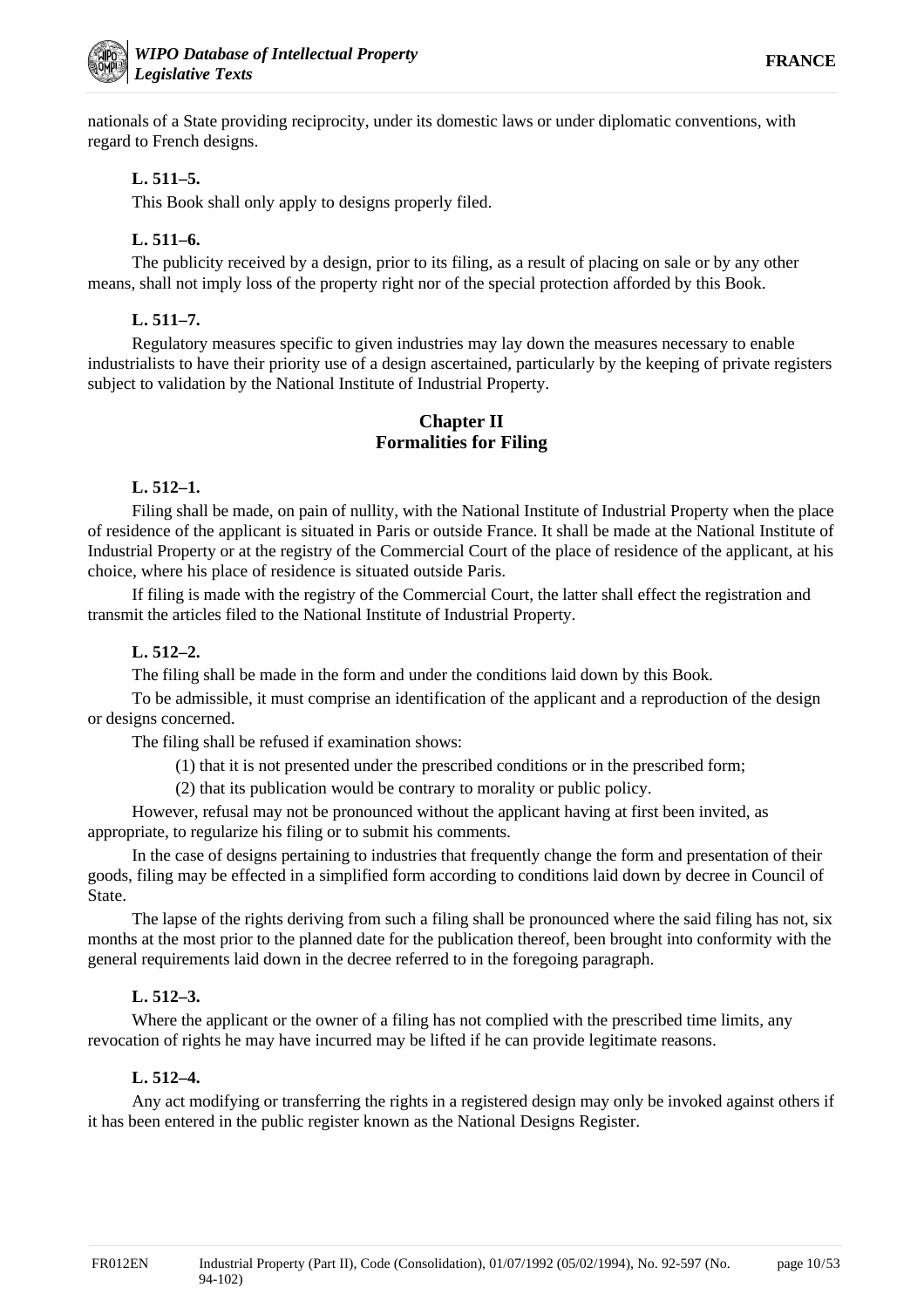# **Chapter III Term of Protection**

# **L. 513–1.**

The term of protection afforded by this Book shall be 25 years as from the date of filing. It may be extended for a further period of 25 years on a declaration by the owner.

# **Chapter IV Common Provisions**

# **L. 514–1.**

Decrees in Council of State shall lay down, where necessary, the conditions for implementing this Book.

#### TITLE II DISPUTES

# **Sole Chapter**

# **L. 521–1.**

An injured party may, even before the filing is published, have any bailiff carry out a detailed description, with or without seizure, of the incriminated articles or instruments, under an order issued by the President of the First Instance Court within the jurisdiction of which the operations are to be carried out, on a simple request and production of the filing certificate.

The President may authorize the petitioner to obtain the assistance of a police officer or a judge of the District Court and to require from the petitioner security to be deposited before carrying out the operation: security shall be required in all cases where a foreigner requests seizure.

The holders of the articles described shall be given a copy both of the order and of the instrument recording deposit of the security, on pain of nullity and damages awarded against the bailiff in both cases.

If the petitioner fails to institute proceedings, whether civil or criminal, within a period of 15 days, the description or the seizure shall automatically become null and void, without prejudice to any damages.

# **L. 521–2.**

Events prior to filing shall not be actionable under this Book.

Events following filing, but prior to publication, shall only be actionable under Article L. 521–4, even in civil proceedings, if the injured party is able to establish the defendant's bad faith.

No proceedings, whether criminal or civil, may be instituted under that Article before the filing has been published.

Where the events have occurred after publication of a filing, the persons having committed the acts may plead good faith on condition that they furnish proof thereof.

# **L. 521–3.**

Confiscation to the benefit of the injured party of the articles infringing the rights afforded by this Book shall be ordered even in the event of a discharge.

In the event of a conviction, the Court may further order confiscation of the instruments having served specifically to manufacture the incriminated articles.

# **L. 521–3–1.**

Officers of the judicial police may, as soon as offenses under the first paragraph of Article L. 521–4 have been reported, effect the seizure of goods unlawfully manufactured, imported, stocked, placed on sale, delivered or supplied, and of any material and equipment specially installed for the purposes of such unlawful acts.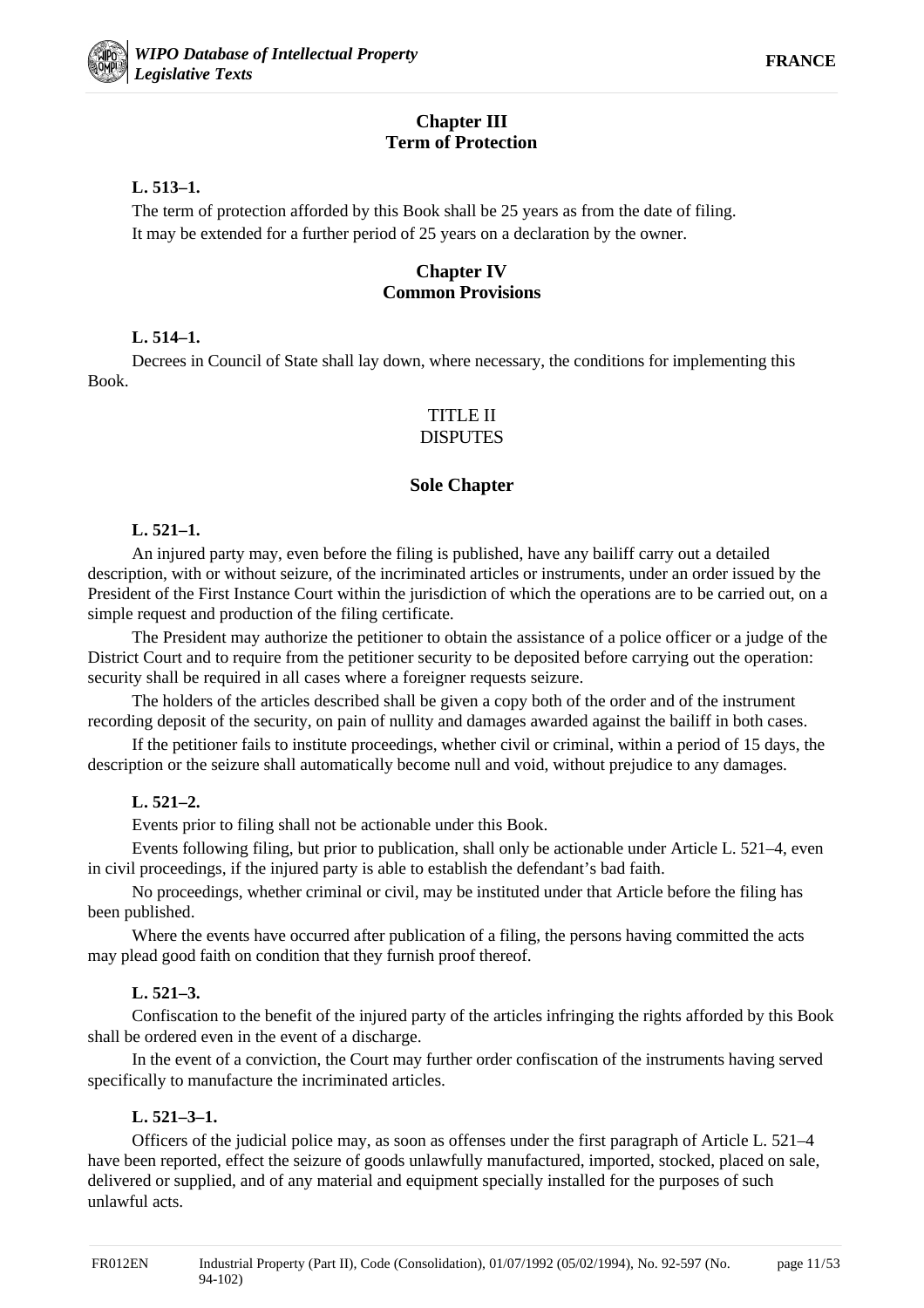# **L. 521–4.**

Any knowingly committed infringement of the rights guaranteed by this Book shall be punishable with a two–year prison term and a fine of 1,000,000 francs.

In addition, the court may order the total or partial, permanent or temporary closure, for a period not exceeding five years, of the establishment that has served for the commission of the offense.

Temporary closure may not be a cause of either termination or suspension of employment contracts, or of any monetary consequence prejudicial to the employees concerned. Where permanent closure causes the dismissal of staff, it shall give rise, over and above the indemnity in lieu of notice and the termination indemnity, to damages as provided in Articles L. 122–14–4 and L. 122–14–5 of the Labor Code for the breach of employment contracts. Failure to pay those indemnities shall be punishable with a six–month prison term and a fine of 25,000 francs.

# **L. 521–5.**

Legal entities may be declared criminally liable, in the manner specified in Article 121– 2 of the Penal Code, for the offenses defined in Article L. 521–4 of this Code.

The penalties to which legal entities are liable are:

- 1. Fines in accordance with the procedure laid down in Article 131–38 of the Penal Code;
- 2. The penalties mentioned in Article 131–39 of the same Code.

The prohibition mentioned in Article 131–39 under 2 shall relate to the activity in the exercise of which or on the occasion of the exercise of which the offense was committed.

### **L. 521–6.**

In the event of repetition of infringements of the rights guaranteed by this Book, or if the offender is or has been contractually bound to the aggrieved party, the penalties involved shall be doubled.

The guilty parties may in addition be deprived, for a period not exceeding five years, of the right to elect and be elected to commercial courts, chambers of commerce and industry and professional chambers and to joint conciliation boards.

# **L. 521–7.**

The customs administration may, at the written request of the owner of a deposited design, withhold in the course of its inspections goods alleged by him to be infringing the said designs.

The Public Prosecutor, the plaintiff and the party either declaring or in possession of the goods shall be informed without delay by the customs service of the withholding measure taken by the latter.

The withholding measure shall be lifted as of right where the plaintiff fails, within 10 working days following notification of the withholding of the goods, to prove to the customs service:

- either that precautionary measures have been ordered by the President of the First–Instance Court (*tribunal de grande instance*);
- or that he has instituted proceedings before the civil court or the court of misdemeanors and has provided the required guarantees to cover his liability in the event of the infringement claim being eventually considered unfounded.

For the purpose of the institution of the legal proceedings referred to in the foregoing paragraph, the plaintiff may require the customs administration to communicate the names and addresses of the sender, the importer and the consignee of the goods withheld or of the holder thereof, and also the quantity thereof, notwithstanding the provisions of Article 59*bis* of the Customs Code concerning the professional secrecy to which all officials of the customs administration are bound.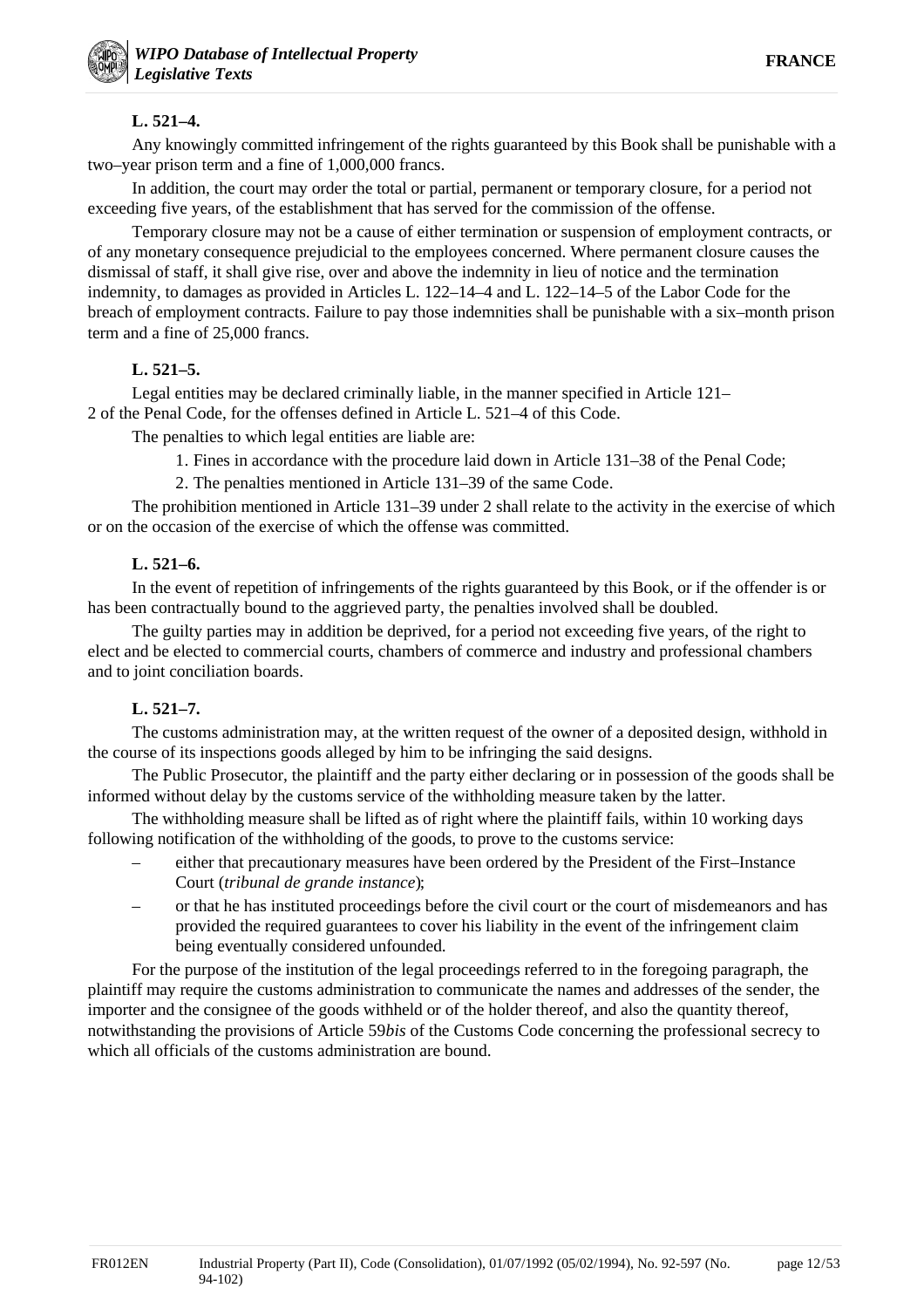# **BOOK VI PROTECTION OF INVENTIONS AND TECHNICAL KNOWLEDGE**

# TITLE I PATENTS FOR INVENTION

# **Chapter I Field of Application**

*Section 1 General Provisions*

### **L. 611–1.**

An industrial property title may be granted by the Director of the National Institute of Industrial Property to any invention, conferring on the holder or his successors in title an exclusive right to work the invention.

The grant of a title shall be subject to statutory dissemination as provided in Article L. 612–2.

Notwithstanding the provisions of the Paris Convention for the Protection of Industrial Property, foreigners having their place of residence or business outside the territory on which this Title is applicable shall enjoy the benefits of this Title, provided that French nationals are granted reciprocal protection in the countries of which such foreigners are nationals.

# **L. 611–2.**

Inventions shall be protected by the following industrial property titles:

- 1. Patents, granted for a term of 20 years as from the day the application is filed;
- 2. Utility certificates, granted for a term of six years as from the day the application is filed;
- 3. Supplementary protection certificates in respect of a patent in accordance with

Article L. 611–3, taking effect at the end of the statutory term of the patent to which they relate for a period of not more than seven years as from the end of the patent and seventeen years as from issue of the marketing authorization referred to in that same Article.

The provisions of this Book concerning patents shall also apply to utility certificates, except those contained in Articles L. 612–14, L. 612–15 and the first paragraph of Article L. 612–17. They shall likewise apply to supplementary protection certificates, except those contained in Articles L. 611–12, L. 612–1 to L. 612–10, L. 612–12 to L. 612–15, L. 612–17, L. 612–20, L. 613–1 and L. 613–25.

# **L. 611–3.**

Any owner of a patent having effect in France and of which the subject matter is a medicine, a process for obtaining a medicine, a product required for obtaining such medicine or a process for manufacturing such product may, where they are used for producing a pharmaceutical specialty covered by a marketing authorization under Articles L. 601 or L. 617–1 of the Public Health Code, and as from its issue, obtain, under the conditions laid down by this Book and detailed by a decree in Council of State, a supplementary protection certificate for those parts of the patent that correspond to the authorization.

# **L. 611–4.**

Patent applications and patents filed prior to July 1, 1979, shall continue to be governed by the rules in force on the date of their filing.

However, the provisions of this Book shall apply to the exercise of rights deriving from such patents and patent applications and to the subsequent procedure in respect of patent applications for which a preliminary draft documentary report had not been drawn up prior to July 1, 1979.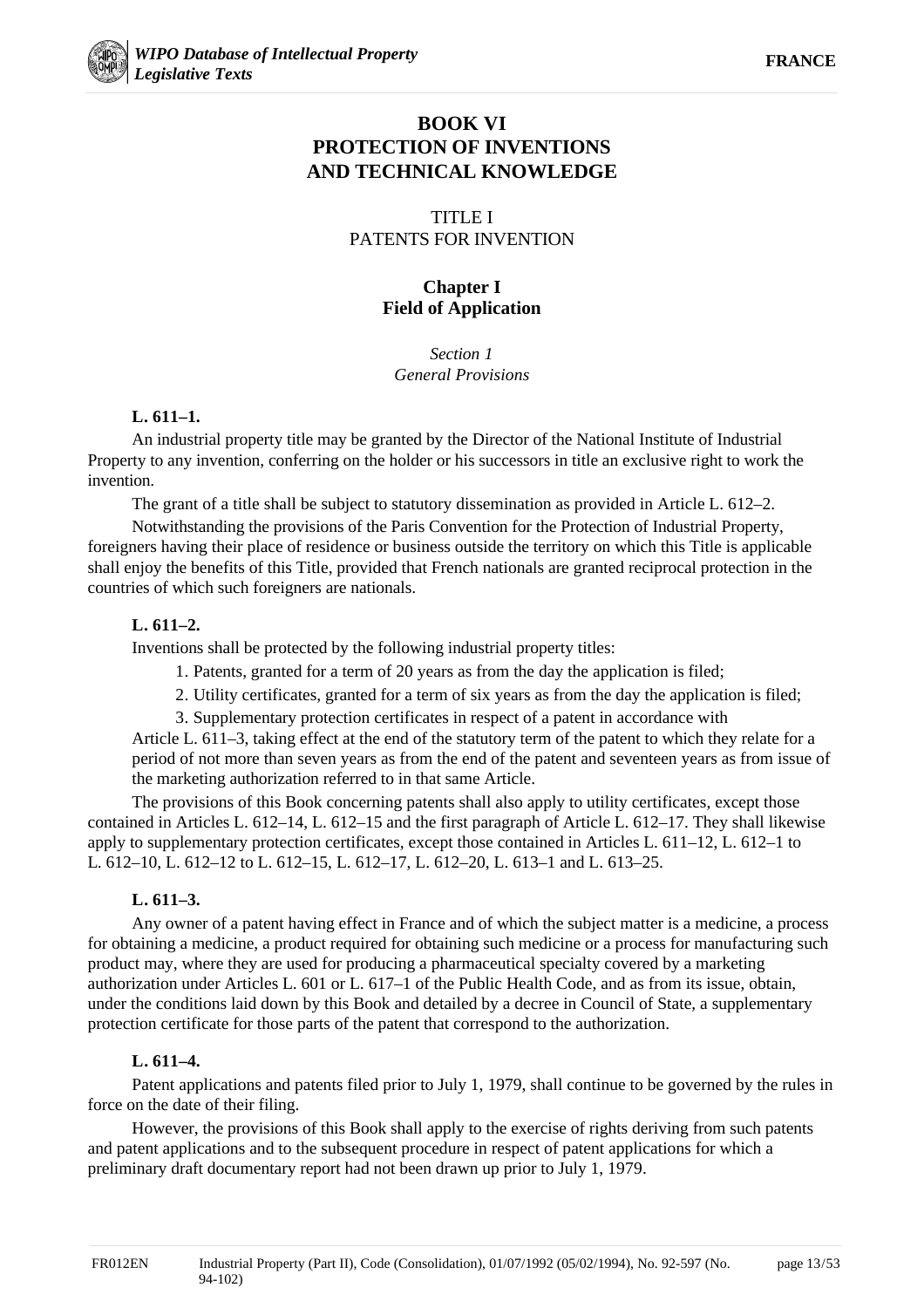### **L. 611–5.**

Certificates of addition applied for prior to the entry into force of Law No. 90–1052 of November 26, 1990, relating to industrial property shall continue to be governed by the rules applicable at the date of the application.

However, the exercise of the rights deriving therefrom shall be governed by the provisions of this Book.

### *Section 2 Right to Title*

# **L. 611–6.**

The right to the industrial property title referred to in Article L. 611–1 shall belong to the inventor or his successor in title.

If two or more persons have made an invention independently of each other, the right to the industrial property title shall belong to the person who can prove the earliest date of filing.

In actions before the Director of the National Institute of Industrial Property, the applicant shall be deemed to have a right to the industrial property title.

# **L. 611–7.**

Where the inventor is a salaried person, the right to the industrial property title, failing any contractual clause more favorable to the salaried person, shall be defined in accordance with the following provisions:

1. Inventions made by a salaried person in the execution of a work contract comprising an inventive mission corresponding to his effective functions or of studies and research which have been explicitly entrusted to him, shall belong to the employer. The conditions under which the salaried person who is the author of such an invention shall enjoy additional remuneration shall be determined by the collective agreements, company agreements and individual employment contracts.

Where the employer is not subject to a sectorial collective agreement, any dispute relating to the additional remuneration shall be submitted to the joint conciliation board set up by Article L. 615–21 or by the First Instance Court.

2. All other inventions shall belong to the salaried person. However, where an invention made by a salaried person during the execution of his functions or in the field of activity of the company or by reason of knowledge or use of technologies or specific means of the company or of data acquired by the company, the employer shall be entitled, subject to the conditions and the time limits laid down by decree in Council of State, to have assigned to him the ownership or enjoyment of all or some of the rights in the patent protecting his employee's invention.

The salaried person shall be entitled to obtain a fair price which, failing agreement between the parties, shall be stipulated by the joint conciliation board set up by Article L. 615–21 or by the First Instance Court; these shall take into consideration all elements which may be supplied, in particular by the employer and by the employee, to compute the fair price as a function of both the initial contributions of either of them and the industrial and commercial utility of the invention.

3. The salaried author of an invention shall inform his employer thereof and the latter shall confirm receipt in accordance with the terms and time limits laid down by regulation.

The salaried person and the employer shall communicate to each other all relevant information concerning the invention. They shall refrain from making any disclosure which would compromise, in whole or in part, the exercise of the rights afforded under this Book.

Any agreement between the salaried person and his employer concerning an invention made by the salaried person shall be recorded in writing, on pain of nullity.

4. The implementing rules for this Article shall be laid down by decree in Council of State.

5. This Article shall also apply to the servants of the State, of local authorities and of any other public legal person under the terms to be laid down by decree in Council of State.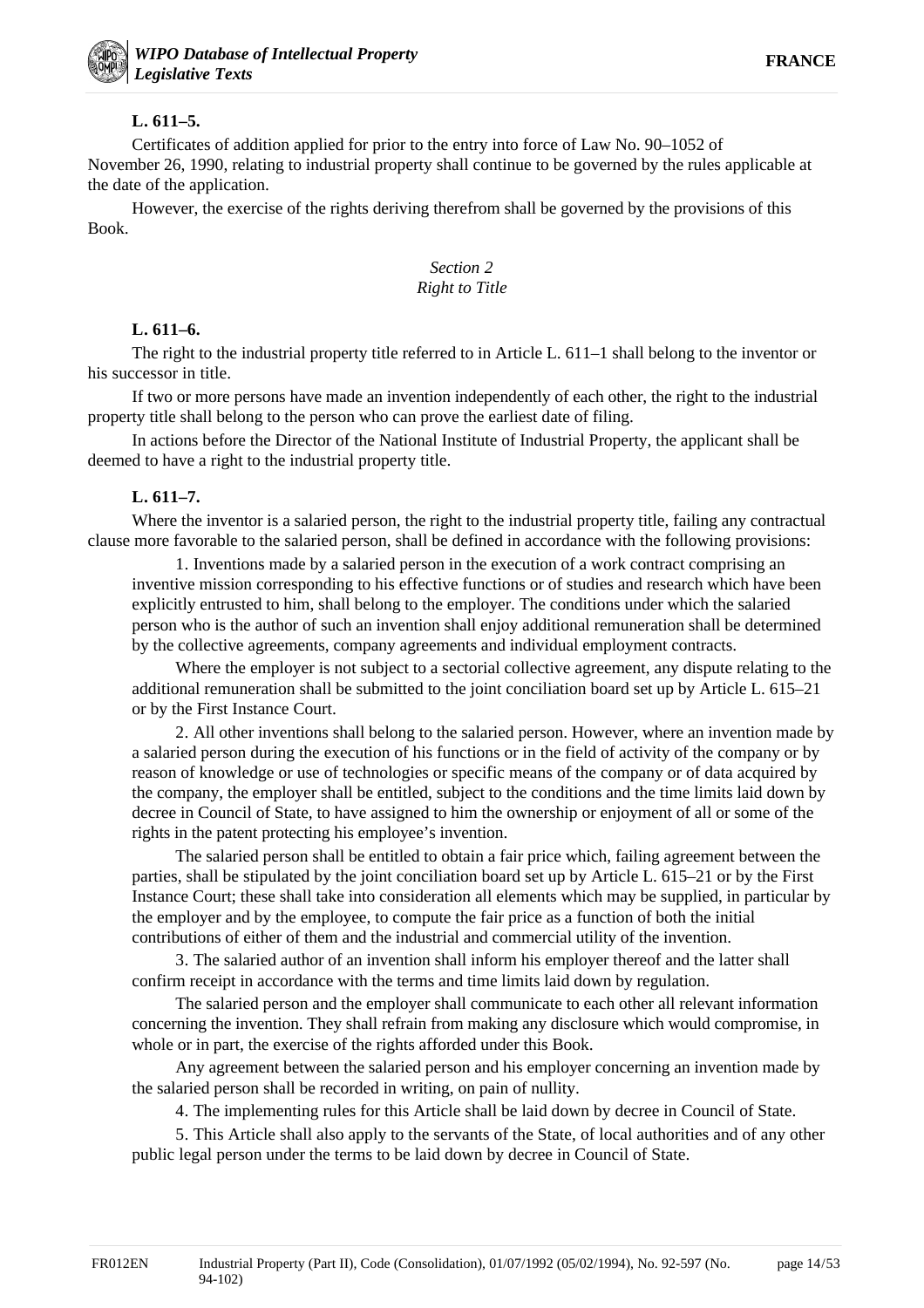# **L. 611–8.**

Where an application for the grant of an industrial property title has been made either for an invention unlawfully taken from an inventor or his successors in title, or in violation of a legal contractual obligation, the injured party may claim ownership of the application or of the title granted.

Actions claiming ownership shall be barred after three years from publication of the grant of the industrial property title.

However, if the bad faith of the owner of the title at the time the title was granted or acquired can be proved, the time limit shall be three years as from the expiry of the title.

# **L. 611–9.**

The inventor, whether salaried or not, shall be named as such in the patent; he may also oppose such identification.

#### *Section 3 Patentable Inventions*

# **L. 611–10**

1. Inventions which are susceptible of industrial application, which are new and which involve an inventive step shall be patentable.

2. The following in particular shall not be regarded as inventions within the meaning of paragraph 1 of this Article:

*(a)* discoveries, scientific theories and mathematical methods;

*(b)* aesthetic creations;

*(c)* schemes, rules and methods for performing mental acts, playing games or doing business, and programs for computers;

*(d)* presentations of information.

3. The provisions of paragraph 2 of this Article shall exclude patentability of the subject matter or activities referred to in that provision only to the extent to which a patent application or patent relates to such subject matter or activities as such.

# **L. 611–11.**

An invention shall be considered to be new if it does not form part of the state of the art.

The state of the art shall be held to comprise everything made available to the public by means of a written or oral description, by use or in any other way, before the date of filing of the patent application.

Additionally, the content of French patent applications and of European or international patent applications which designate France as filed, of which the dates of filing are prior to the date referred to in the second paragraph of this Article and which were published on or after that date, shall be considered as comprised in the state of the art.

The provisions of the foregoing paragraphs shall not exclude the patentability of any substance or composition, comprised in the state of the art, for use in a method referred to in Article L. 611–16, provided that its use for any method referred to in that Article is not comprised in the state of the art.

# **L. 611–12.**

Where the first filing has been made in a State which is not a party to the Paris Union, it shall not be possible to grant a priority right in regard of such filing having effects equivalent to those afforded by the Paris Convention under the same conditions unless such State affords an equivalent priority right on the basis of the first filing of a French patent application, an international application or a European patent application in which France is designated.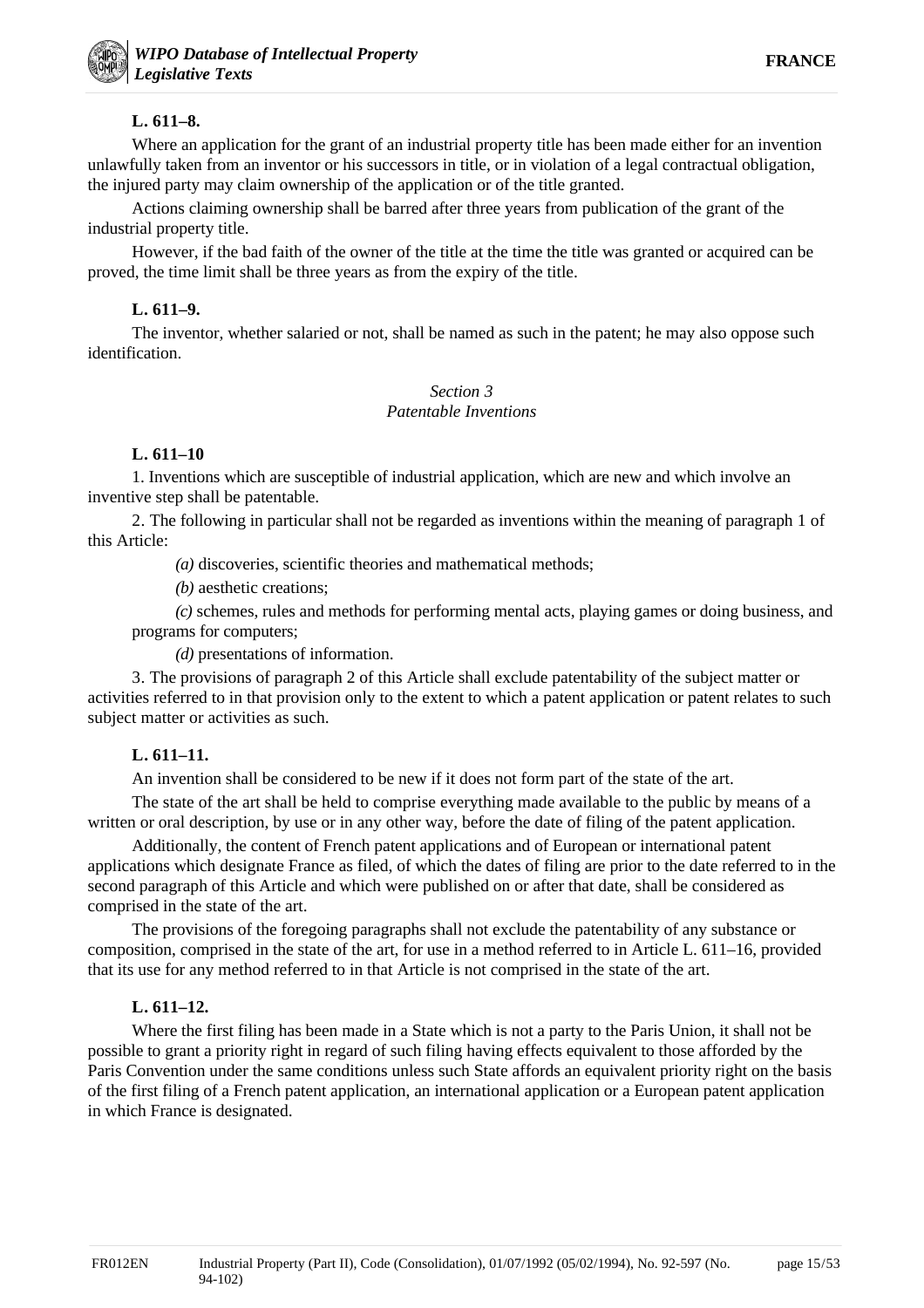# **L. 611–13.**

For the application of Article L. 611–11, a disclosure of the invention shall not be taken into consideration in the following two cases:

- if it occurred within the six months preceding filing of the patent application;
- if the disclosure is the result of publication, after the date of that filing, of a prior patent application and if, in either case, it was due directly or indirectly to:
	- *(a)* an evident abuse in relation to the applicant or his legal predecessor;
	- *(b)* the fact that the applicant or his legal predecessor had displayed the invention at an official, or officially recognized, international exhibition falling within the terms of the revised Convention on International Exhibitions signed at Paris on November 22, 1928.

However, in the latter case, the displaying of the invention must have been declared at the time of filing and proof furnished within the time limits and under the conditions laid down by regulation.

### **L. 611–14.**

An invention shall be considered to involve an inventive step if, having regard to the state of the art, it is not obvious to a person skilled in the art. If the state of the art also includes documents referred to in the third paragraph of Article L. 611–11, such documents shall not be considered in deciding whether there has been an inventive step.

# **L. 611–15.**

An invention shall be considered susceptible of industrial application if it can be made or used in any kind of industry, including agriculture.

# **L. 611–16.**

Methods for treatment of the human or animal body by surgery or therapy and diagnostic methods practiced on the human or animal body shall not be regarded as inventions susceptible of industrial application within the meaning of Article L. 611–10. This provision shall not apply to products, in particular substances or compositions, for use in any of these methods.

# **L. 611–17.**

The following shall not be patentable:

*(a)* inventions the publication or exploitation of which would be contrary to public policy or morality, provided that the exploitation shall not be deemed to be so contrary merely because it is prohibited by law or regulation;

*(b)* new plant varieties belonging to a genus or species enjoying the protection instituted by the provisions of Chapter III of Title II of this Book relating to new plant varieties;

*(c)* animal varieties or essentially biological processes for the production of plants or animals; this provision shall not apply to microbiological processes or the products thereof.

# **Chapter II Filing and Processing of Applications**

#### *Section 1 Filing of Applications*

# **L. 612–1.**

Applications for a patent shall be made in the form and in accordance with the requirements set out in this Chapter and specified in detail by regulation.

# **L. 612–2.**

The date of filing of a patent application shall be the date on which the applicant has filed the documents containing:

*(a)* a statement that a patent is sought;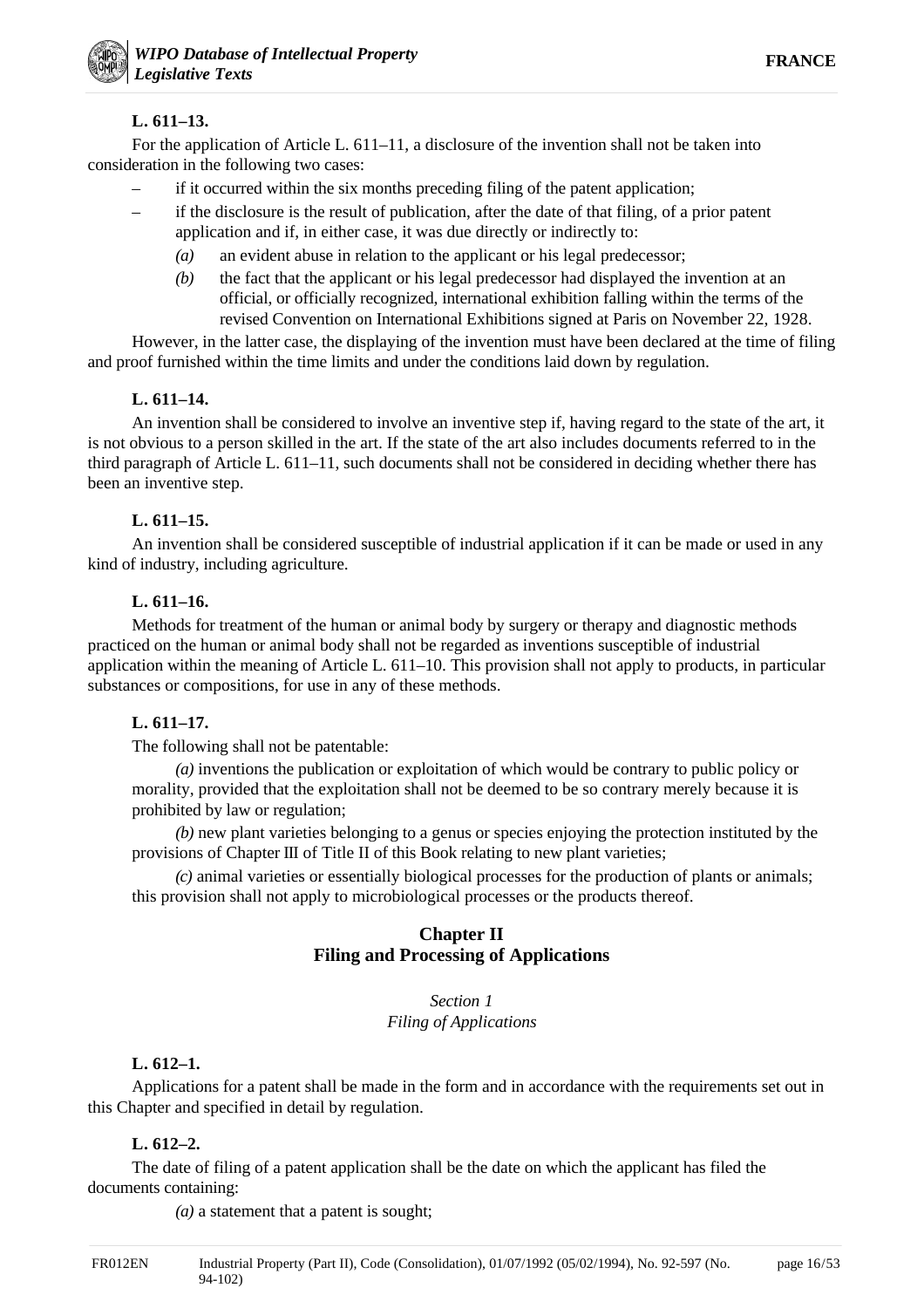*(b)* identification of the applicant;

*(c)* a description and one or more claims, even if the description and the claims do not comply with the other requirements of this Title.

# **L. 612–3.**

Where two patent applications are successively filed by the same inventor or his successor in title within a period of 12 months at most, the applicant may request that the second application enjoy the filing date of the first application for those elements that are common to both applications.

The request shall not be admissible if enjoyment of a property right deriving from a prior foreign filing has already been requested for either of the two applications. It shall likewise not be admissible if the first application already enjoys, under the provisions of the first paragraph, several filing dates of which one is earlier by more than 12 months.

The grant of a patent enjoying a prior filing date under this Article shall lead to termination of the effects deriving from the first filing date for those same elements.

# **L. 612–4.**

The patent application shall relate to one invention only or to a group of inventions so linked as to form a single general inventive concept.

An application which does not comply with the provisions of the foregoing paragraph shall be divided into divisional applications within the prescribed time limit; the date of filing and, as the case may be, the priority date of divisional applications shall be the date or dates of the initial application.

# **L. 612–5.**

The patent application must disclose the invention in a manner sufficiently clear and complete for it to be carried out by a person skilled in the art.

If an invention concerns the use of a microorganism which is not available to the public, the description shall only be regarded as disclosing the invention in an adequate manner if a culture of the microorganism has been deposited with an authorized body. The conditions governing public access to such culture shall be laid down by regulation.

# **L. 612–6.**

The claims shall define the matter for which protection is sought. They shall be clear and concise and be supported by the description.

# **L. 612–7.**

1. An applicant for a patent wishing to take advantage of the priority of a previous application shall be required to file a declaration of priority and a copy of the previous application in accordance with the conditions and time limits laid down by regulation.

2. Multiple priorities may be claimed in respect of a patent application, notwithstanding the fact that they originated in different States. Where appropriate, multiple priorities may be claimed for one and the same claim. Where multiple priorities are claimed, the time limits which run from the date of priority shall be computed from the earliest date of priority.

3. If one or more priorities are claimed in respect of a patent application, the priority right shall cover only those elements of the application whose priority is claimed.

4. If certain elements of the invention for which priority is claimed do not appear among the claims formulated in the previous application, priority may nonetheless be granted provided that the documents of the previous application as a whole specifically disclose such elements.

5. With regard to the effects of the priority right, the priority date shall be deemed to be that of the filing of the patent application for the purposes of applying the second and third paragraphs of Article L. 611– 11.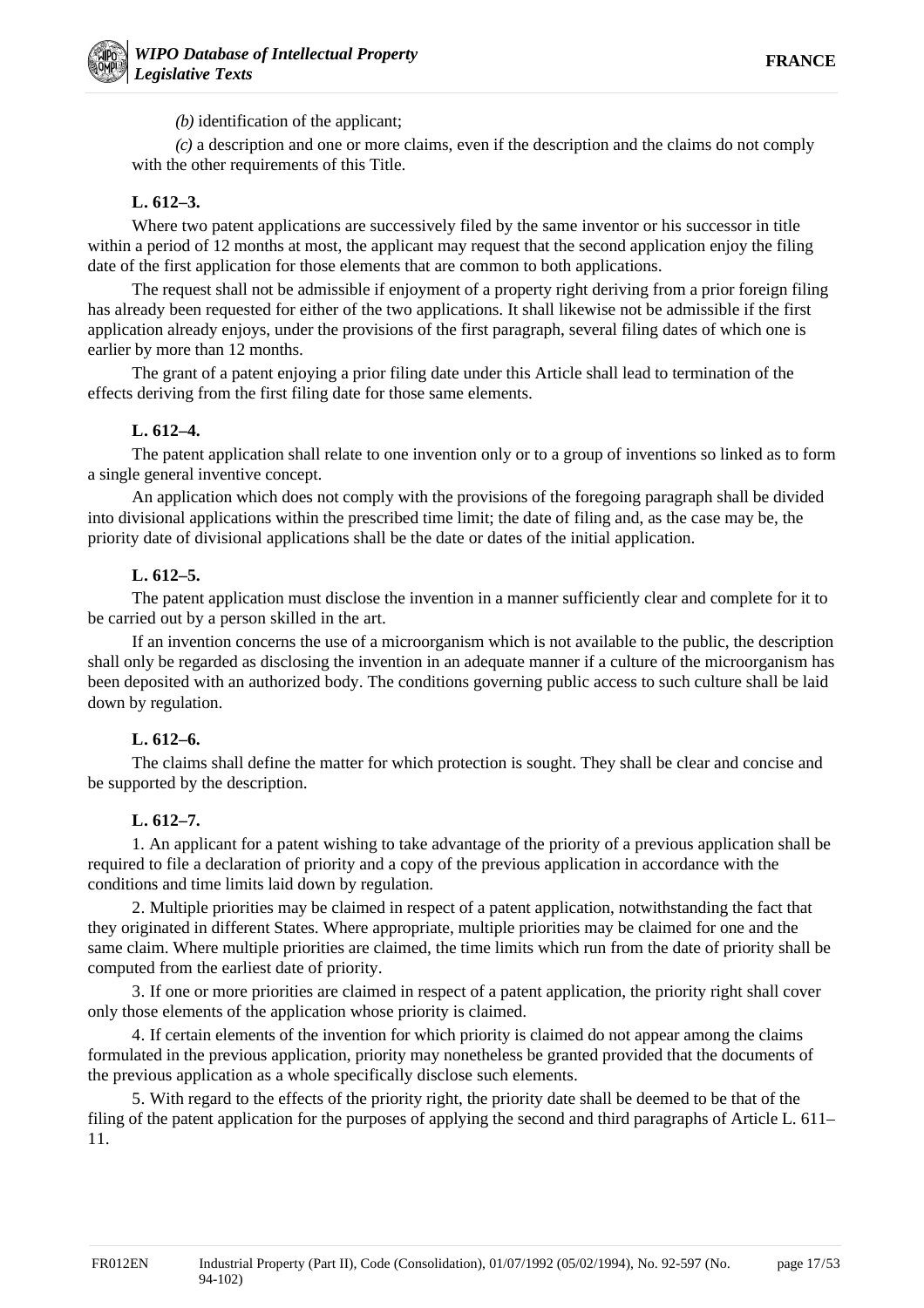# *Section 2 Processing of Applications*

### **L. 612–8.**

The Minister responsible for defense shall be empowered to take cognizance, on a confidential basis, of patent applications at the National Institute of Industrial Property.

### **L. 612–9.**

Inventions which are the subject of patent applications may not be disclosed or freely worked until an authorization to that effect has been granted.

Until such time, patent applications shall not be made available to the public, no true copy of the patent application shall be issued, except where authorized, and the procedures under Articles L. 612–14, L. 612–15 and item 1 in Article L. 612–21 may not be instituted.

Subject to Article L. 612–10, the authorization referred to in the first paragraph of this Article may be granted at any time. Authorization shall be automatic on expiry of a period of five months from the filing date of the patent application.

The authorizations referred to in the first and second paragraphs of this Article shall be granted by the Minister responsible for industrial property after having obtained the opinion of the Minister responsible for defense.

### **L. 612–10.**

Prior to expiry of the period referred to in the second paragraph of Article L. 612–9, the prohibitions laid down in the first paragraph of that Article may be extended, at the demand of the Minister responsible for defense, for a renewable period of one year. The extended prohibitions may be lifted at any time under the same procedure.

Where a prohibition has been extended under this Article, the owner of the patent application shall be entitled to compensation commensurate with the loss incurred. Failing amicable agreement, such compensation shall be laid down by the First Instance Court. Proceedings at all levels of jurisdiction shall take place in court chambers.

A petition for revision of the compensation provided for in the foregoing paragraph may be filed by the owner of the patent on expiry of one year after the date of the final judgment determining the amount of the compensation.

The owner of the patent shall furnish evidence showing that the loss suffered by him is in excess of the assessment of the court.

# **L. 612–11.**

The Director of the National Institute of Industrial Property shall examine patent applications for their compliance with the laws and regulations referred to in Article L. 612–12.

# **L. 612–12.**

A patent application shall be refused, in whole or in part, if:

1. it does not meet the requirements of Article L. 612–1;

2. it has not been divided in accordance with Article L. 612–4;

3. it concerns a divisional application whose subject matter extends beyond the contents of the description in the original application;

4. its subject matter is an invention which is manifestly non–patentable under Article L. 611–7;

5. its subject matter is manifestly not to be regarded as an invention within the meaning of the second paragraph of Article L. 611–10 or as an invention susceptible of industrial application within the meaning of Article L. 611–16;

6. its description or claims do not permit Article L. 612–14 to be applied;

7. it has not been amended following notice to do so although the search report manifestly indicated an absence of novelty;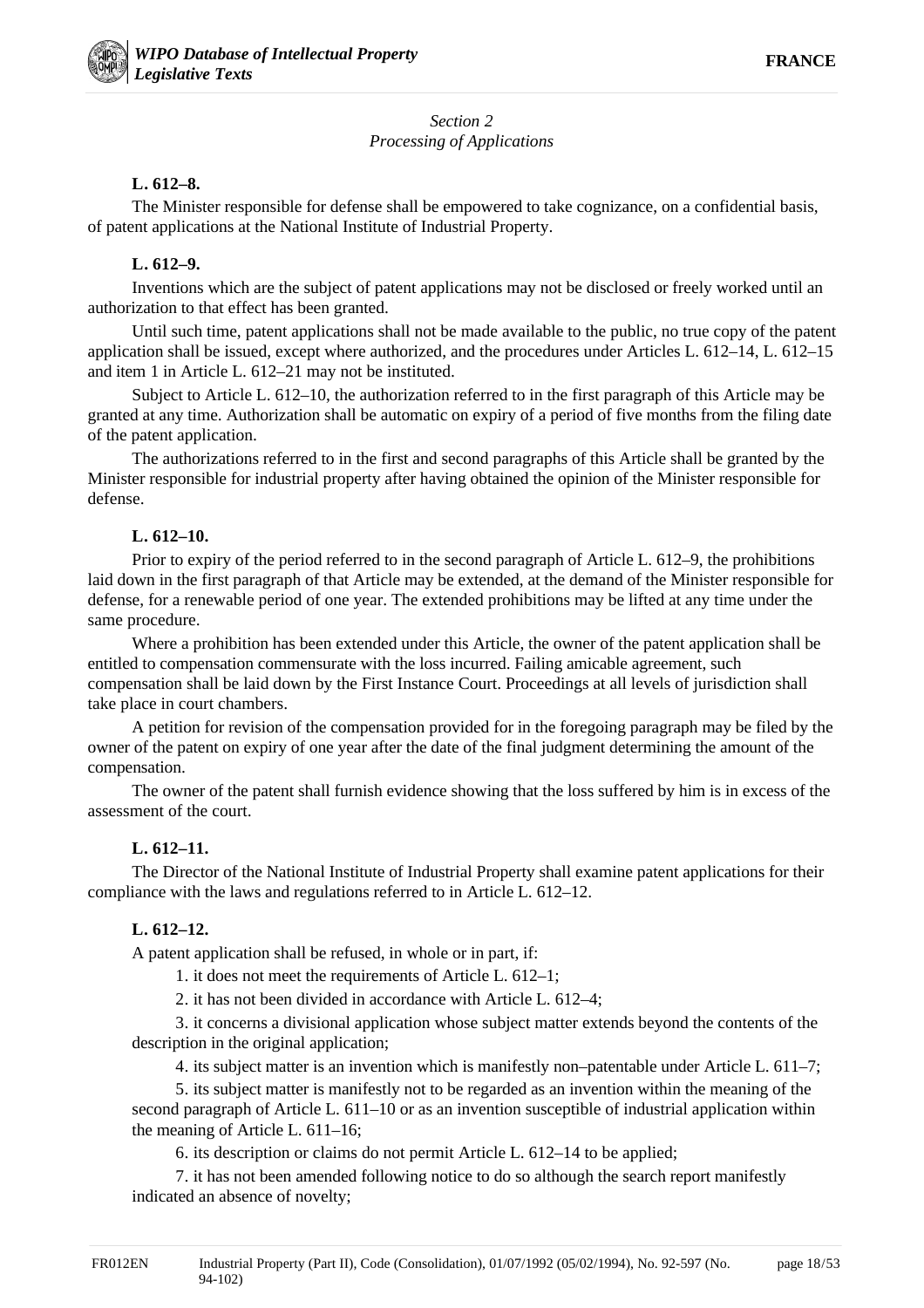8. the claims are not based on the description;

9. the applicant has not, where applicable, made comments or filed new claims in the course of the drawing up of the search report provided for in Article L. 612–14.

Where the reasons for refusal concern only a part of the patent application, the corresponding claims only shall be refused.

Where the application fails in part to comply with item *(a)* of Article L. 611–17 or with Article L. 612– 1, the corresponding parts of the description and the drawings shall be deleted *ex officio*.

# **L. 612–13.**

As from the day the application is filed and up to the day on which the documentary search prior to the report referred to in Article L. 612–14 has been commenced, the applicant may file new claims.

The possibility of filing new claims shall be open to the applicant for a utility certificate up to the day the title is granted.

As from the day the patent application is published under item 1 of Article L. 612–21 and within a period of time to be laid down by regulation, any third party may address to the National Institute of Industrial Property written comments on the patentability, within the meaning of Articles L. 611–11 and L. 611–14, of the invention which is the subject of the application. The National Institute of Industrial Property shall communicate such comments to the applicant who, within a period of time laid down by regulation, may submit comments in reply and file new claims.

# **L. 612–14.**

Subject to the provisions of Article L. 612–15 and if it has been given a filing date, a patent application shall give rise to a search report with regard to the elements of prior art that may be taken into consideration for assessing the patentability of the invention within the meaning of Articles L. 611–11 and L. 611–14.

The report shall be drawn up in accordance with the conditions laid down by decree.

# **L. 612–15.**

The applicant may request that the drawing–up of the search report be deferred during a period of 18 months; such period shall begin with the filing of the patent application or with the priority date, where a priority has been claimed. The applicant may withdraw his request at any time; he must do so before initiating infringement proceedings or before making the notification referred to in the first paragraph of Article L. 615– 4. As from the publication referred to in item 1 of Article L. 612–21, any third party may request the drawing–up of a search report.

The applicant may at any time convert his patent application into an application for a utility certificate. On expiry of the time limit laid down in the foregoing paragraph and if a search report has not been requested, such conversion shall be decided *ex officio* in accordance with the conditions laid down by regulation.

# **L. 612–16.**

Where an applicant has not complied with a time limit as regards the National Institute of Industrial Property, he may submit an appeal for reinstatement of his rights if he is able to give a legitimate reason and if the direct consequence of the hindrance has been refusal of his patent application or of a request or the loss of any other right or means of appeal.

The appeal must be submitted to the Director of the National Institute of Industrial Property within two months of the hindrance ceasing to exist. The act that has not been carried out must be accomplished within that period. The appeal shall only be admissible within a period of one year from expiry of the time limit not complied with.

This Article shall not apply to either the time limits laid down in Articles L. 612–15, L. 612–19 and L. 613–22 or the period of priority established by

Article 4 of the Paris Convention for the Protection of Industrial Property.

# **L. 612–17.**

Once the procedure laid down in Articles L. 612–14 and L. 612–15 has been completed, the patent shall be granted.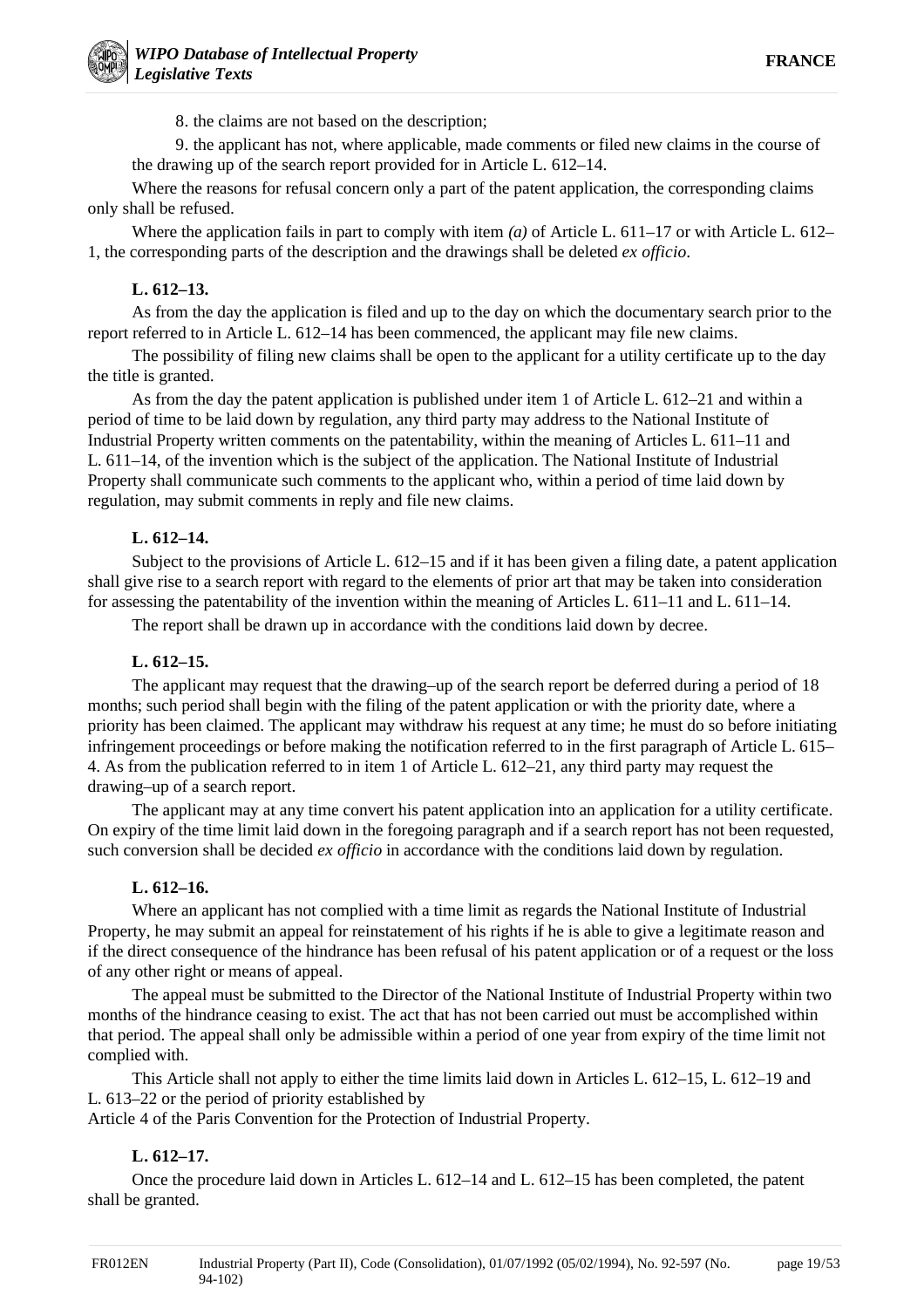All titles granted shall comprise the description, drawings if any, claims and, in the case of a patent, the search report.

# **L. 612–18.**

Where normal operation of communications is interrupted, a decree that shall take effect as of the date of the interruption may suspend the time limits with regard to the National Institute of Industrial Property for the whole duration of such interruption.

### **L. 612–19.**

Annual fees shall be paid in respect of every patent application and every patent, with payment to be effected not later than the date laid down by decree in Council of State.

Where payment of an annual fee has not been made at the date referred to in the foregoing paragraph, such fee may be validly paid within an additional period of six months subject to payment of a surcharge within that same period.

### **L. 612–20.**

Except where it is obvious that the invention is not patentable, the amount of fees to be paid to the National Institute of Industrial Property for patent applications and patents shall be reduced for natural persons having their place of residence in France whose resources are insufficient for them to be liable to income tax.

At their request, such persons may additionally enjoy the aid of an industrial property attorney having the corresponding specialization in proceedings before the National Institute of Industrial Property.

The cost of such aid shall be borne by the Institute.

#### *Section 3 Statutory Dissemination of Inventions*

#### **L. 612–21.**

The National Institute of Industrial Property shall publish, under the conditions defined by decree in Council of State, by a notice in the Official Bulletin of Industrial Property, by making available to the public the full text or by dissemination through a databank or distribution on a data medium:

1. the file of each application for a patent or a utility certificate on expiry of 18 months from the date of filing or from the priority date, where priority has been claimed, or at the simple request of the applicant prior to expiry of that period;

2. each application for a supplementary protection certificate, attached to the patent application to which the certificate relates or, where the latter application has already been published, as of its filing, with an identification in such case of the patent to which the certificate relates;

3. any subsequent procedural act;

4. any grant of such title;

5. the acts referred to in Article L. 613–9;

6. the date of the authorization referred to in Article L. 611–3, with an identification of the corresponding patent.

# **L. 612–22.**

The provisions of Article L. 612–21 shall be applicable to applications for European patents and to European patents.

# **L. 612–23.**

The National Institute of Industrial Property shall issue, at the request of any person concerned or at the demand of any administrative authority, a documentary report citing the elements of prior art that may be taken into consideration when assessing the patentability of the invention under Articles L. 611–11 and L. 611–14.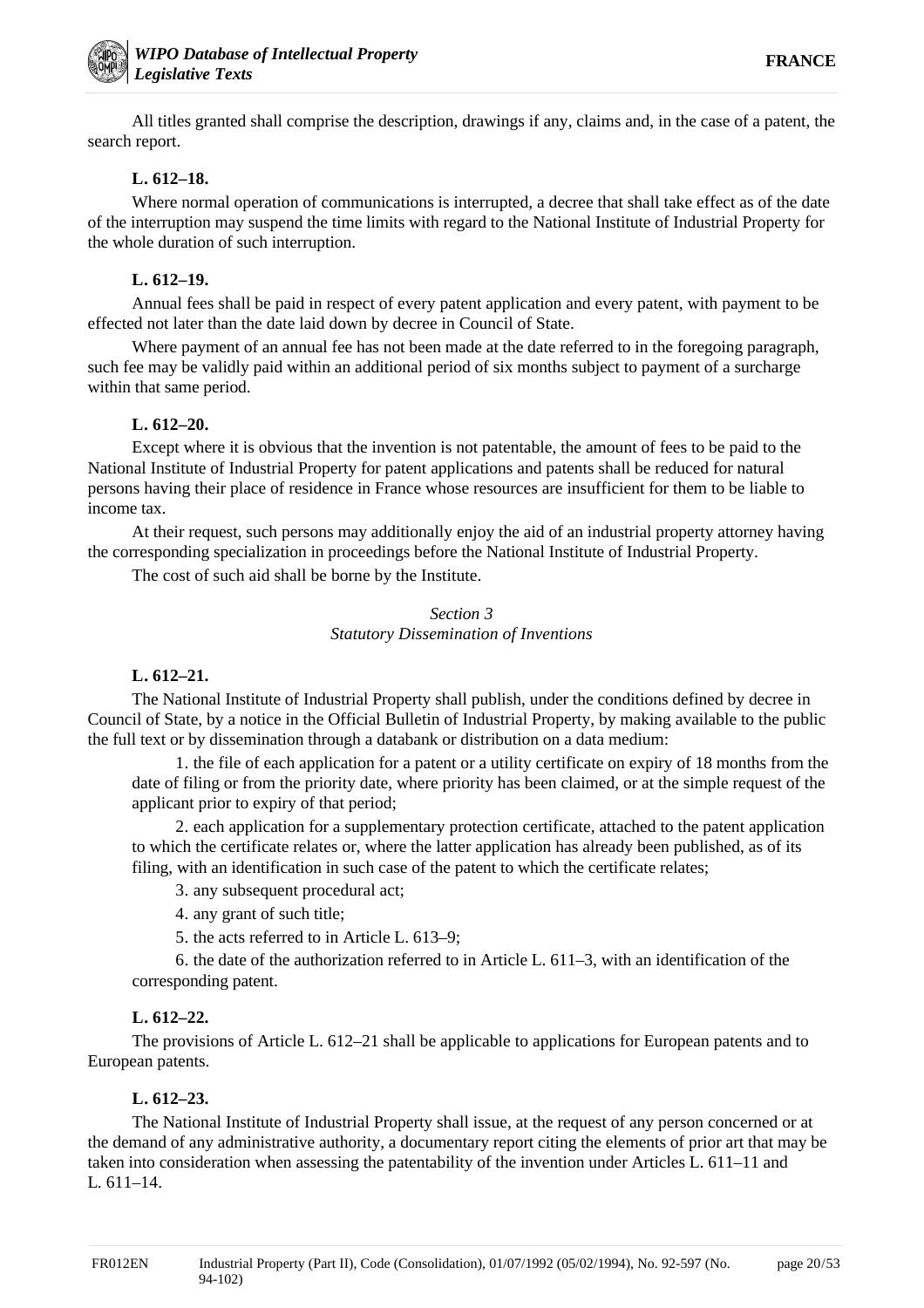# **Chapter III Rights Deriving from Patents**

# *Section 1 Exclusive Right to Work*

# **L. 613–1.**

The exclusive right to work referred to in Article L. 611–1 shall take effect as of the filing of the application.

# **L. 613–2.**

The extent of the protection afforded by a patent shall be determined by the terms of the claims. Nevertheless, the description and drawings shall be used to interpret the claims.

Where the subject matter of the patent is a process, the protection afforded by the patent shall extend to the products directly obtained by such process.

# **L. 613–3.**

The following shall be prohibited, save consent by the owner of the patent:

*(a)* making, offering, putting on the market or using a product which is the subject matter of the patent, or importing or stocking a product for such purposes;

*(b)* using a process which is the subject matter of the patent or, when the third party knows, or it is obvious in the circumstances, that the use of the process is prohibited without the consent of the owner of the patent, offering the process for use on French territory;

*(c)* offering, putting on the market or using the product obtained directly by a process which is the subject matter of the patent or importing or stocking for such purposes.

# **L. 613–4.**

1. It shall also be prohibited, save consent by the owner of the patent, to supply or offer to supply, on French territory, to a person other than a person entitled to work the patented invention, the means of implementing, on that territory, the invention with respect to an essential element thereof where the third party knows, or it is obvious from the circumstances, that such means are suited and intended for putting the invention into effect.

2. Paragraph 1 shall not apply where the means of implementation are staple commercial articles, except where the third party induces the person supplied to commit acts prohibited by Article L. 613–3.

3. Persons carrying out the acts referred to in items *(a)*, *(b)* and *(c)* of Article L. 613–5 shall not be deemed persons entitled to work the invention within the meaning of paragraph 1.

# **L. 613–5.**

The rights afforded by the patent shall not extend to:

*(a)* acts done privately and for non–commercial purposes;

*(b)* acts done for experimental purposes relating to the subject matter of the patented invention;

*(c)* the extemporaneous preparation for individual cases in a pharmacy of a medicine in accordance with a medical prescription or acts concerning the medicine so prepared.

# **L. 613–6.**

The rights afforded by a patent shall not extend to acts concerning a product covered by that patent which are done on French territory after such product has been put on the market in France by the owner of the patent or with his express consent.

# **L. 613–7.**

Any person who, within the territory in which this Book applies, at the filing date or priority date of a patent was, in good faith, in possession of the invention which is the subject matter of the patent shall enjoy a personal right to work that invention despite the existence of the patent.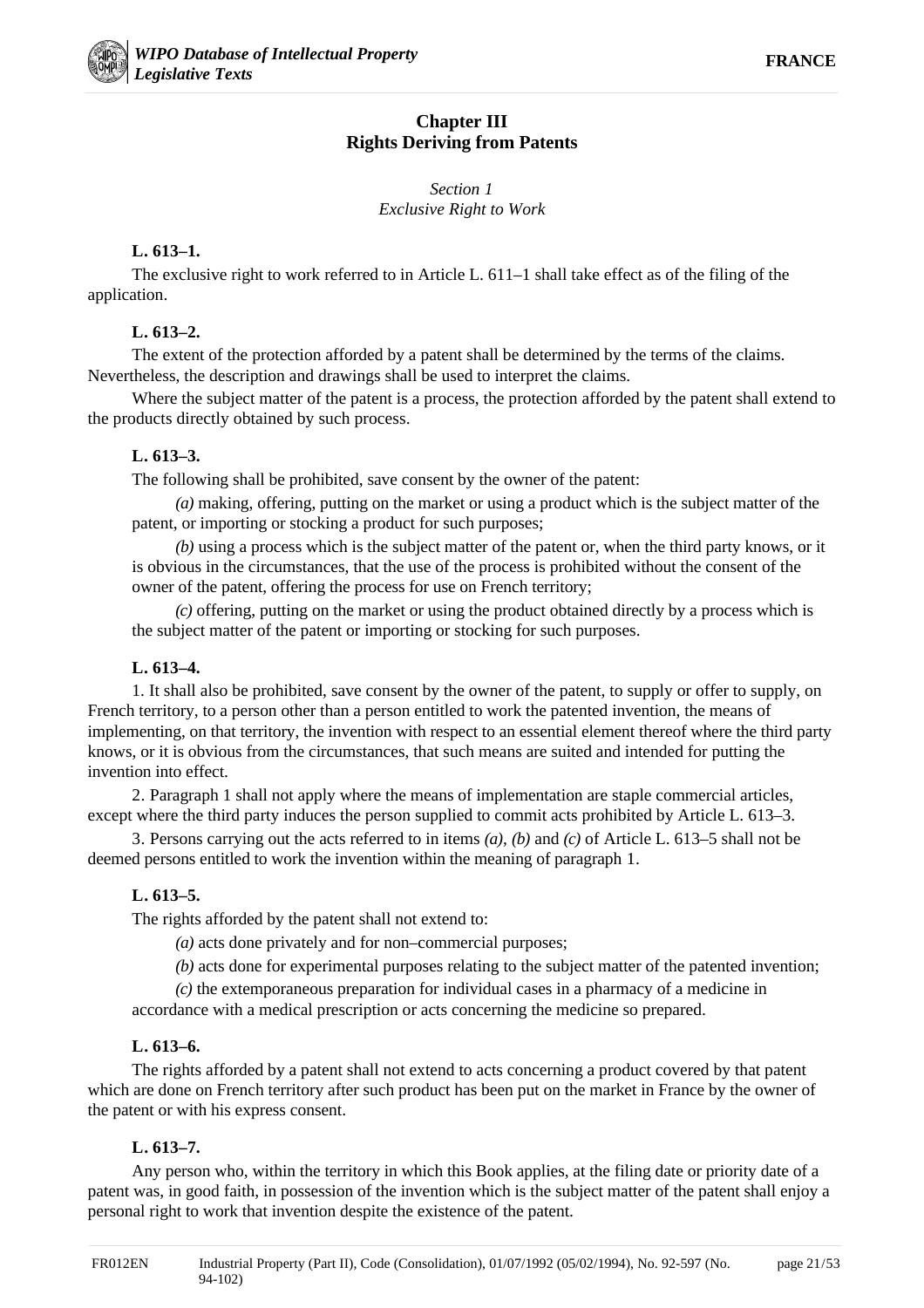The right afforded by this Article may only be transferred together with the business to which it belongs.

# *Section 2 Assignment and Loss of Rights*

### **L. 613–8.**

The rights deriving from a patent application or a patent shall be assignable in whole or in part.

They may be subject in whole or in part to the grant of an exclusive or non–exclusive license to work the invention.

The rights afforded by the patent application or the patent may be invoked against a licensee who exceeds any of the limits on his license stipulated in accordance with the foregoing paragraph.

Subject to the cases referred to in Article L. 611–8, assignment of the rights referred to in the first paragraph shall not affect the rights acquired by third parties prior to the date of assignment.

The acts referred to in the first two paragraphs which comprise assignment or license shall be executed in writing, on pain of nullity.

### **L. 613–9.**

To have effect against others, all acts assigning or modifying rights deriving from a patent application or a patent must be entered in a register, known as the National Patent Register, kept by the National Institute of Industrial Property.

However, an act may have effect, prior to entry, against parties who have acquired rights after the date of such act, but who had knowledge of the act when acquiring the rights.

### **L. 613–10.**

At the request of an owner who wishes to make a public offer of working of his invention and on condition that the patent is not the subject of an exclusive license entered in the National Patent Register, the system of licenses of right may be applied to any patent at the decision of the Director of the National Institute of Industrial Property if a documentary report has been drawn up not showing any anticipation manifestly affecting the patentability of the invention.

The request referred to in the foregoing paragraph shall contain a statement in which the owner of the patent authorizes any public or private legal person to work the patent against payment of appropriate compensation. A license of right may only be non–exclusive. Failing agreement between the owner of the patent and the licensee, the amount of compensation shall be determined by the First Instance Court. The licensee may surrender the license at any time.

The decision to apply the system of licenses of right to a patent shall also entail a reduction in the annual fee referred to in Article L. 612–19, except for the fees already due.

At the request of the owner of the patent, the Director of the National Institute of Industrial Property shall revoke his decision. Revocation shall entail the loss of the reduction referred to in the foregoing paragraph. It shall have no effect on licenses of right already obtained or requested in respect of the patent concerned.

# **L. 613–11.**

On expiry of a period of three years from the grant of a patent or four years from the filing date of the application and subject to the conditions laid down in the following Articles, any public or private legal person may be granted a compulsory license under the patent provided that, at the time of the application for such license and failing legitimate reasons, neither the owner of the patent nor his successor in title:

*(a)* has begun to work or has made real and effective preparations for working the invention that is the subject matter of the patent on the territory of a Member State of the European Economic Community;

*(b)* has marketed the product that is the subject matter of the patent in a quantity sufficient to satisfy the needs of the French market.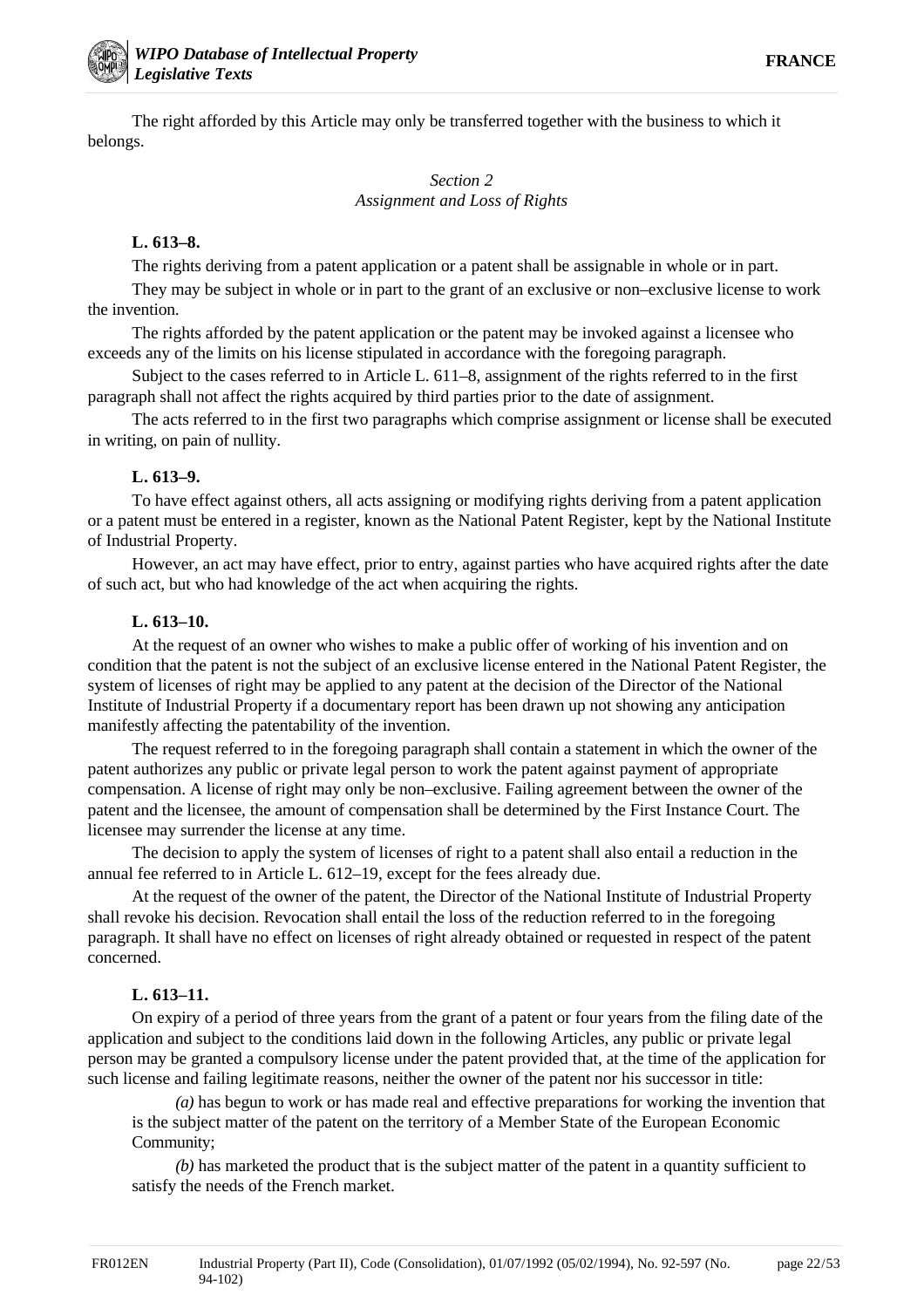The same shall apply where working or marketing in France has been discontinued for more than three years.

# **L. 613–12.**

The application for a compulsory license shall be made to the First Instance Court; it must be accompanied by evidence establishing that the applicant has been unable to obtain a license from the owner of the patent and that he is in a position to work the invention in an effective and serious manner.

A compulsory license may only be non–exclusive; it shall be granted on fixed terms, particularly in respect of its duration, its field of application and the amount of the royalties to be paid in consideration thereof.

Those terms may be amended by court decision on a request by the owner or the licensee.

#### **L. 613–13.**

Any assignment of rights deriving from a compulsory license shall, on pain of nullity, be subject to the authorization of the court.

The rights deriving from an ex–officio license may be neither assigned nor transferred.

#### **L. 613–14.**

If the holder of a compulsory license fails to comply with the terms under which the license was granted, the owner of the patent and, as appropriate, the other licensees may obtain withdrawal of the license by the court.

### **L. 613–15.**

The owner of a patent concerning an improvement on an invention already patented on behalf of another person may not work his invention without the consent of the owner of the earlier patent; the latter owner may not work the patented improvement without the consent of the owner of the patent of improvement.

After hearing the public prosecutor, and in the public interest, the First Instance Court may grant to the owner of the patent of improvement, at his request which shall not be made before expiry of the period specified in Article L. 613–11, a non–exclusive license to the extent necessary for working the invention that is the subject of the patent of improvement and to the extent that the invention that is the subject of the patent of improvement constitutes a substantial technical advance in relation to the earlier patent. On a request submitted to the court, the owner of the earlier patent shall be granted a license under the patent of improvement.

The provisions of Articles L. 613–12 to L. 613–14 shall apply.

#### **L. 613–16.**

Where the interests of public health demand, patents granted for medicines or for processes for obtaining medicines, for products necessary in obtaining such medicines or for processes for manufacturing such products may be subject to ex–officio licenses in accordance with Article L. 613–17 in the event of such medicines being made available to the public in insufficient quantity or quality or at abnormally high prices, by order of the Minister responsible for industrial property, at the request of the Minister responsible for health.

# **L. 613–17.**

As from the date of publication of the order subjecting the patent to ex–officio licenses, any qualified person may apply to the Minister responsible for industrial property for the grant of a license to work the patent. The license shall be granted by order of that Minister under fixed conditions, particularly in respect of its duration and field of application, but excluding the amount of the royalties to be paid in consideration thereof.

The license shall take effect from the date of notification of the order to the parties.

In the absence of amicable agreement approved by the Minister responsible for industrial property and the Minister responsible for health, the amount of the royalties shall be laid down by the First Instance Court.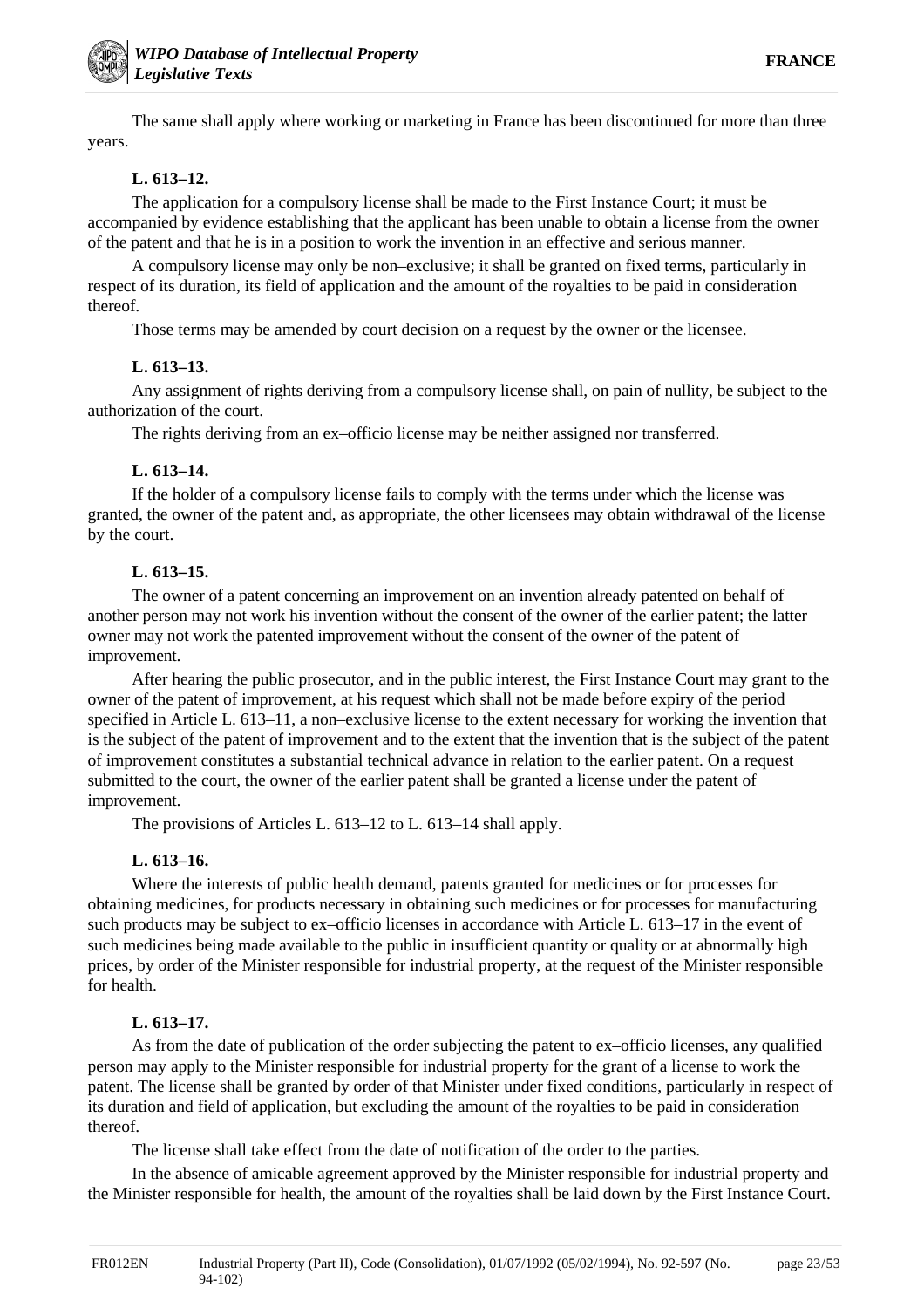# **L. 613–18.**

The Minister responsible for industrial property may give formal notice to the owners of patents other than those referred to in Article L. 613–16 to undertake the working of such patents so as to satisfy the requirements of the national economy.

If no action is taken within a period of one year to comply with such notice and if the failure to work the invention or the insufficiency in quality or quantity of the working seriously prejudice economic development and the public interest, the patents in respect of which formal notice has been given may be subjected to ex–officio licenses by decree in Council of State.

The Minister responsible for industrial property may extend the one–year period referred to above if the owner of the patent can produce legitimate reasons consistent with the demands of the national economy.

As from the date of publication of the decree subjecting the patent to ex–officio licenses, any qualified person may apply to the Minister responsible for industrial property for the grant of a license to work the patent.

The license may only be non–exclusive: it shall be granted by an order of the above–mentioned Minister on fixed conditions with regard to its duration and field of application, but excluding the amount of royalties to be paid in consideration thereof. The license shall take effect from the date of notification of the order to the parties.

Failing amicable agreement, the amount of the royalties shall be laid down by the First Instance Court.

### **L. 613–19.**

The State may at any time obtain *ex officio* in order to meet its defense requirements a license to work an invention that is the subject of a patent application or a patent, whether the working is to be done by the State itself or on its behalf.

The ex–officio license shall be granted at the request of the Minister responsible for defense by order of the Minister responsible for industrial property. The order shall lay down the conditions of the license, but excluding those relating to the amount of royalties to be paid in consideration thereof.

The license shall take effect on the date of the request for an ex–officio license.

Failing amicable agreement, the amount of the royalties shall be laid down by the First Instance Court. Proceedings at all levels of jurisdiction shall take place in court chambers.

# **L. 613–20.**

The State may, at any time, expropriate by decree in whole or in part for the requirements of national defense the inventions that are the subject of patent applications or patents.

Failing amicable agreement, compensation for expropriation shall be laid down by the First Instance Court.

The proceedings at all levels of jurisdiction shall take place in court chambers.

# **L. 613–21.**

Seizure of a patent shall be effected by means of an extrajudicial instrument served on the owner of the patent, on the National Institute of Industrial Property and on any persons holding rights in the patent; as a result of seizure, no subsequent changes to the rights deriving from the patent may be invoked against the creditor effecting seizure.

On pain of nullity of the seizure, the creditor effecting the seizure shall be required, within the prescribed period of time, to petition the court for validation of the seizure and for the purpose of offering the patent for sale.

# **L. 613–22.**

1. The owner of a patent application or of a patent shall lose his rights if he has not paid the annual fees laid down in Article L. 612–19 within the period of time prescribed in that Article.

The loss of rights shall take effect on the due date of the unpaid annual fee.

It shall be recorded by a decision of the Director of the National Institute of Industrial Property or, at the request of the patentee or of another person, in accordance with the conditions laid down by regulation.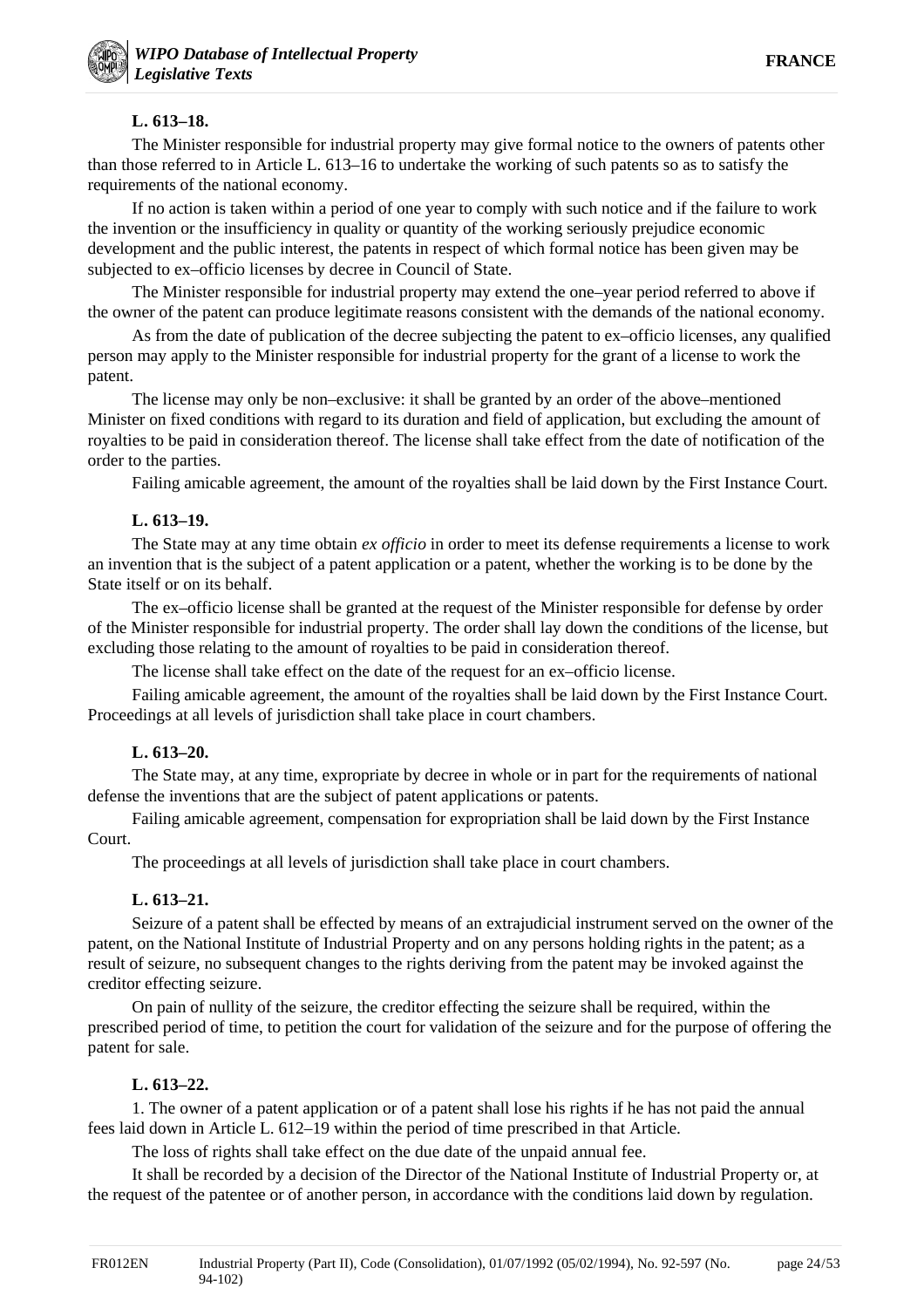The decision shall be published and notified to the patentee.

2. Within three months following notification of the decision, the patentee may lodge an appeal for reinstatement of his rights if he can provide legitimate reasons for failure to pay the annual fee.

Reinstatement shall be granted by the Director of the National Institute of Industrial Property on condition that the annual fee or fees be paid within the period of time prescribed by regulation.

# **L. 613–23.**

The periods of time referred to in Article L. 613–22 may be suspended in the cases referred to in Article L. 612–18 and in accordance with the conditions laid down in that Article.

# **L. 613–24.**

The owner of a patent may at any time relinquish either the entire patent or one or more claims under the patent.

Relinquishment shall be effected in writing with the National Institute of Industrial Property. It shall take effect on the day of its publication.

Where real property rights, under a pledge or license, have been entered in the National Patent Register, relinquishment shall only be admissible if the beneficiaries of such rights give their consent.

The second and third paragraphs of this Article shall not apply to relinquishments made under Article L. 612–15.

# **L. 613–25.**

A patent shall be revoked by court decision:

*(a)* if its subject matter is not patentable within the terms of Articles L. 611–10, L. 611–11 and L. 611–13 to L. 611–17;

*(b)* if it does not disclose the invention in a manner sufficiently clear and complete for it to be carried out by a person skilled in the art;

*(c)* if its subject matter extends beyond the content of the patent application as filed, or if it was granted on a divisional application, beyond the content of the earlier application as filed.

If the grounds for revocation affect the patent in part only, revocation shall be pronounced in the form of a corresponding limitation of the claims.

# **L. 613–26.**

The public prosecutor may act *ex officio* for the revocation of a patent.

# **L. 613–27.**

A decision to revoke a patent shall have absolute effect, subject to opposition from third parties. For patents applied for prior to January 1, 1969, revocation shall apply to those parts of the patent determined by the terms of the decision.

Final decisions shall be notified to the Director of the National Institute of Industrial Property for entry in the National Patent Register.

Where a decision partially revokes a claim, the owner of the patent shall be referred to the National Institute of Industrial Property in order to submit a modified wording of the claim in accordance with the terms of the decision. The Director of the Institute shall be empowered to reject the modified claim for lack of conformity with the decision, subject to appeal to one of the appeal courts designated under Article L. 411–4 of the Code.

# **L. 613–28.**

A supplementary protection certificate shall be revoked:

- if the patent to which it relates is revoked;
- if the patent to which it relates is revoked for all those parts that correspond to the marketing authorization;
- if the corresponding marketing authorization is revoked;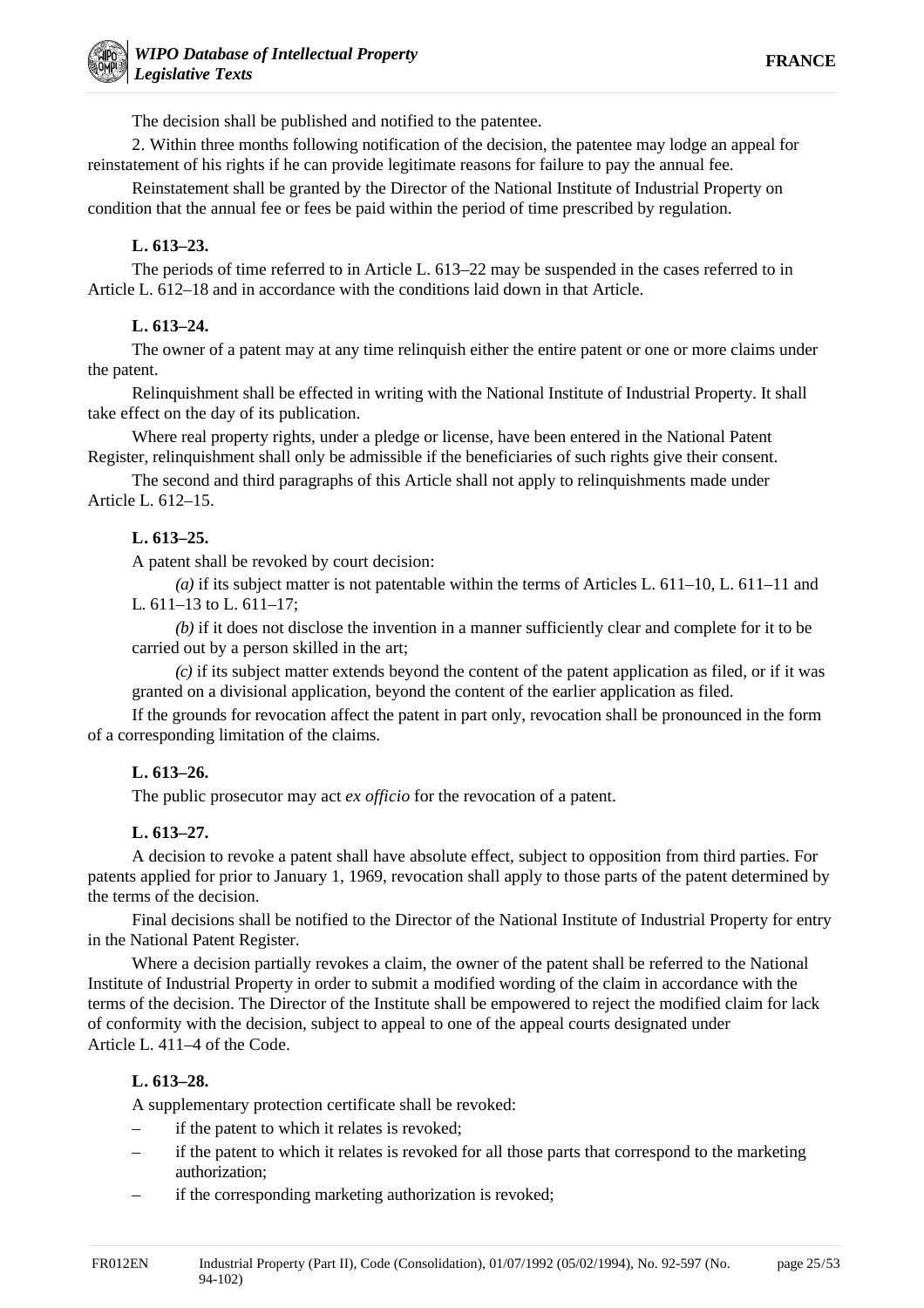– if it has been issued contrary to the provisions of Article L. 611–3.

Where the patent to which it relates is revoked for a fraction only of the parts that correspond to the marketing authorization, the certificate shall be revoked for that part only that corresponds to such fraction.

# *Section 3 Joint Ownership of Patents*

#### **L. 613–29.**

Joint ownership of a patent application or of a patent shall be governed by the following provisions:

*(a)* Each joint owner may work the invention for his own benefit subject to equitably compensating the other joint owners who do not personally work the invention or who have not granted a license. Failing amicable agreement, such compensation shall be laid down by the First Instance Court.

*(b)* Each joint owner may take action for infringement for his own exclusive benefit. A joint owner who takes action for infringement shall notify the other joint owners of the action that has been brought; judgment shall be deferred until such notification has been proved.

*(c)* Each joint owner may grant to a third party a non–exclusive license for his own benefit subject to making equitable compensation to the other joint owners who do not personally work the invention or who have not granted a license. Failing amicable agreement, such compensation shall be laid down by the First Instance Court.

However, the draft licensing agreement must be notified to the other joint owners accompanied by an offer for transfer of the share at a specified price.

Within three months of such notification, any of the joint owners may oppose the granting of a license on condition that he acquires the share of the joint owner wishing to grant the license.

Failing agreement within the time limit laid down in the foregoing paragraph, the price shall be laid down by the First Instance Court. The parties shall have one month from notification of the decision or of a decision on an appeal to forego the sale or the purchase of the joint ownership share, without prejudice to any damages that may be due; costs shall be borne by the renouncing party.

*(d)* An exclusive license may only be granted with the agreement of all the joint owners or by the authorization of the court.

*(e)* Each joint owner may, at any moment, assign his share. The joint owners shall have a right of pre–emption for a period of three months from the notification of the intended assignment. Failing agreement on the price, such price shall be fixed by the First Instance Court. The parties shall have a period of one month as from notification of the judgment or, in the case of an appeal, of the decision, to forego the sale or the purchase of the joint initial share, without prejudice to any damages which may be due; the costs shall be borne by the renouncing party.

#### **L. 613–30.**

Articles 815 *et seq.*, 1873–1 *et seq.* and 883 *et seq.* of the Civil Code shall not apply to joint ownership of a patent application or of a patent.

#### **L. 613–31.**

The joint owner of a patent application or a patent may notify the other joint owners that he relinquishes his share in their favor. Once the relinquishment has been entered in the National Patent Register or, in the case of an unpublished patent application, as from its notification to the National Institute of Industrial Property, such joint owner shall be relieved of all obligations towards the other joint owners; the latter shall divide the relinquished share between them in proportion to their rights in the joint property, except where otherwise agreed.

#### **L. 613–32.**

In the absence of provisions to the contrary, Articles L. 613–29 to L. 613–31 shall apply. The joint owners may derogate from this Article at any time by means of a joint ownership agreement.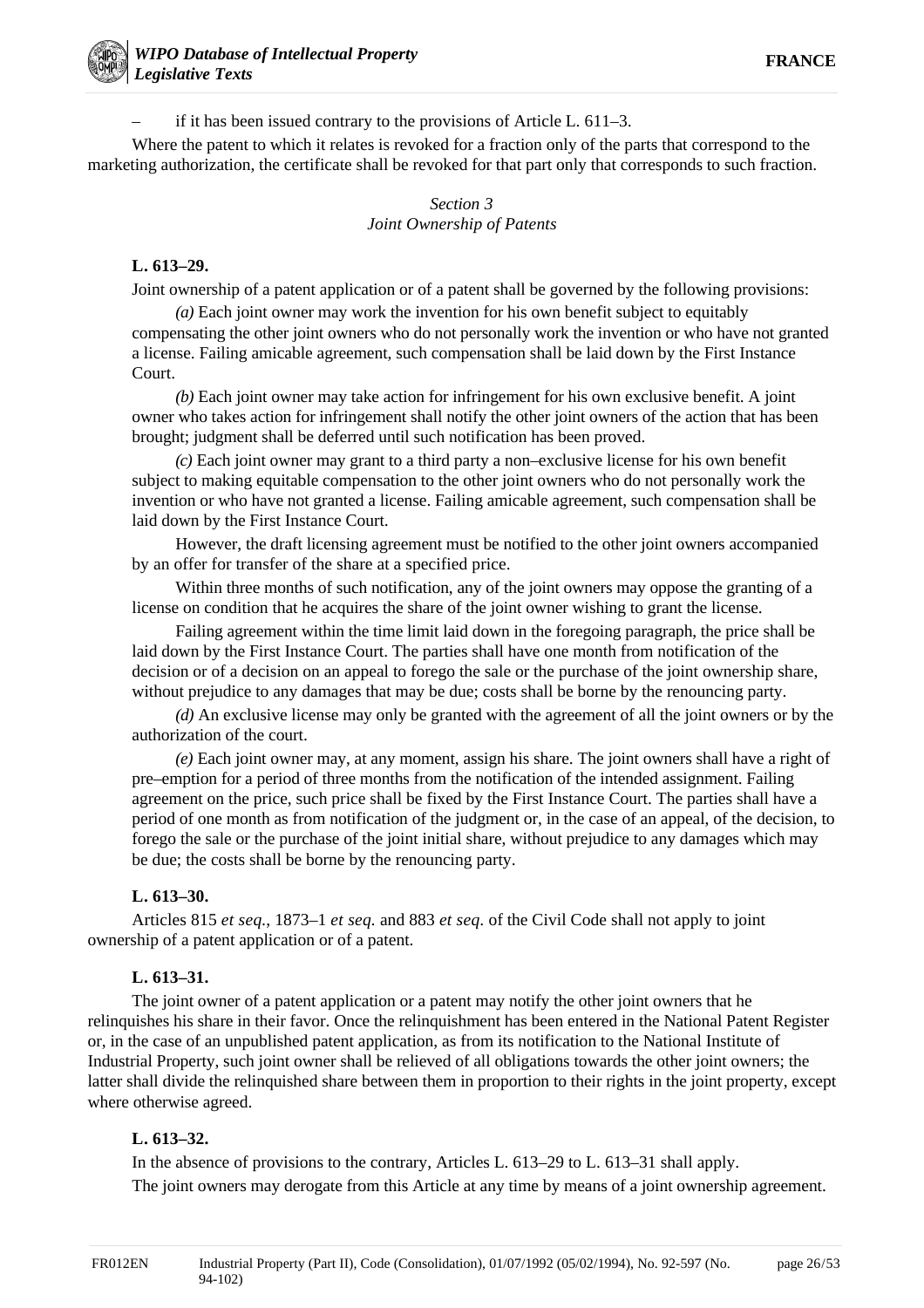# **Chapter IV Application of International Conventions**

# *Section 1 European Patents*

### **L. 614–1.**

This Section concerns the application of the Convention done at Munich, on October 5, 1973, referred to hereinafter as "the Munich Convention."

### Paragraph 1 Filing of European Patent Applications

# **L. 614–2.**

A European patent application may be filed with the National Institute of Industrial Property at its headquarters or, where necessary, at one of its regional centers, in accordance with the arrangements to be laid down by regulation.

An application must be filed with the National Institute of Industrial Property if the applicant has his place of residence or business in France and is not claiming the priority of an earlier filing in France.

### **L. 614–3.**

The Minister responsible for defense shall be empowered to take cognizance at the National Institute of Industrial Property, on a confidential basis, of the European patent applications filed with that Institute.

### **L. 614–4.**

Inventions which are the subject of European patent applications filed with the National Institute of Industrial Property may not be disclosed or freely worked until authorization has been given for such purpose.

During such period, applications may not be made public; no true copies of applications may be issued without authorization.

The authorizations referred to in the first and second paragraphs of this Article shall be given by the Minister responsible for industrial property after having obtained the opinion of the Minister responsible for defense.

The authorization referred to in the first paragraph may be given at any time. Subject to the first paragraph of Article L. 614–5, such authorization shall automatically be deemed to have been given on expiry of four months from the filing date of the application or, where priority has been claimed, upon expiry of 14 months from the priority date.

# **L. 614–5.**

Prior to expiry of either one of the periods referred to in the last paragraph of Article L. 614–4, the prohibitions provided for by that Article may be extended, at the demand of the Minister responsible for defense, for a renewable period of one year. In such case, the application shall not be transmitted to the European Patent Office. The prohibitions thus extended may be lifted at any time.

Where prohibitions have been extended, the second and third paragraphs of Article L. 612–10 of this Code shall apply.

# **L. 614–6.**

A European patent application may only be converted to a French patent application in the cases provided for by Article 135(1)*(a)* of the Munich Convention.

In such cases, the applicant shall be required to satisfy the conditions to be laid down by regulation, failing which the French patent application shall be refused.

Where a search report has been drawn up prior to conversion of the application, such report shall be deemed to constitute the search report referred to in Article L. 612–15.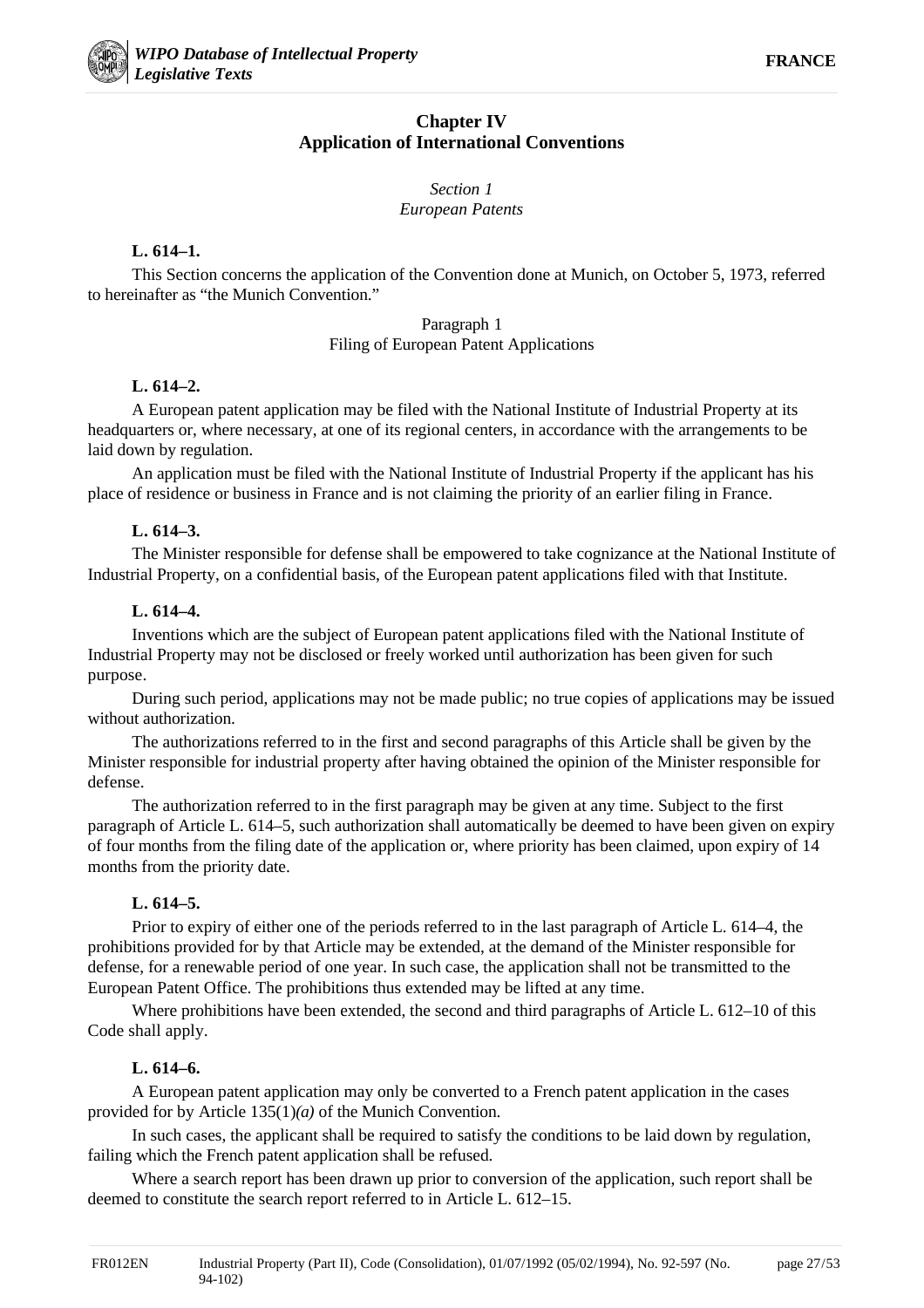# Paragraph 2 Effect in France of European Patents

### **L. 614–7.**

Where the text in which the European Patent Office set up by the Munich Convention issues a European patent or maintains such patent in a modified form is not drawn up in French, the owner of the patent shall supply to the National Institute of Industrial Property a translation of that text in accordance with the conditions and time limits laid down by decree in Council of State. Failure to comply with this requirement shall render the patent void.

# **L. 614–8.**

Within three months of publication of European patent applications for which the language of the proceedings is not French, the National Institute of Industrial Property shall translate and publish in French the abstracts required by Article 78(1)*(e)* of the Munich Convention.

# **L. 614–9.**

The rights specified in Articles L. 613–3 to L. 613–7, L. 615–4 and L. 615–5 of this Code may be exercised as from the date on which a European patent application is published under Article 93 of the Munich Convention.

Where publication is made in a language other than French, the rights referred to in the above paragraph may only be exercised as from the date on which a French translation of the claims has been published by the National Institute of Industrial Property, at the request of the applicant, under the conditions laid down by decree in Council of State or has been notified to the alleged infringer.

# **L. 614–10.**

Where a French translation has been made in accordance with Article L. 614–7 or with the second paragraph of Article L. 614–9, such translation shall be deemed authentic if the European patent application or the European patent affords, in translation, narrower protection than that afforded by such application or by such patent in the language in which the application was filed.

However, a corrected translation may be filed at any time by the owner of the application or of the patent. Such translation shall not have legal effect, however, until the requirements of Article L. 614–7 or of the second paragraph of Article L. 614–9 have been satisfied.

Any person who in good faith has begun using or has made effective and serious preparations for using an invention the use of which would not constitute infringement of the application or patent in the original translation may, after the corrected translation takes effect, continue such use in the course of his business or for the needs thereof without payment.

Notwithstanding the above provisions, the language of the proceedings shall be authentic in revocation proceedings.

# **L. 614–11.**

Entry in the Register of European Patents of acts transmitting or amending the rights deriving from a European patent application or a European patent shall give such acts effect with regard to third parties.

# **L. 614–12.**

A European patent may be revoked with effect for France on any one of the grounds set out in Article 138(1) of the Munich Convention.

If the grounds for revocation affect the patent in part only, revocation shall be pronounced in the form of a limitation of the claims, the description or the drawings.

# **L. 614–13.**

Where a French patent covers an invention for which a European patent has been granted to the same inventor or to his successor in title with the same filing date or the same priority, the French patent shall cease to have effect at either the date on which the period during which opposition may be filed against the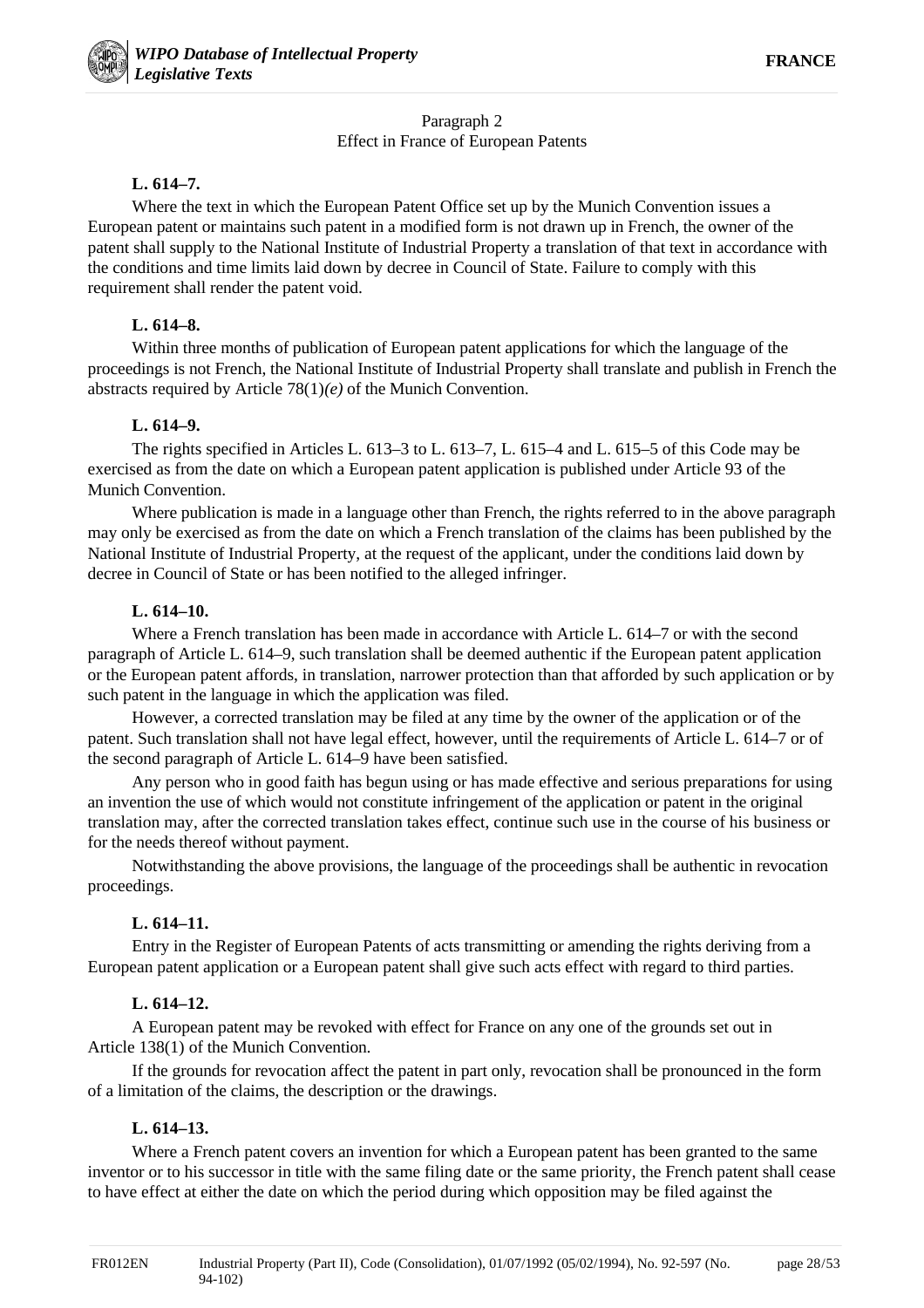European patent expires without opposition having been filed or the date on which the opposition proceedings are closed and the European patent maintained.

However, where a French patent has been granted at a date later than either of the dates, as appropriate, laid down in the foregoing paragraph, such patent shall not take effect.

The subsequent lapse or annulment of the European patent shall have no effect on the provisions of this Article.

#### **L. 614–14.**

Where a French patent application or a French patent and a European patent application or a European patent have the same filing or priority date, cover the same invention and belong to the same inventor or to his successor in title, those parts which are common may not be transferred, pledged, mortgaged or their exploitation rights assigned independently of each other on pain of nullity.

Notwithstanding Article L. 613–9, entry in the National Patent Register of a transfer or an amendment of rights deriving from a French patent application or French patent may only be invoked against others if the same transfer or same amendment of the rights deriving from the European patent application or the European patent have been entered in the register of European patents.

The French patent application or the French patent and the priority right for the filing of a European patent application may not be transferred independently of each other.

#### **L. 614–15.**

The Court hearing proceedings for infringement of a French patent which covers the same invention as a European patent applied for by the same inventor or granted to him or to his successor in title with the same priority shall stay proceedings until the date on which the French patent ceases to have effect in accordance with Article L. 614–13 or until the date on which the European patent application is refused, withdrawn or considered to have been withdrawn, or the European patent is revoked.

Where the infringement proceedings are based solely on the French patent, the plaintiff may pursue the proceedings, on resumption thereof, by replacing the French patent by the European patent for the acts subsequent to the date on which the French patent ceases to have effect and for those parts which are common.

Where infringement proceedings are based on both the French patent and the European patent, neither the penal sanctions nor the civil damages may be cumulative.

Where proceedings are based on one only of the two patents, no new action in respect of the same acts may be instituted on the basis of the other patent by the same plaintiff against the same defendant.

#### **L. 614–16.**

A decree in Council of State shall lay down the conditions for applying this Section, particularly as regards the implementation of Article 137(2) of the Munich Convention.

#### *Section 2 International Applications*

#### **L. 614–17.**

This Section concerns the application of the Patent Cooperation Treaty done at Washington on June 19, 1970, and hereinafter referred to as "the Washington Treaty."

#### Paragraph 1 Filing of International Applications

#### **L. 614–18.**

International applications for the protection of an invention submitted by natural or legal persons having their place of residence or business in France must be filed with the National Institute of Industrial Property where no claim is made to priority under an earlier filing in France. In such cases, the National Institute of Industrial Property shall act as receiving Office within the meaning of Articles  $2(xv)$  and 10 of the Washington Treaty.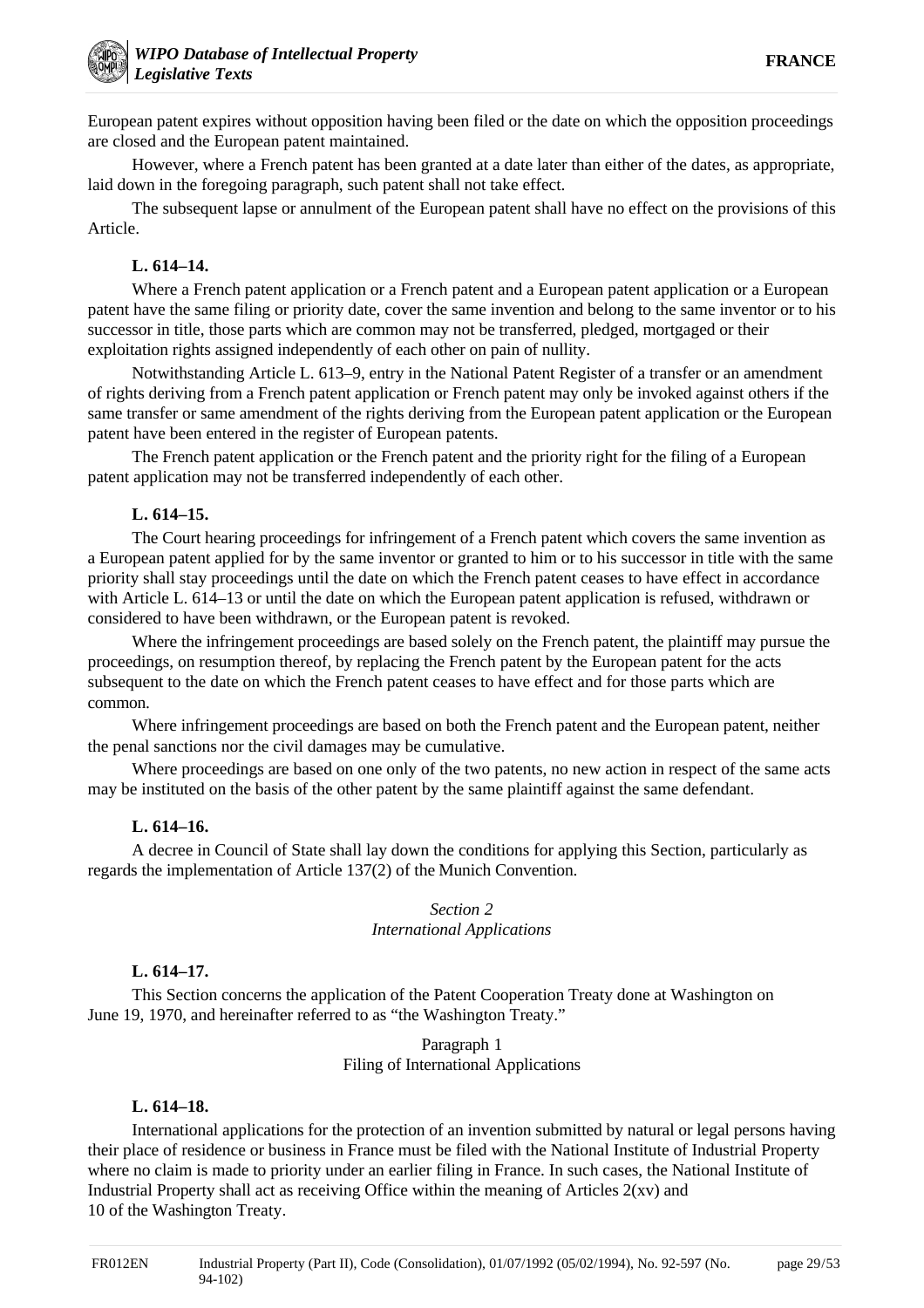# **L. 614–19.**

The Minister responsible for defense shall be empowered to take cognizance at the National Institute of Industrial Property, on a confidential basis, of the international applications for the protection of inventions filed with that Institute.

### **L. 614–20.**

Inventions which are the subject of international applications filed with the National Institute of Industrial Property may not be disclosed or freely worked until authorization has been given for such purpose.

During such period, applications may not be made public; no true copies of applications may be issued without authorization.

The authorizations referred to in the first and second paragraphs of this Article shall be given by the Minister responsible for industrial property after having obtained the opinion of the Minister for Defense.

The authorization referred to in the first paragraph may be given at any time. Subject to the first paragraph of Article L. 614–21, such authorization shall automatically be deemed to have been given on expiry of five months from the filing date of the application or, where priority has been claimed, on expiry of 13 months from the priority date.

### **L. 614–21.**

Prior to expiry of either of the two periods referred to in the final paragraph of Article L. 614–20, the prohibitions provided for in that Article may be extended, at the demand of the Minister for Defense, for a renewable period of one year. In such case, the application shall not be transmitted to the International Bureau set up by the Washington Treaty. The prohibitions thus extended may be lifted at any time.

Where prohibitions have been extended, the second, third and fourth paragraphs of Article L. 612–10 shall apply.

#### **L. 614–22.**

Articles L. 614–19, L. 614–20 and L. 614–21 shall not apply if the applicant does not have his place of residence or business in France and the National Institute of Industrial Property therefore acts as receiving Office in place of the national Office of another State party to the Washington Treaty or if it has been designated as receiving Office by the Assembly of the Union set up by that Treaty.

#### **L. 614–23.**

A decree in Council of State shall lay down the conditions for applying this Section, particularly as regards receipt of the international application, the language in which the application shall be filed, determination of a fee for services rendered, known as the transmittal fee, to be levied in favor of the National Institute of Industrial Property, and the representation of applicants having their place of residence or business abroad.

#### Paragraph 2 Effect in France of International Applications

#### **L. 614–24.**

Where an international application for the protection of an invention filed under the Washington Treaty contains the designation or election of France, it shall be deemed to be an application for a European patent governed by the provisions of the Munich Convention.

# *Section 3*

# *Community Patents*

#### **L. 614–25.**

This Section concerns the application of the Convention for the European Patent for the Common Market (Community Patent Convention) done at Luxembourg on December 15, 1975, hereinafter referred to as "the Luxembourg Convention." It shall enter into force on the same date as the Luxembourg Convention.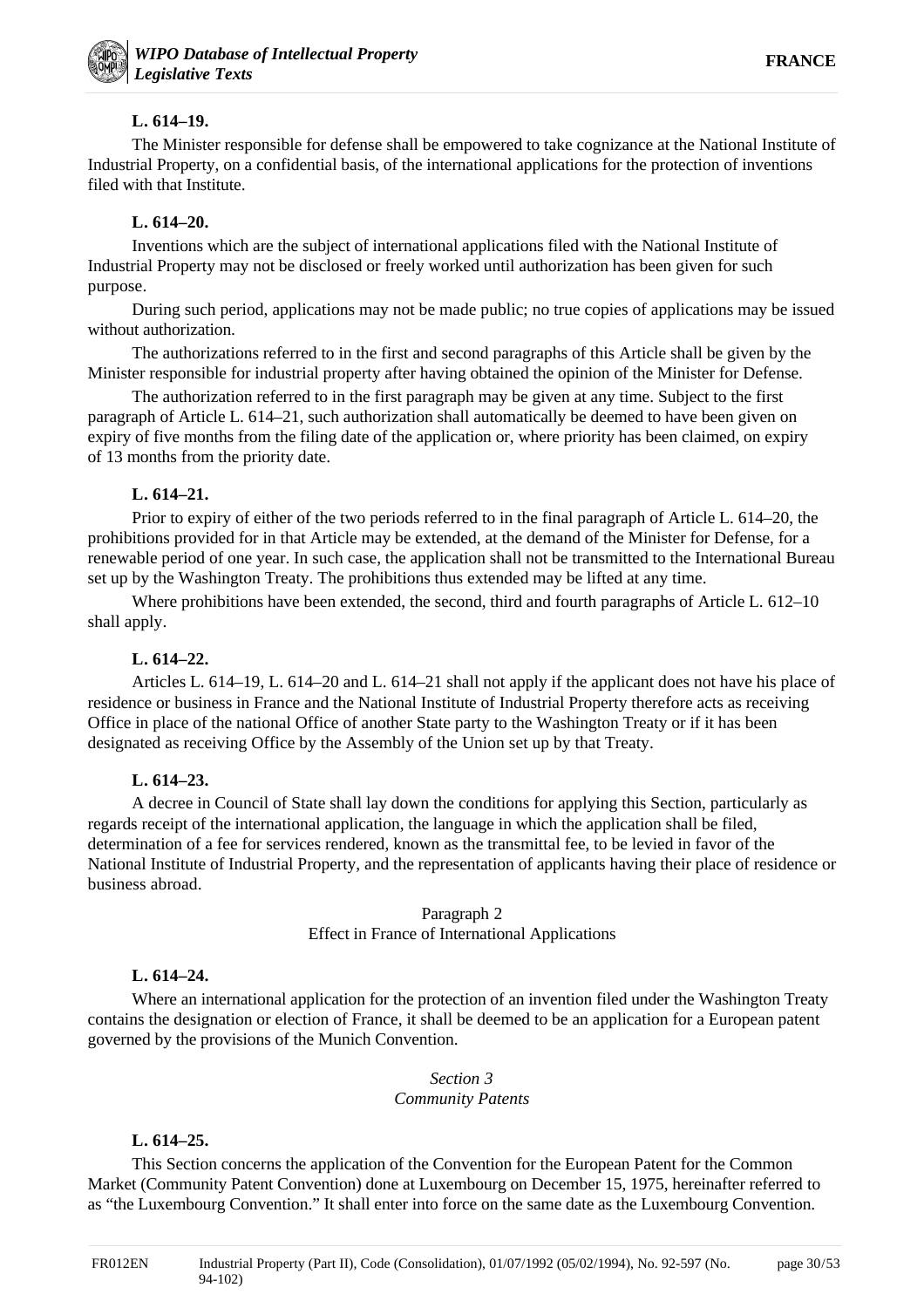# **L. 614–26.**

Articles L. 614–7 to L. 614–14 (first and second paragraphs) shall not apply where the European patent application designates a State of the European Economic Community and where the patent granted is a Community patent.

# **L. 614–27.**

Within three months of publication of Community patent applications for which the language of proceedings is not French, the National Institute of Industrial Property shall translate and publish in French the abstracts required by Article 78(1)*(e)* of the Munich Convention.

# **L. 614–28.**

When applying Article L. 614–15 and Article L. 615–17 to the patent applications and patents referred to in Article L. 614–26, the reference made in those Articles to Article L. 614–13 shall be replaced by a reference to Article 80(1) of the Luxembourg Convention.

# **L. 614–29.**

The transfer, pledging, mortgaging or assignment of exploitation rights in a European patent application designating a State of the European Economic Community or in a Community patent resulting from such application shall automatically imply, with regard to the common parts, the same transfer, pledge, mortgage or assignment of exploitation rights in the French patent application or the French patent having the same filing date or the same priority date and which covers the same invention belonging to the same inventor or his successor in title.

In the same circumstances, a French patent application or French patent may not be subject, on pain of nullity, to a transfer, pledge, mortgage or assignment of exploitation rights independently of the European patent application that designates a State of the European Economic Community or of the Community patent resulting from such application.

Notwithstanding Article L. 613–20, such entry in the National Patent Register of such transfer or amendment of rights deriving from a French patent or a French patent application shall only have effect with regard to third parties if the same transfer or same amendment of the rights deriving from the European patent application designating a State of the European Economic Community or a Community patent resulting from such application has been entered, as appropriate, in the Register of European Patents or in the Register of Community Patents.

# **L. 614–30.**

Where the request for grant of a patent contains a statement under Article 86(1) of the Luxembourg Convention to the effect that the applicant does not wish to obtain a Community patent, Articles L. 614–26 and L. 614–29 shall not apply.

However, Article L. 614–13 shall also not apply in such case.

### *Section 4 Final Provisions*

# **L. 614–31.**

French citizens may claim application to their benefit in France of the provisions of the International Convention for the Protection of Industrial Property signed at Paris on March 20, 1883, together with the agreements, additional acts and final protocols that have amended or will amend that Convention, in all those cases where those provisions are more favorable than French law for protecting the rights deriving from industrial property.

No provision in this Title may be interpreted as depriving French citizens of a right afforded them by the foregoing paragraph.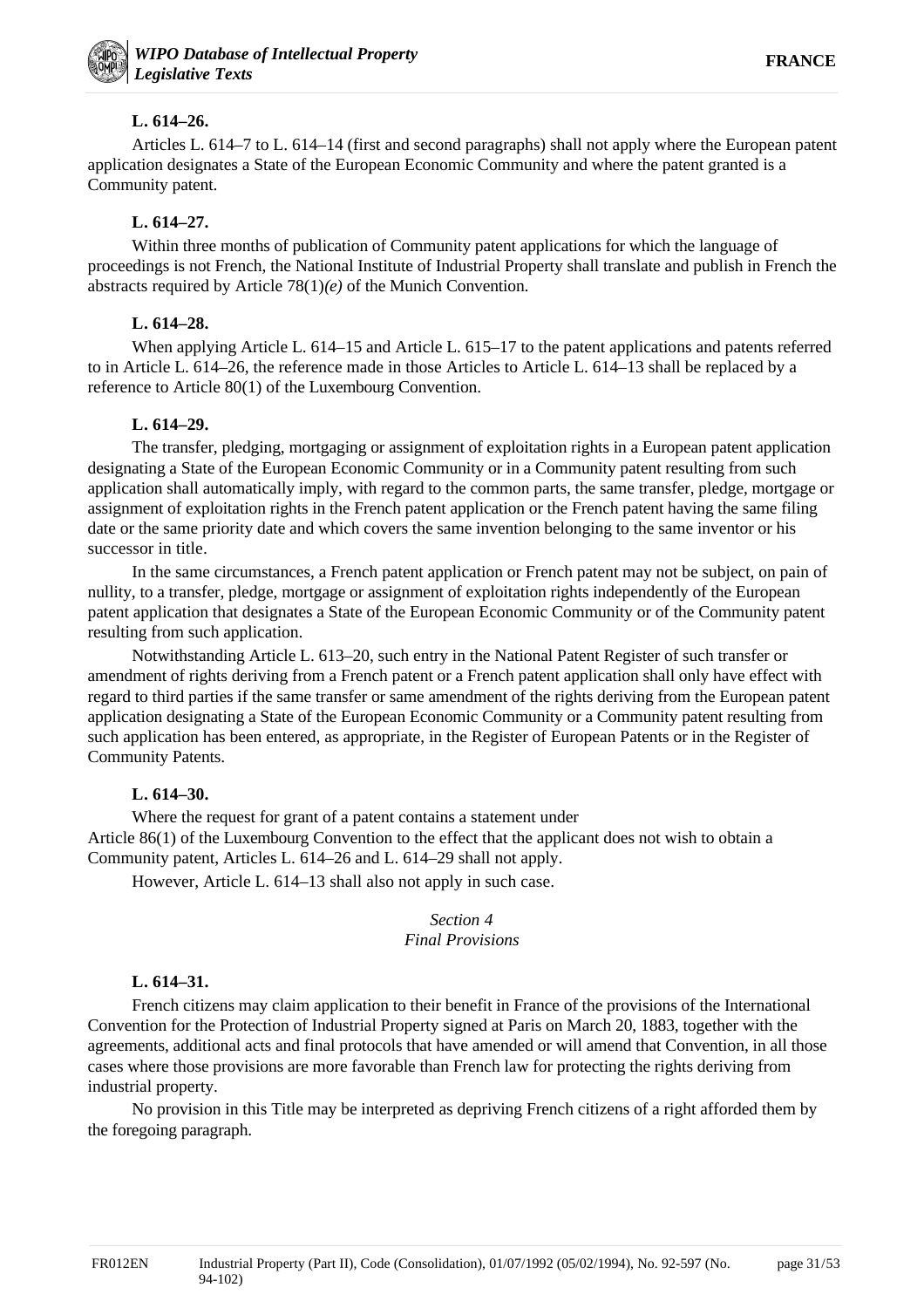# **Chapter V Legal Proceedings**

*Section 1 Civil Proceedings*

### **L. 615–1.**

Any violation of the rights of the owner of a patent, as set forth in Articles L. 613–3 to L. 613–6, shall constitute an infringement.

An infringement shall imply the civil liability of the infringer.

However, the offering for sale, putting on the market, use, holding with a view to use or putting on the market of an infringing product, where such acts are committed by a person other than the manufacturer of the infringing product, shall only imply the liability of the person committing them if such acts have been committed in full knowledge of the facts.

# **L. 615–2.**

Infringement proceedings shall be instituted by the owner of the patent.

However, the beneficiary of an exclusive right of working may, except as otherwise stipulated in the licensing contract, institute infringement proceedings if, after notice, the owner of the patent does not institute such proceedings.

The patentee shall be entitled to take part in the infringement proceedings instituted by the licensee under the foregoing paragraph.

The holder of a license of right, a compulsory license or an ex–officio license as referred to in Articles L. 613–10, L. 613–11, L. 613–15, L. 613–17 and L. 613–19, may institute infringement proceedings if, after a formal notice, the owner of the patent does not institute such proceedings.

Any licensee shall be entitled to take part in the infringement proceedings instituted by the patentee in order to obtain compensation for an injury he has personally sustained.

# **L. 615–3.**

Where proceedings are brought before the Court for infringement of a patent, the President of the Court, acting and ruling in summary proceedings, may provisionally enjoin, under penalty of a daily fine, the carrying out of the allegedly infringing acts or make the continued carrying out of such acts subject to the furnishing of a guarantee to cover indemnization of the patentee.

The request for an injunction or for furnishing of a guarantee shall only be granted if the substantive proceedings appear well founded and are instituted within a short time of the day on which the patentee became aware of the facts on which the proceedings are based.

The judge may condition the injunction on the furnishing by the plaintiff of a guarantee to cover possible indemnization of damages suffered by the defendant if the infringement proceedings are subsequently judged to be unfounded.

# **L. 615–4.**

Notwithstanding Article L. 613–1, acts committed prior to the date on which the patent application has been made public under Article L. 612–21 or prior to the date of notification to any third party of a true copy of such application shall not be considered to prejudice the rights deriving from the patent.

However, from the date referred to in the foregoing paragraph to that of publication of the grant of the patent:

1. the patent shall only be invocable if the claims have not been extended after the first of those dates;

2. where the patent concerns the use of a microorganism, it shall not be invocable until the day on which the microorganism has been made available to the public.

The Court hearing infringement proceedings based on a patent application shall reserve judgment until the patent has been granted.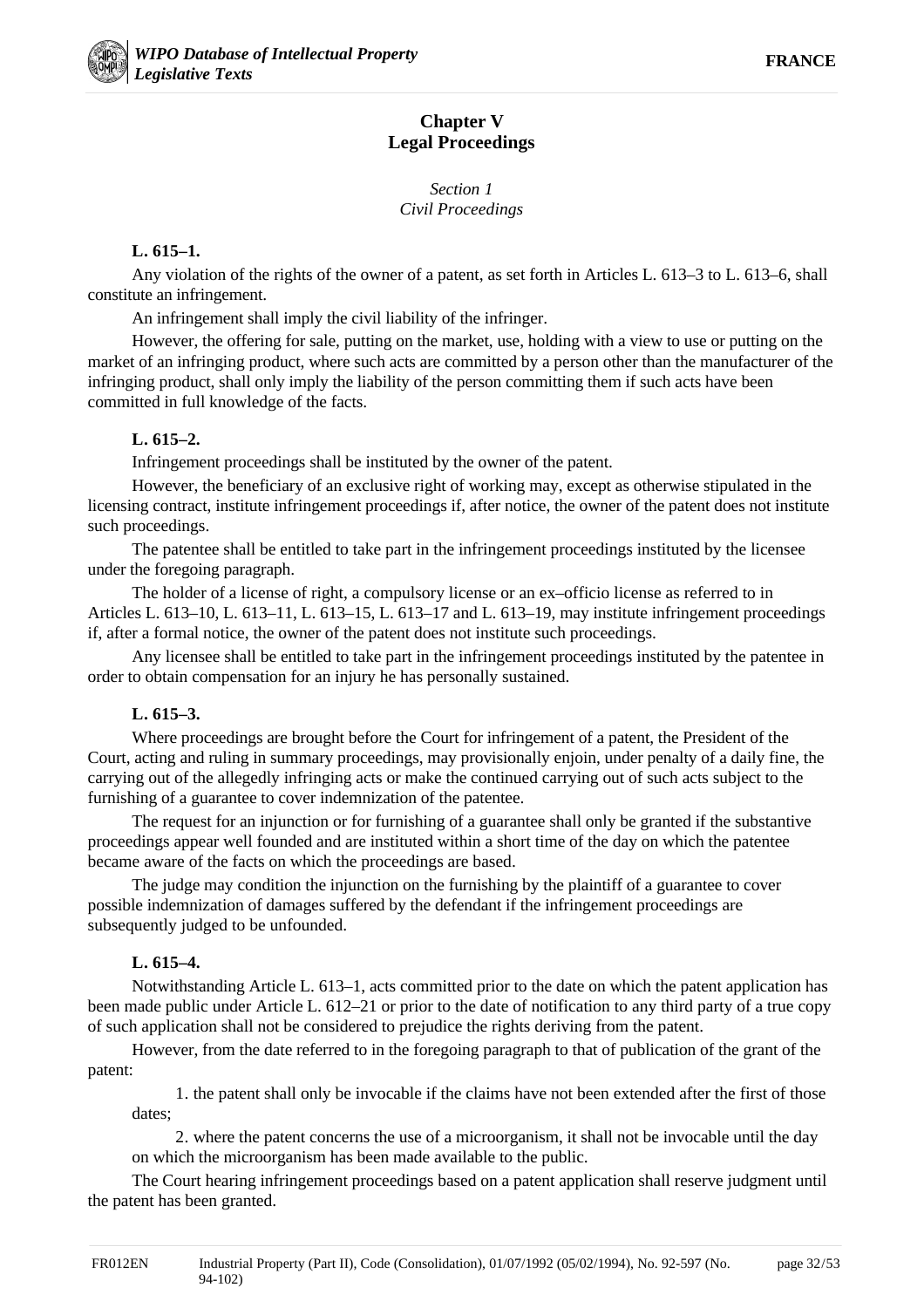# **L. 615–5.**

The owner of a patent application or the owner of a utility certificate application or the owner of a patent or of a utility certificate shall have the possibility of furnishing proof by any means whatsoever of the infringement of which he claims to be a victim.

He shall further be entitled, on an order given by the President of the First Instance Court of the place of the presumed infringement, to direct any bailiffs, accompanied by experts of his own choice, to proceed with a detailed description, with or without effective seizure, of the allegedly infringing articles or processes. Such order shall be provisionally enforced. It may be subjected to a security on the part of the plaintiff. In that same order, the President of the Court may authorize the bailiff to carry out any enquiry required to ascertain the origin, nature and scope of the infringement.

The same right shall be enjoyed by the licensee of an exclusive right of working under the conditions laid down in the second paragraph of Article L. 615–2 and in the fourth paragraph of Article L. 615–2, by the holder of a license of right, a compulsory license or an ex–officio license in accordance with Articles L. 613– 10, L. 613–11, L. 613–15, L. 613–17 and L. 613–19.

If the petitioner fails to institute proceedings before a Court within a term of 15 days, the seizure shall automatically be void, without prejudice to any damages.

# **L. 615–6.**

In the case of infringement proceedings instituted on the basis of an application for a utility certificate, the plaintiff shall be required to produce a search report drawn up under the same conditions as the report provided for in Article L. 612–14.

# **L. 615–7.**

At the request of the injured party, and where such measure is necessary to prevent continuing infringement, the Court may order confiscation, in favor of the petitioner, of the articles recognized as constituting an infringement, which are the property of the infringer, on the date of entry into force of the prohibition and, where appropriate, of the devices or means specifically intended for committing the infringement.

The value of the articles confiscated shall be taken into account when computing the compensation to be awarded to the beneficiary of the decision.

# **L. 615–8.**

Proceedings for infringement under this Chapter shall be barred after three years counted from the acts concerned.

# **L. 615–9.**

Any person who proves working on the territory of a Member State of the European Economic Community, or real and effective preparations to that effect, may invite the owner of a patent to take position on the invocability of his title against such working, the description of which shall be communicated to him.

If such person disputes the reply that is given to him or if the owner of the patent has not taken position within a period of three months, he may bring the owner of the patent before the Court for a decision on whether the patent constitutes an obstacle to the working in question, without prejudice to any proceedings for the nullity of the patent or subsequent infringement proceedings if the working is not carried out in accordance with the conditions specified in the description referred to in the above paragraph.

# **L. 615–10.**

Where an invention which is the subject of a patent application or of a patent is worked, in order to meet the requirements of national defense, by the State or its suppliers, subcontractors and subsidiary suppliers, without a license having been afforded to them, the civil proceedings shall be brought before the First Instance Court sitting in chambers. The Court may order neither the discontinuance nor the interruption of the working nor the confiscation provided for in Article L. 615–7.

Where the President of the Court orders an expert opinion or a description with or without effective seizure, as provided for in Article L. 615–5, the appointed law officer shall refrain from proceeding with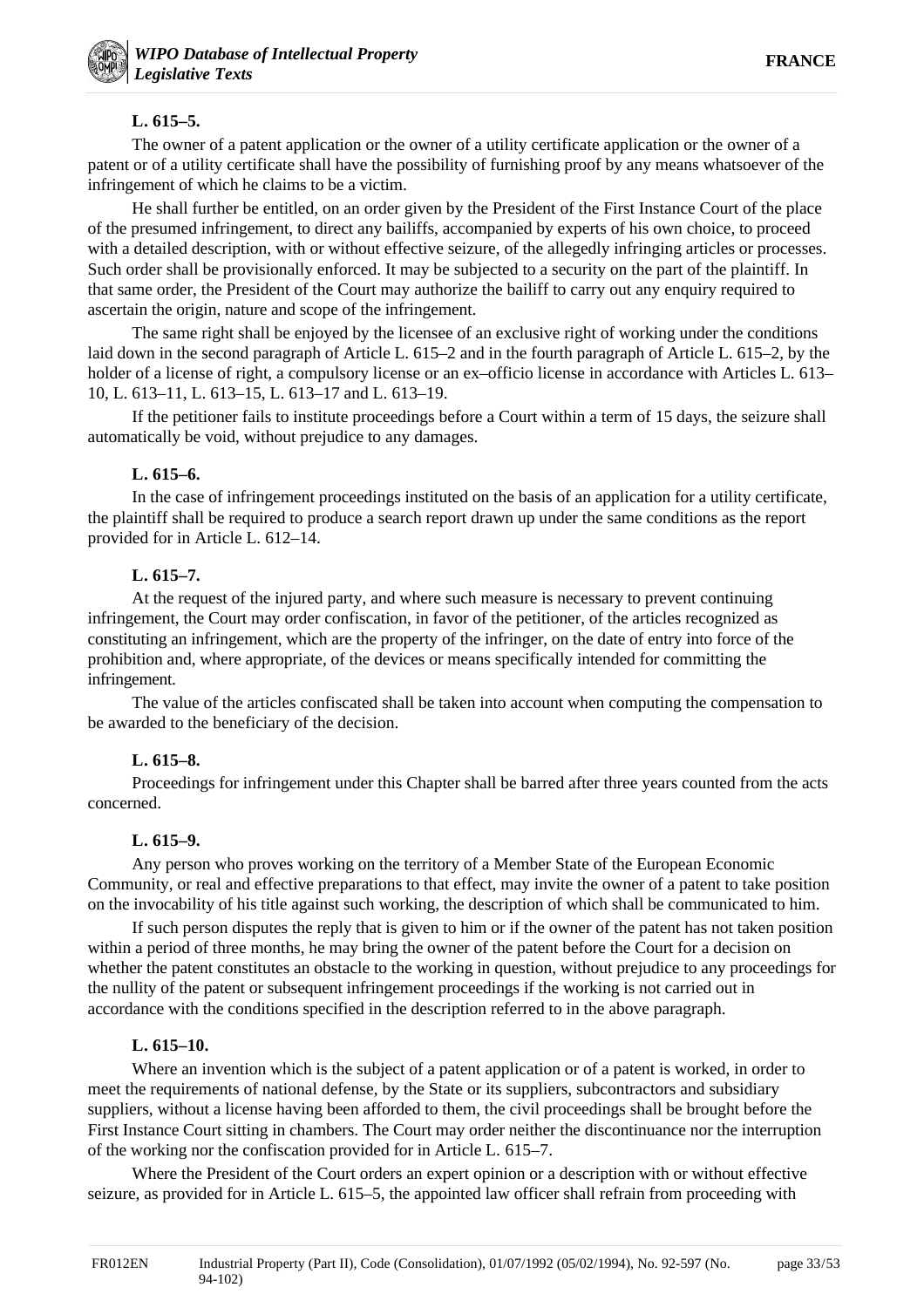seizure, description and any investigation into the archives and documents of the business if the contract for research or manufacture comprises a defense security classification.

The same shall apply to research or manufacture carried out in military establishments.

The President of the First Instance Court may, if so requested by the entitled person, require an expert opinion which may only be carried out by persons authorized by the Minister responsible for defense and in the presence of his representatives.

Article L. 615–4 shall not apply to patent applications whose subject matter is worked under the conditions set out in this Article as long as such applications are subject to the prohibitions provided for in Articles L. 612–9 and L. 612–10. Persons carrying out such working shall automatically incur the liability defined in this Article.

### **L. 615–11.** [Repealed]

# *Section 2 Criminal Proceedings*

#### **L. 615–12.**

Any person improperly claiming to be the owner of a patent or of a patent application shall be liable to a fine of between 20,000 francs and 50,000 francs. In the event of a repeated offense, the fine may be doubled. An offense shall be deemed to be repeated within the meaning of this Article if the offender has been convicted for the same offense within the preceding five years.

### **L. 615–13.**

Notwithstanding the heavier penalties provided for with regard to violation of State security, any person who knowingly violates any of the prohibitions laid down in Articles L. 612–9 and L. 612–10 shall be liable to a fine of between 3,000 francs and 30,000 francs. Where the violation has prejudiced national defense, imprisonment of between one and five years may also be ordered.

#### **L. 615–14.**

1. Any person who has knowingly infringed the rights of the owner of a patent, as defined in Articles L. 613–3 to L. 613–6, shall be liable to a two–year prison term and a fine of 1,000,000 francs.

2. The provisions of paragraph 1 above shall enter into force on January 1, 1993.

#### **L. 615–14–1.**

In the event of repetition of the offenses defined in Article L. 615–14, or if the offender is or has been contractually bound to the aggrieved party, the penalties involved shall be doubled.

The guilty parties may in addition be deprived, for a period not exceeding five years, of the right to elect and be elected to commercial courts, chambers of commerce and industry and professional chambers and to joint conciliation boards.

# **L. 615–15.**

Notwithstanding the heavier penalties provided for with regard to violation of State security, any person who knowingly violates an obligation or prohibition laid down in Articles L. 614–18, L. 614–20 and the first paragraph of Article L. 614–21 shall be liable to a fine of between 3,000 francs and 40,000 francs. Where the violation has prejudiced national defense, imprisonment of between one and five years may also be ordered.

#### **L. 615–16.**

Notwithstanding the heavier penalties provided for with regard to violation of State security, any person who knowingly violates an obligation or prohibition laid down in the second paragraph of Article L. 614–2, in Article L. 614–4 or in the first paragraph of Article L. 614–5 shall be liable to a fine of between 3,000 francs and 40,000 francs. Where the violation has prejudiced national defense, imprisonment of between one and five years may also be ordered.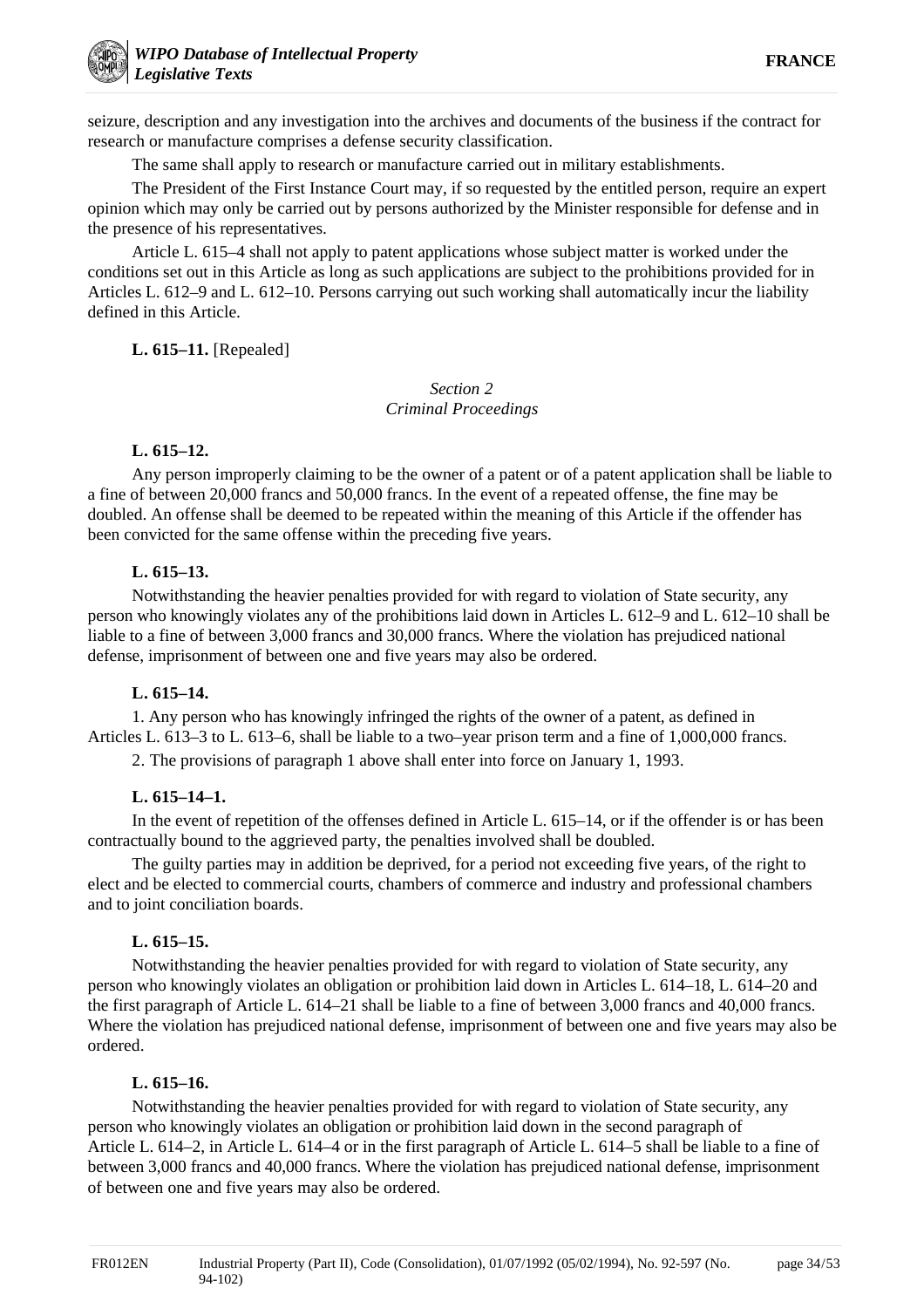# *Section 3 Rules of Jurisdiction and Procedure*

### **L. 615–17.**

All litigation arising under this Title shall fall within the jurisdiction of the First Instance Courts and of the relevant Courts of Appeal, with the exception of appeals from decrees, orders and other administrative decisions taken by the Minister responsible for industrial property, which shall fall within the jurisdiction of the Administrative Courts.

The First Instance Courts designated to hear proceedings in respect of patents shall be determined by regulation.

The above provisions shall not prevent recourse to arbitration in accordance with Articles 2059 and 2060 of the Civil Code.

The First Instance Courts referred to above, as also the relevant Courts of Appeal, shall have sole jurisdiction for ascertaining that a French patent ceases to have effect, in whole or in part, in accordance with Article L. 614–13.

### **L. 615–18.**

Proceedings to determine compensation instituted under Articles L. 612–10, L. 613–17, L. 613–19 and L. 613–20 shall be heard by the First Instance Court of Paris.

### **L. 615–19.**

Proceedings for infringement of patents shall be heard exclusively by the First Instance Court.

All proceedings involving the infringement of a patent and a related act of unfair competition shall be heard exclusively by the First Instance Court.

### **L. 615–20.**

The Court hearing an action or an exception under the provisions of this Title may, either *ex officio* or at the request of one of the parties, appoint a consultant at its own discretion to follow the proceedings as from joinder and to be present at the hearing. The consultant may be authorized to put questions to the parties or their representatives in court chambers.

# **L. 615–21.**

At the request of one of the parties, any dispute concerning the application of Article L. 611–7 may be submitted to a joint conciliation board (employers, employees) presided over by a magistrate of the judiciary whose vote shall be decisive in the event of parity.

Within six months of submission of the case, the board set up within the National Institute of Industrial Property shall formulate a conciliation proposal; such proposal shall be deemed to constitute an agreement between the parties if, within one month of its notification, neither of the parties has submitted the case to the appropriate First Instance Court sitting in chambers. Such agreement may be made enforceable by an order of the President of the First Instance Court on a simple petition by the most assiduous party.

The parties may appear in person before the board and may be assisted or represented by a person of their choice.

The board may make use of experts which it shall designate for each proceeding.

The implementing rules for this Article, containing special provisions for the employees referred to in the last paragraph of Article L. 611–7, shall be laid down by decree in Council of State after consultation with the professional and trade union organizations concerned.

#### **L. 615–22.**

Decrees in Council of State shall lay down the implementing rules for this Title.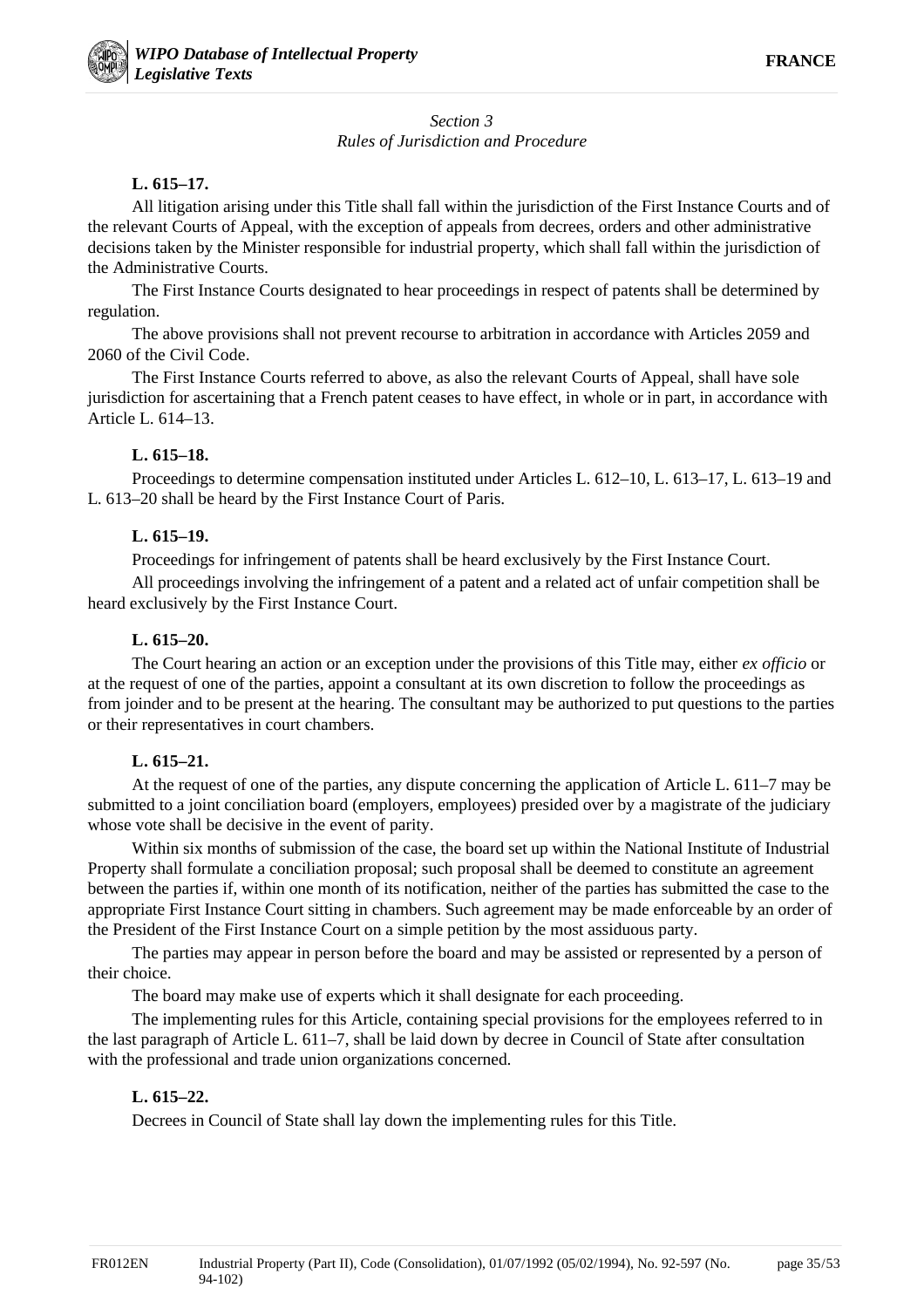# TITLE II PROTECTION OF TECHNICAL KNOWLEDGE

# **Chapter I Manufacturing Secrets**

### **L. 621–1.**

The penalties for violation of manufacturing secrets are set forth in Article 152–7 of the Labor Code reproduced hereafter:

"**L. 152–7.** The fact of revealing or attempting to reveal a manufacturing secret by any director or salaried person of the enterprise in which he is employed shall be punishable by imprisonment of two years and a fine of 200,000 francs.

The Court may also order as an additional penalty for a period of not more than five years the prohibition of civic, civil and family rights provided for by Article 131–26 of the Penal Code."

# **Chapter II Semiconductor Products**

*Section 1 Deposit*

# **L. 622–1.**

The final or intermediate topography of a semiconductor product that is the result of its creator's own intellectual effort may, unless it is commonplace, be the subject of a deposit that confers the protection provided for in this Chapter.

Such deposit may not, however, occur either more than two years after the topography has first been exploited commercially anywhere, or more than 15 years after it was first fixed or encoded where it has never been exploited.

Any deposit that does not meet the conditions specified in this Article shall be null and void.

# **L. 622–2.**

The following shall be eligible for the benefits of this Chapter:

*(a)* creators who are nationals of a Member State of the European Economic Community or who have either their habitual residence or a real and effective industrial or commercial establishment in such country, and their successors in title;

*(b)* persons meeting the aforesaid conditions of nationality, residence or establishment, who in a Member State engage in the first commercial exploitation anywhere in the world of a topography not protected by this Chapter, for which exploitation they have received exclusive authorization from the entitled person for the whole of the European Economic Community.

Persons other than those referred to in the foregoing paragraph shall be eligible for the benefits of this Chapter subject to evidence of reciprocity with the countries of which they are nationals or in which they are established.

# **L. 622–3.**

The right to effect the deposit shall belong to the creator or to his successor in title.

Where a deposit has been effected in violation of the rights of the creator or of his successor in title. the injured party may claim ownership thereof. Actions claiming ownership shall be barred after three years following publication of the deposit.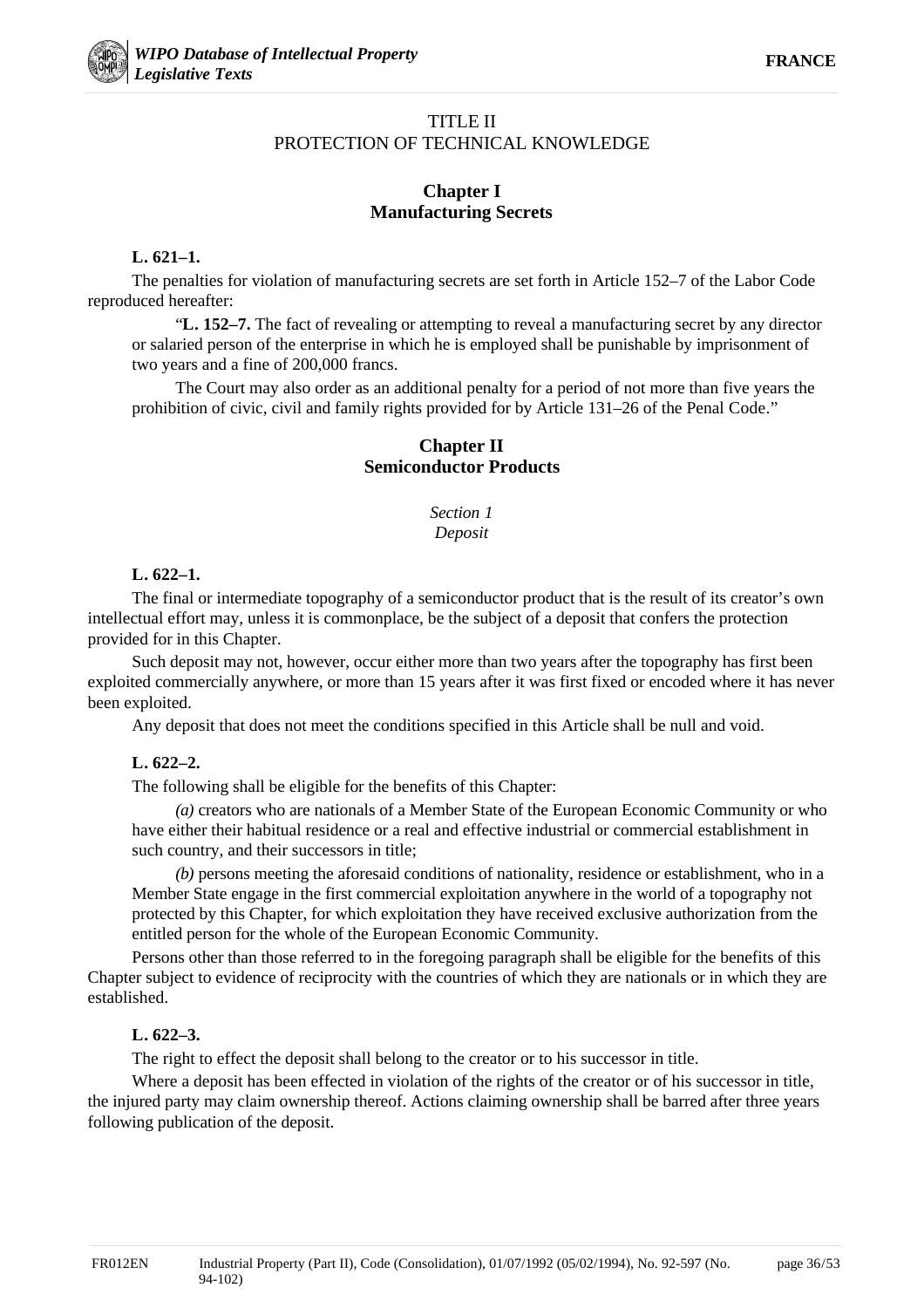# **L. 622–4.**

The Director of the National Institute of Industrial Property shall register the deposit after examining its compliance with the formal requirements. Publication shall be made in accordance with the conditions laid down by decree in Council of State.

# *Section 2 Rights Deriving from Deposit*

# **L. 622–5.**

The following shall be prohibited for any third party:

- reproduction of the protected topography;
- commercial exploitation or importation to that end of such a reproduction or of any semiconductor product incorporating it.

The prohibition shall not apply to the following:

- reproduction for evaluation, analysis or teaching purposes;
- creation, on the basis of such analysis or evaluation, of a different topography eligible for protection under this Chapter.

The foregoing prohibition shall not be binding on the *bona fide* acquirer of a semiconductor product. However, such acquirer shall be liable for appropriate indemnification if he intends to engage in commercial exploitation of the product so acquired.

# **L. 622–6.**

The prohibition set forth in the foregoing Article shall take effect on the day of deposit or at the date of first commercial exploitation if that date is earlier. It shall vest in the owner of the registration until the end of the tenth following calendar year.

However, any registration relating to a topography that has not been commercially exploited within a period of 15 years from the date on which it was fixed or encoded for the first time shall cease to have effect.

# **L. 622–7.**

Articles L. 411–4, L. 411–5, L. 612–11, L. 613–8, L. 613–9, L. 613–19, L. 615–10 and L. 615–17 shall apply to the conditions and form in which:

- the decisions referred to in this Chapter are taken by the Director of the National Institute of Industrial Property;
- the rights deriving from registration of a topography may be transferred, given as security or attached;
- in which litigation arising out of this Chapter may be settled.

# **Chapter III New Plant Varieties**

# *Section 1*

*Issue of New Plant Variety Certificates*

# **L. 623–1.**

For the purposes of this Chapter, "new plant variety" shall mean any new plant variety created or discovered:

1. which is different from similar already known varieties by one characteristic that is important, precise and subject to little fluctuation or by several characteristics the combination of which is such as to give it the status of a new variety;

2. which is homogeneous in all its characteristics;

3. which remains stable, that is to say identical with its original definition at the end of each cycle of multiplication.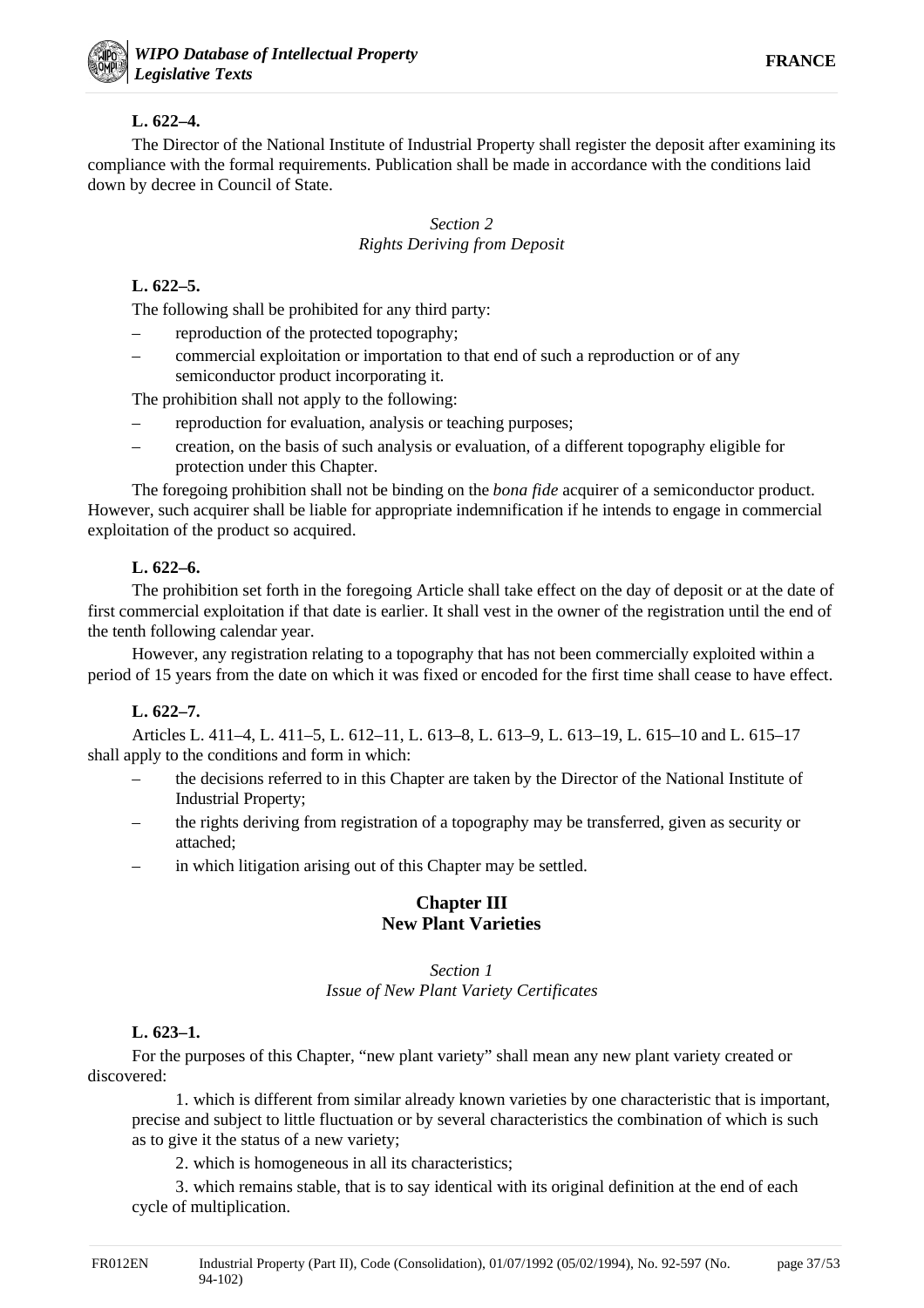# **L. 623–2.**

New plant varieties belonging to a genus or species enjoying the protection established by the provisions of this Chapter shall not be patentable.

# **L. 623–3.**

Any new plant variety fulfilling the conditions under Article L. 623–1 shall be defined by a denomination to which shall correspond a description and a sample kept in a collection.

# **L. 623–4.**

Any new plant variety may be the subject of a title known as a "new plant variety certificate," which shall afford to its owner an exclusive right to produce, introduce onto the territory to which this Chapter applies, sell or offer for sale all or part of the plant or any element for the reproduction or vegetative propagation of the variety or of varieties derived from it by hybridization where their reproduction requires the repeated use of the original variety.

Decrees in Council of State shall progressively apply the provisions of the foregoing paragraph to the various plant species according to the evolution of scientific knowledge and means of verification. Those decrees shall determine the elements of the plant to which the breeder's right relates for each plant species.

# **L. 623–5.**

A plant variety shall not be deemed new if, in France or abroad, and prior to the date of filing of the application, it has received sufficient publicity to enable exploitation or has been described in an application for a certificate or in an unpublished French certificate, or in an application filed abroad and enjoying priority under Article L. 623–6.

However, the use of a variety by its breeder in tests or experiments or its entry in a catalogue or an official register of a State party to the Paris Convention for the Protection of New Varieties of Plants, of December 2, 1961, or its display at an official or officially recognized exhibition within the meaning of the Convention Relating to International Exhibitions, signed at Paris on November 22, 1928, and amended on May 10, 1948, shall in no case constitute an act of disclosure causing prejudice to the novelty of the variety.

Nor shall disclosure constituting an evident abuse in relation to the breeder cause prejudice to the novelty of the variety.

# **L. 623–6.**

Any person possessing the nationality of one of the States party to the Paris Convention of December 2, 1961, or having his place of residence or business in one of those States may apply for a new plant variety certificate in respect of varieties belonging to the genera or species mentioned in the list annexed to that Convention or in a supplementary list drawn up under the provisions thereof.

Such person may, when filing in France an application for a new plant variety certificate, claim the priority of the first application previously filed in respect of the same variety by himself or by his predecessor in title in one of those States, provided that the application is filed in France not more than 12 months after the first application.

Events that occur during the priority period, such as a further filing, publication of the subject matter of the application or exploitation of the variety concerned, shall not constitute grounds for contesting the validity of a new plant variety certificate for which an application has been filed in accordance with the conditions laid down in the foregoing paragraph.

In addition to the cases referred to in the first paragraph, any foreigner may enjoy the protection instituted by this Chapter, provided that French nationals enjoy reciprocity of protection for the genera and species concerned in the State of which he is a national or in which he has his place of residence or business.

# **L. 623–7.**

The certificate issued by the Committee for the Protection of New Plant Varieties referred to in Article L. 412–1 shall take effect on the date of the application. Any decision to refuse an application must be justified.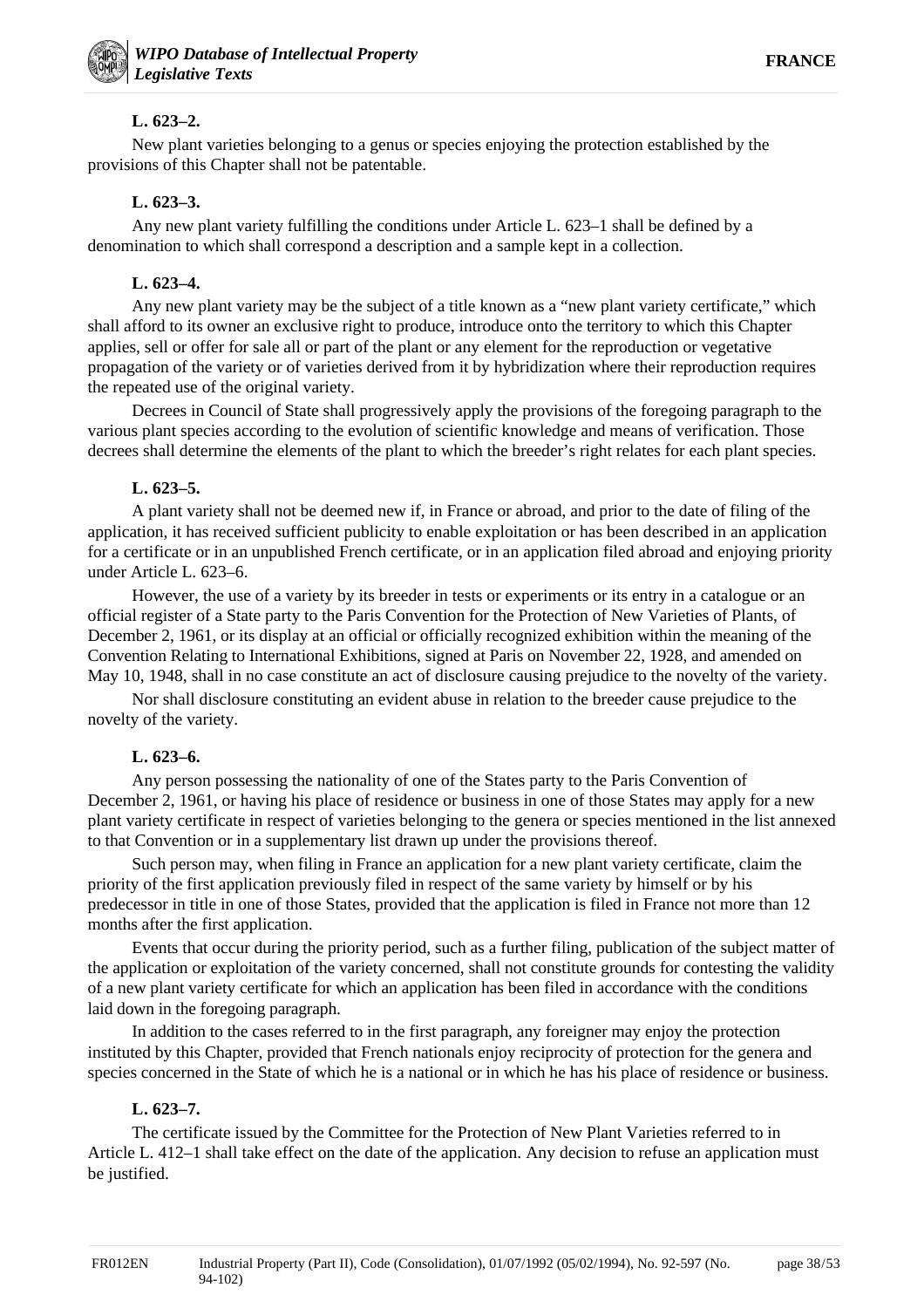# **L. 623–8.**

The Minister responsible for defense shall be empowered to take cognizance, on a confidential basis, of the applications for certificates filed with the Committee for the Protection of New Plant Varieties.

# **L. 623–9.**

The list of plant species of which the new varieties that are the subject matter of applications for certificates may not be disclosed or exploited freely without special authorization shall be laid down by regulation.

Subject to Article L. 623–10, such authorization may be granted at any time. It shall be deemed to have been given automatically on expiry of a period of five months from the filing date of the application for a certificate.

# **L. 623–10.**

Prior to expiry of the period laid down in the final paragraph of Article L. 623–9, the prohibitions set forth in the first paragraph of that Article may be extended, at the demand of the Minister responsible for defense, for a renewable period of one year. The extended prohibitions may be lifted at any time subject to the same condition.

Extension of the prohibitions ordered under this Article shall give an entitlement to compensation on behalf of the owner of the application for a certificate, commensurate with the prejudice sustained. Failing amicable agreement, the compensation shall be laid down by judicial authority.

# **L. 623–11.**

The owner of the certificate may request review of the compensation under Article L. 623–10 on expiry of a period of one year following the date of the final judgment fixing the amount of the compensation.

The owner of the certificate must produce evidence that the prejudice he has sustained is in excess of the assessment of the Court.

# **L. 623–12.**

The certificate shall be issued only if a prior examination has shown that the variety that is the subject matter of the application for protection constitutes a new plant variety in accordance with Article L. 623–1.

However, the Committee may hold a prior examination carried out in another country party to the Paris Convention of December 2, 1961, to be sufficient.

The Committee may call upon foreign experts.

# **L. 623–13.**

The term of the certificate shall be 20 years from issue. It shall be fixed at 25 years if the constitution of the elements for production of the species demands a long period of time.

# **L. 623–14.**

The acts granting a certificate, transferring ownership, granting a right of exploitation or of pledge with respect to a new plant variety certificate may only be invoked against third parties if they have been duly published in accordance with the conditions laid down by decree in Council of State.

# **L. 623–15.**

The certificate shall designate the new plant variety by a denomination enabling it to be identified without confusion or ambiguity in any State party to the Paris Convention of December 2, 1961.

The breeder shall be required to keep at all times a vegetative collection of the protected new plant variety.

A description of the new variety shall be appended to the new plant variety certificate.

The certificate shall have effect against others as from the date of its publication.

The denomination entered on the certificate shall become compulsory on publication of the certificate for any commercial transaction, even after expiry of the duration of the certificate.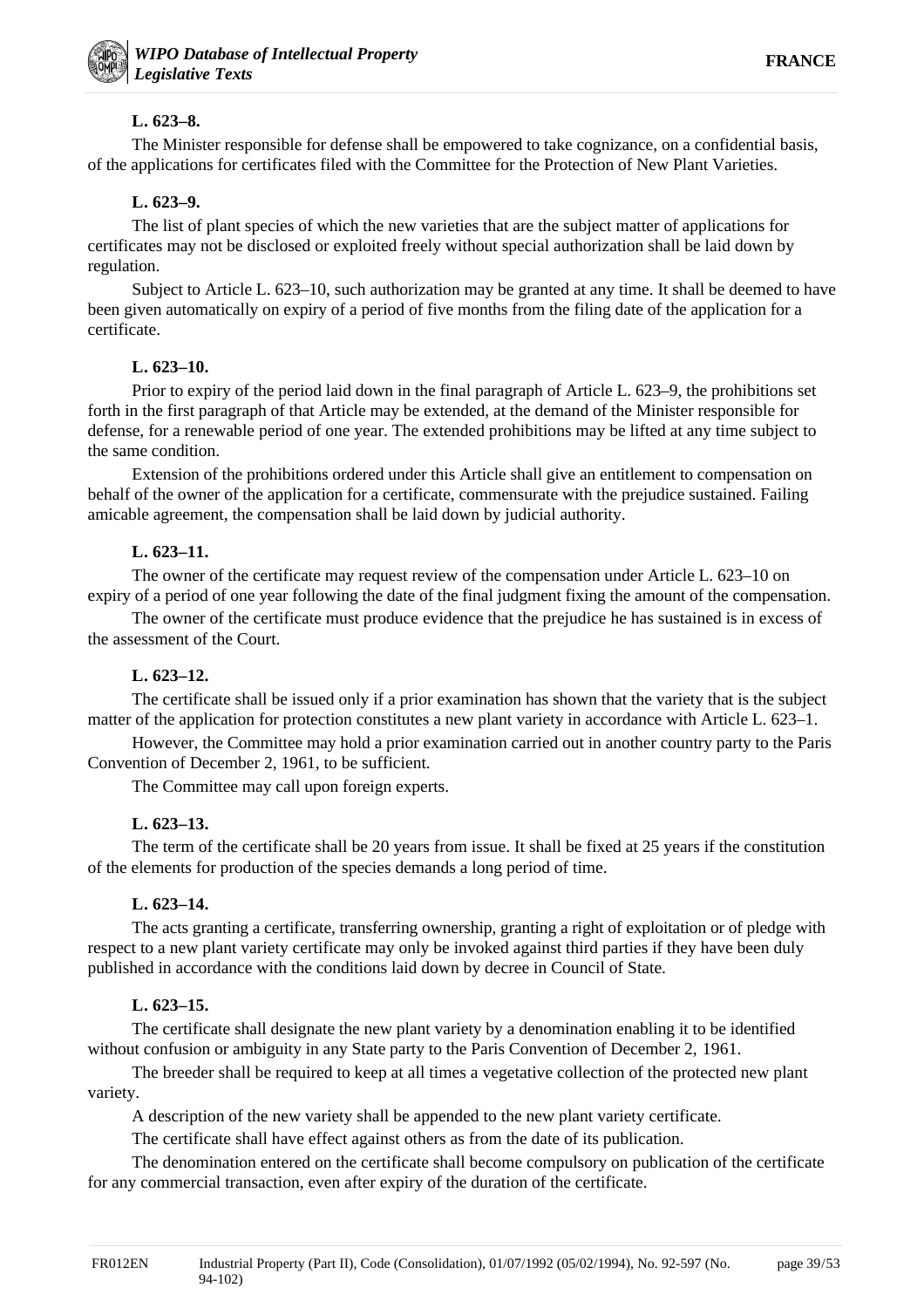The denomination given to the variety may not be the subject of a trademark filing in a State party to the Paris Convention of December 2, 1961. Such a filing may be made, however, as a precautionary measure, without preventing the issue of the new plant variety certificate, provided that evidence of renunciation of the effects of the application in the States party to the Convention is produced prior to the issue of the certificate.

The provisions of the foregoing paragraph shall not prevent the addition, in respect of one and the same new plant variety, of a trademark to the denomination of the variety concerned.

#### **L. 623–16.**

Fees for services rendered shall be charged in respect of preliminary examination, issue of the certificate and all acts of entry or deletion.

A fee shall be paid annually throughout the period of validity of the certificate.

The scale of fees shall be laid down by regulation.

The income from such fees shall be credited to a special section of the budget of the National Institute of Agronomic Research.

#### *Section 2 Rights and Obligations Deriving from New Plant Variety Certificates*

#### **L. 623–17.**

A variety essential to human or animal life may be subjected to the system of ex–officio licenses by a decree in Council of State or, where public health is concerned, by joint order of the Minister for Agriculture and the Minister responsible for health.

#### **L. 623–18.**

As from the date of publication of the order subjecting new plant variety certificates to the system of ex–officio licenses, any person having the necessary technical and professional references may apply to the Minister for Agriculture for the grant of a license to exploit the variety.

Such license may only be non–exclusive. It shall be given by an order of the Minister for Agriculture under specified terms, particularly in respect of its duration and scope, but to the exclusion of the royalties to which it gives rise.

The license shall take effect on the date of notification of the order to the parties.

Failing amicable agreement, the amount of the royalties shall be laid down by judicial authority in accordance with Article L. 623–31.

#### **L. 623–19.**

If the holder of an ex–officio license fails to comply with the required conditions, the Minister for Agriculture may, after having obtained the opinion of the Committee for the Protection of New Plant Varieties, declare the forfeiture of the license.

#### **L. 623–20.**

The State may at any time obtain ex–officio for the purposes of defense a license to exploit a plant variety that is the subject matter of an application for a certificate or of a new plant variety certificate, whether exploitation is to be carried out by the State itself or on its behalf.

An *ex officio* license shall be granted, at the request of the Minister responsible for defense, by an order of the Minister for Agriculture. The order shall lay down the terms of the license, but shall exclude those relating to the royalties arising from its use. The license shall take effect on the date of the application for an ex–officio license.

Failing amicable agreement, the amount of the royalties shall be laid down by judicial authority and determined in accordance with Article L. 623–31.

#### **L. 623–21.**

The rights deriving from an ex–officio license may be neither assigned nor transferred.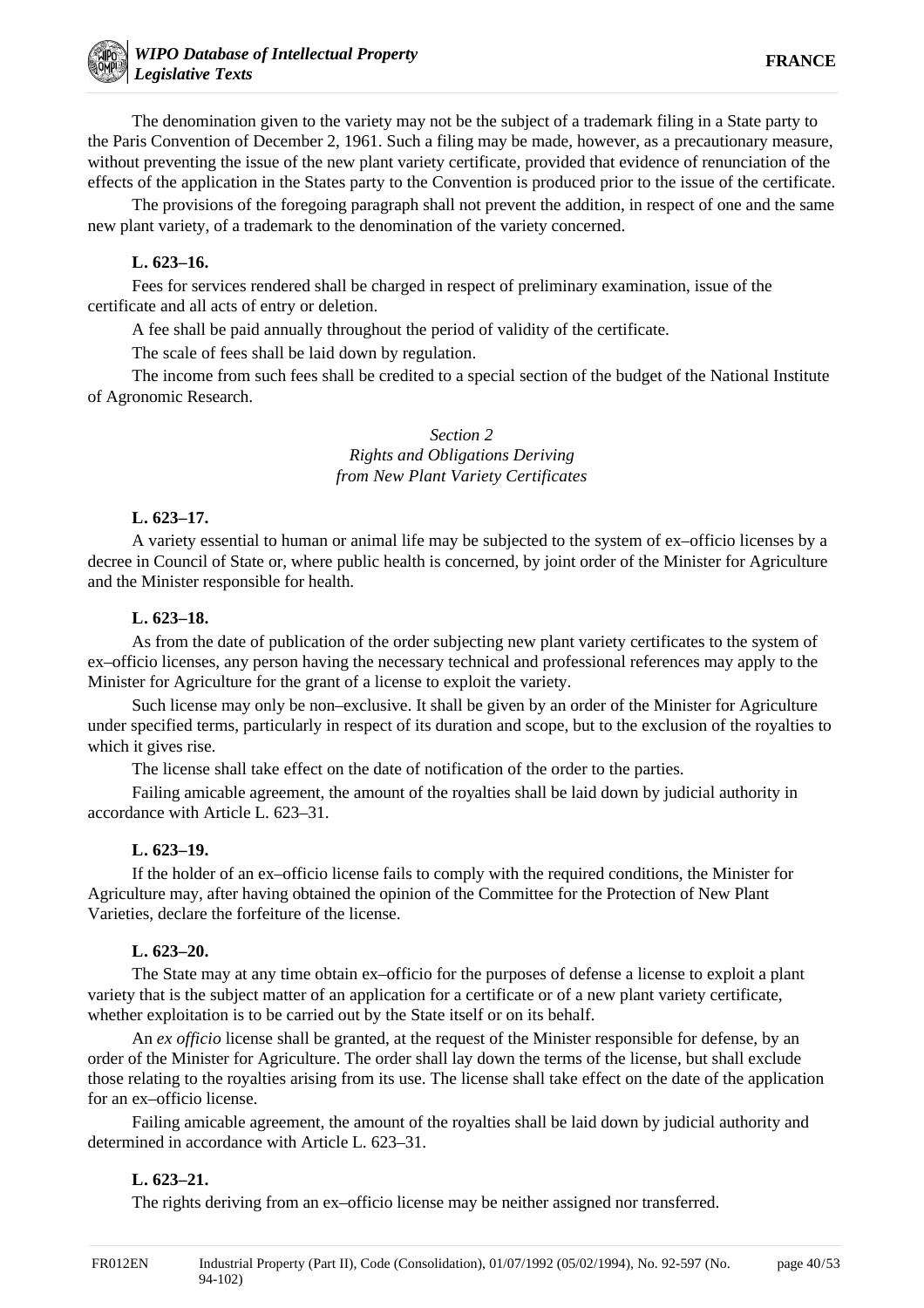page 41/53

# **L. 623–22.**

The State may at any time for the purposes of national defense expropriate by decree all or a part of the new plant varieties that are the subject matter of applications for certificates or of certificates.

Failing amicable agreement, the compensation for expropriation shall be laid down by the First Instance Court.

# **L. 623–23.**

The owner of a new plant variety certificate shall forfeit his rights if:

1. he is unable to furnish at any time to the administration the elements of reproduction or vegetative propagation such as seeds, cuttings, grafts, rhizomes and tubers, enabling the protected variety to be reproduced with its morphological and physiological characteristics as defined in the new plant variety certificate;

2. he refuses to submit to inspection for the purpose of checking the measures he has taken for the maintenance of the variety;

3. he fails to pay within the prescribed period the annual fee referred to in the second paragraph of Article L. 623–16.

Forfeiture shall be declared by the Committee for the Protection of New Plant Varieties. Where it is declared under item 3, above, the owner of the certificate may, within six months following the expiry of the prescribed period, lodge an appeal for reinstatement of his rights if he can give legitimate reasons for his failure to pay the fee. However, such appeal shall not prejudice any rights acquired by others. The final decision declaring forfeiture shall be published.

# **L. 623–24.**

Articles L. 613–8 and L. 613–29 to L. 613–32 shall apply to applications for new plant variety certificates and to new plant variety certificates.

Articles L. 613–9, L. 613–21 and L. 613–24 shall likewise apply, whereby the Committee for the Protection of New Plant Varieties shall replace the National Institute of Industrial Property.

### *Section 3 Legal Proceedings*

# **L. 623–25.**

Any violation of the rights of an owner of a new plant variety certificate as defined in Article L. 623–4 shall constitute an infringement incurring the civil liability of the person committing the act.

Subject to Article L. 623–4, use of a protected variety as a source of initial variation with a view to obtaining a new variety shall not constitute violation of the rights of the owner of a new plant variety certificate.

The holder of an ex–officio license, as referred to in Articles L. 623–17 and L. 623–20, and, unless otherwise provided, the beneficiary of an exclusive right of exploitation, may institute the liability proceedings referred to in the first paragraph above if, after formal notification, the owner of the certificate fails to do so.

The owner of the certificate shall be entitled to take part in proceedings brought by his licensee in accordance with the foregoing paragraph.

Any holder of a license shall be entitled to take part in proceedings instituted by the owner of the certificate to obtain compensation for the damages that he personally has sustained.

# **L. 623–26.**

Acts committed prior to publication of the issue of the certificate shall not be held to violate the rights deriving from the certificate. However, acts committed after a true copy of the application for a certificate has been notified to a person presumed liable may be ascertained and prosecuted.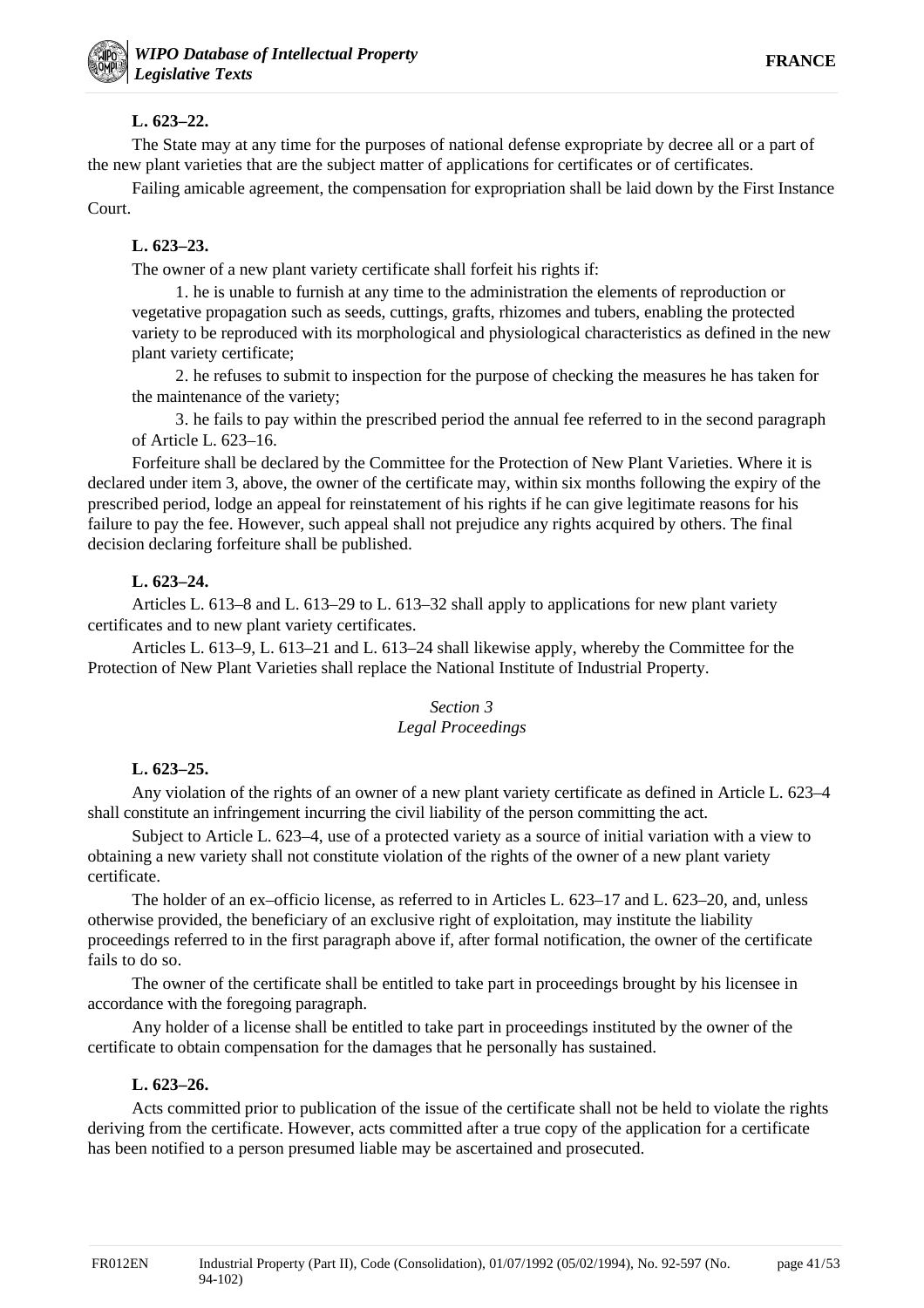### **L. 623–27.**

The owner of an application for a new plant variety certificate or of a certificate shall be entitled, with a court authorization, to proceed with a detailed description, with or without effective seizure, of any plants or parts of plants or of any elements of reproduction or vegetative propagation alleged to have been obtained in violation of his rights. This right shall also be available to the assignee of an exclusive right of exploitation or the holder of an ex–officio license, subject to the condition laid down in the third paragraph of Article L. 623– 25.

Where the claimant fails to petition the court within the period of time laid down by regulation, the description or seizure shall be automatically null and void, without prejudice to any damages which may be claimed.

### **L. 623–28.**

At the request of the injured party, the Court may order confiscation on behalf of the injured party of any plants or parts of plants or of any elements of reproduction or vegetative propagation obtained in violation of the rights of the owner of a new plant variety certificate and, where appropriate, of the instruments specifically intended for use in the reproductive cycle.

# **L. 623–29.**

Civil and criminal actions under this Chapter shall be statute barred after three years counted from the acts concerned.

The institution of civil action shall suspend the limitation of a criminal action.

### **L. 623–30.**

Where a variety that is the subject matter of an application for a certificate or of a new plant variety certificate is exploited for the needs of defense by the State or its contractors, subcontractors and subsidiary suppliers, without a license having been granted to them, the Court hearing the case may not order either discontinuance or interruption of exploitation nor confiscation as provided for in Article L. 623–28.

If an expert opinion or a description, with or without effective seizure, is ordered by the President of the Court hearing the case, the appointed law officer shall refrain from proceeding with seizure, description and any investigation in the enterprise if the contract for research or reproduction or propagation comprises a defense security classification.

The same shall apply where research, reproduction or propagation are carried out in a military establishment.

The President of the Court hearing the case may, if so requested by the entitled person, order an expert opinion which may be carried out only by persons approved by the Minister responsible for defense and in the presence of his representatives.

Article L. 623–26 shall not apply to applications for a new plant variety certificate exploited under the conditions set forth in this Article so long as such applications are subject to the prohibitions referred to in Articles L. 623–9 and L. 623–10.

Such exploitation shall automatically incur liability under this Article for the persons concerned.

# **L. 623–31.**

All litigation arising from this Chapter shall be heard by the First Instance Courts and the corresponding Courts of Appeal, with the exception of appeals from decrees and orders and ministerial decisions within the jurisdiction of the Administrative Courts.

The Court of Appeal of Paris shall hear directly appeals from decisions of the Committee for the Protection of New Plant Varieties taken in application of this Chapter.

The competent First Instance Courts, which shall not be less than 10 in number, and the area of jurisdiction allocated to them shall be laid down by regulation.

# **L. 623–32.**

Any intentional violation of the rights of the owner of a new plant variety certificate, as defined in Article L. 623–4, shall constitute an offense punishable by a fine of between 2,000 francs and 15,000 francs.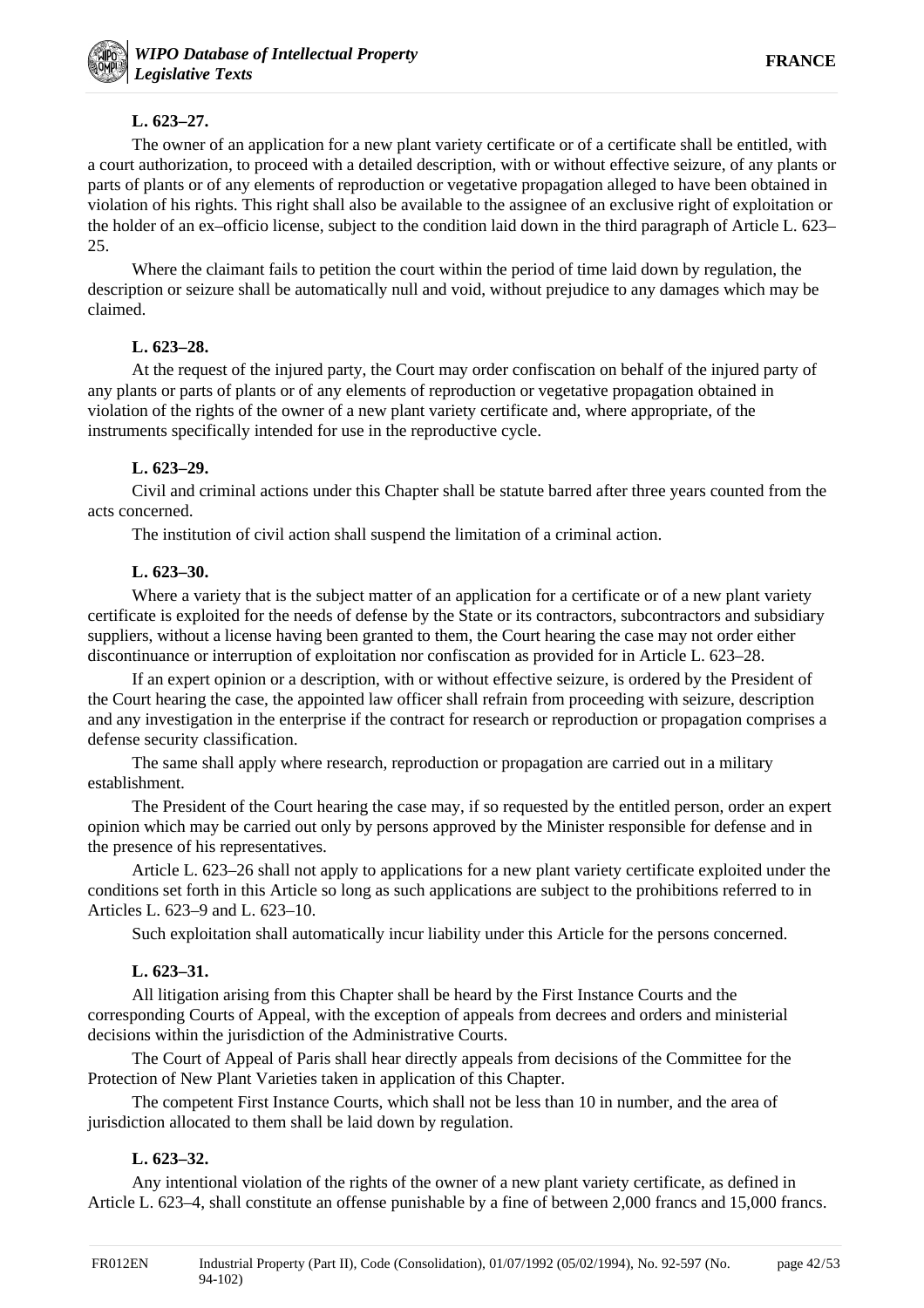In the event of a repeated offense, imprisonment of between two and six months may also be ordered. An offense shall be deemed to be repeated, within the meaning of this Article, if the offender has been convicted for the same offense within the preceding five years.

### **L. 623–33.**

Public proceedings for application of the penalties provided for in the foregoing Article may only be instituted by the public prosecutor on a complaint by the injured party.

The Criminal Court hearing the case may not take a decision until the Civil Court has confirmed the existence of the offense in a final decision. Nullity of the new plant variety certificate or matters of the ownership of that certificate may only be pleaded by the defendant before the Civil Court.

#### **L. 623–34.**

Any person improperly claiming to be the owner of a certificate or an application for a new plant variety certificate shall be liable to a fine of between 2,000 francs and 5,000 francs. In the event of a repeated offense, the fine may be doubled. An offense shall be deemed to be repeated within the meaning of this Article if the offender has been convicted for the same offense within the preceding five years.

# **L. 623–35.**

Notwithstanding, the heavier penalties provided for with regard to violation of State security, any person who knowingly violates any of the prohibitions under Articles L. 623–9 and L. 623–10 shall be liable to a fine of between 3,000 francs and 30,000 francs. Where the violation has prejudiced national defense, imprisonment of between one and five years may also be ordered.

# **BOOK VII TRADEMARKS, SERVICE MARKS AND OTHER DISTINCTIVE SIGNS**

# TITLE I TRADEMARKS AND SERVICE MARKS

# **Chapter I Constituent Elements of Marks**

# **L. 711–1.**

A trademark or service mark is a sign capable of graphic representation which serves to distinguish the goods or services of a natural or legal person.

The following, in particular, may constitute such a sign:

*(a)* denominations in all forms, such as: words, combinations of words, surnames and geographical names, pseudonyms, letters, numerals, abbreviations;

*(b)* audible signs such as: sounds, musical phrases;

*(c)* figurative signs such as: devices, labels, seals, selvedges, reliefs, holograms, logos, synthesized images; shapes, particularly those of a product or its packaging, or those that identify a service; arrangements, combinations or shades of color.

# **L. 711–2.**

The distinctive nature of a sign that is capable of constituting a mark shall be assessed in relation to the designated goods or services.

The following shall not be of a distinctive nature:

*(a)* signs or names which in everyday or technical language simply constitute the necessary, generic or usual designation of the goods or services;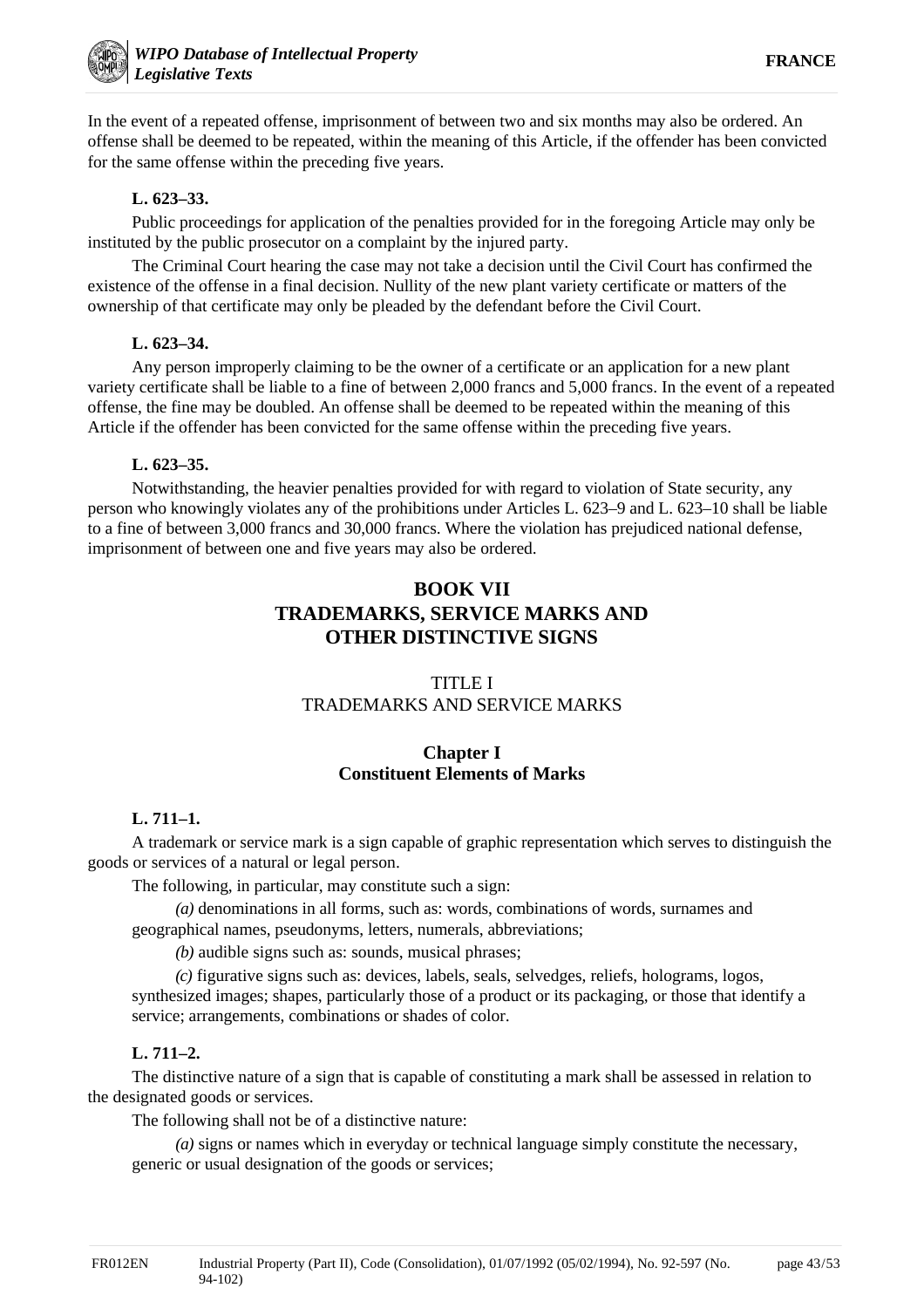*(b)* signs or names which may serve to designate a feature of the product or service, particularly the type, quality, quantity, purpose, value, geographical origin, time of production of the goods or furnishing of the service;

*(c)* signs exclusively constituted by the shape imposed by the nature or function of the product or which give the product its substantial value.

Distinctive nature may be acquired by use, except in the case referred to in item *(c)*.

# **L. 711–3.**

The following may not be adopted as a mark or an element of a mark:

*(a)* signs excluded by

Article 6*ter* of the Paris Convention for the Protection of Industrial Property of March 20, 1883, as revised;

*(b)* signs contrary to public policy or morality or whose use is prohibited by law;

*(c)* signs liable to mislead the public, particularly as regards the nature, quality or geographical origin of the goods or services.

# **L. 711–4.**

Signs may not be adopted as marks where they infringe earlier rights, particularly:

*(a)* an earlier mark that has been registered or that is well known within the meaning of Article 6*bis* of the Paris Convention for the Protection of Industrial Property;

*(b)* the name or style of a company, where there is a risk of confusion in the public mind;

*(c)* a trade name or signboard known throughout the national territory, where there exists a risk of confusion in the public mind;

*(d)* a protected appellation of origin;

*(e)* authors' rights;

*(f)* rights deriving from a protected industrial design;

*(g)* the personality rights of another person, particularly his surname, pseudonym or likeness;

*(h)* the name, image or repute of a local authority.

# **Chapter II Acquisition of Rights in Marks**

# **L. 712–1.**

Ownership of a mark shall be acquired by registration. A mark may be acquired under joint ownership.

The effects of registration shall begin on the filing date of the application for a term of 10 years that may be renewed any number of times.

# **L. 712–2.**

Applications for registration shall be set out and published in the form and in accordance with the conditions laid down by this Title and detailed by decree in Council of State. They shall comprise, in particular, a sample of the mark and a list of the goods and services to which it applies.

Applicants having their place of residence abroad must elect an address for service in France.

# **L. 712–3.**

During a period of two months following publication of the application for registration, any concerned person may submit observations to the Director of the National Institute of Industrial Property.

# **L. 712–4.**

During the period of time referred to in Article L. 712–3, opposition to an application for registration may be entered with the Director of the National Institute of Industrial Property by the owner of a mark that has been registered or applied for at an earlier date or which enjoys an earlier priority date or by the owner of an earlier well–known mark.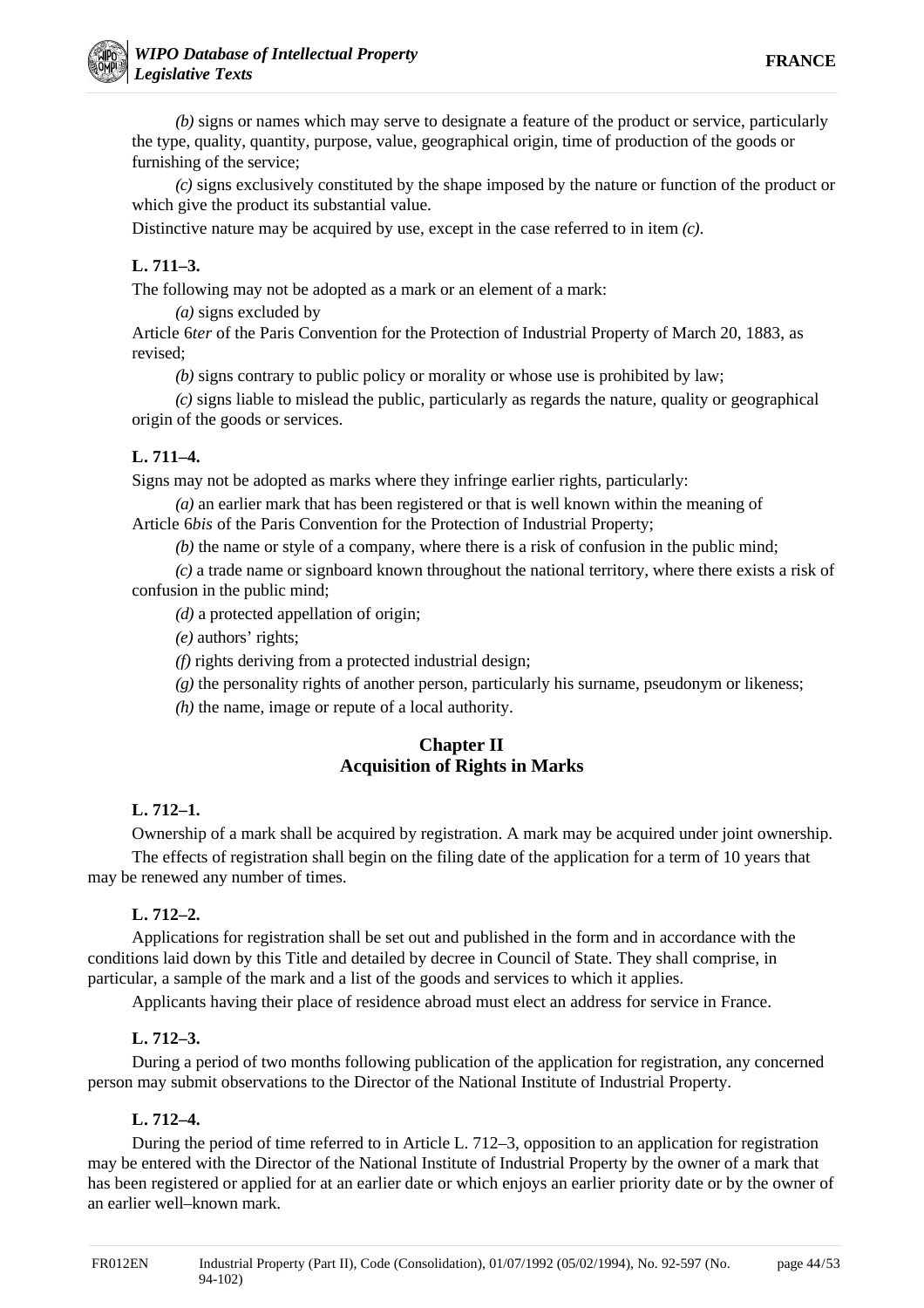The beneficiary of an exclusive right of exploitation shall also enjoy that same right, unless otherwise stipulated in the contract.

Opposition shall be deemed to have been rejected if no decision is taken within a period of six months following expiry of the time limit laid down in Article L. 712–3.

However, that time limit may be suspended:

- *(a)* where opposition is based on an application for registration of a mark;
- *(b)* where proceedings for invalidity, revocation or claim to ownership have been instituted;
- *(c)* at the joint request of the parties, whereby suspension may not exceed six months.

### **L. 712–5.**

Decisions on opposition shall be taken following a procedure in which all parties shall be heard, laid down by decree in Council of State.

### **L. 712–6.**

Where registration has been applied for, either fraudulently with respect to the rights of another person or in violation of a statutory or contractual obligation, any person who believes he has a right in the mark may claim ownership by legal proceedings.

Except where the applicant has acted in bad faith, action claiming ownership shall be barred three years after publication of the application for registration.

# **L. 712–7.**

An application for registration shall be rejected:

*(a)* if it does not meet the requirements of Article L. 712–2;

*(b)* if the sign may not constitute a mark in accordance with Articles L. 711–1 and L. 711–2 or be adopted as a mark in accordance with Article L. 711–3;

*(c)* if opposition to the application and Article L. 712–4 is upheld.

Where the grounds for rejection concern only a part of the application, it shall be rejected in part only.

#### **L. 712–8.**

An applicant may request that a mark be registered despite opposition thereto if he proves that the registration is indispensable to protect the mark abroad.

If opposition is subsequently upheld, the registration decision shall be revoked in whole or in part.

# **L. 712–9.**

The registration of a mark may be renewed where there is neither modification of the sign nor extension of the list of goods or services. Renewal shall be effected and published under the conditions and within the time limits laid down by decree in Council of State.

It shall be subject neither to verification of compliance with Articles L. 711–1 to L. 711–3 nor to the opposition procedure laid down in Article L. 712–4.

The new 10–year term shall run from the expiry of the preceding term.

Any modification of the sign or extension to the list of designated goods or services shall require a new application.

#### **L. 712–10.**

An applicant who has not complied with the time limits referred to in Articles L. 712–2 and L. 712–9, but is able to prove that failure to comply was due neither to his own will nor to fault or negligence on his part, may, subject to the conditions laid down by decree in Council of State, be reinstated in the rights he has lost.

### **L. 712–11.**

Notwithstanding application of the provisions of the Paris Convention for the Protection of Industrial Property, a foreigner who has neither place of business nor residence on the national territory shall enjoy the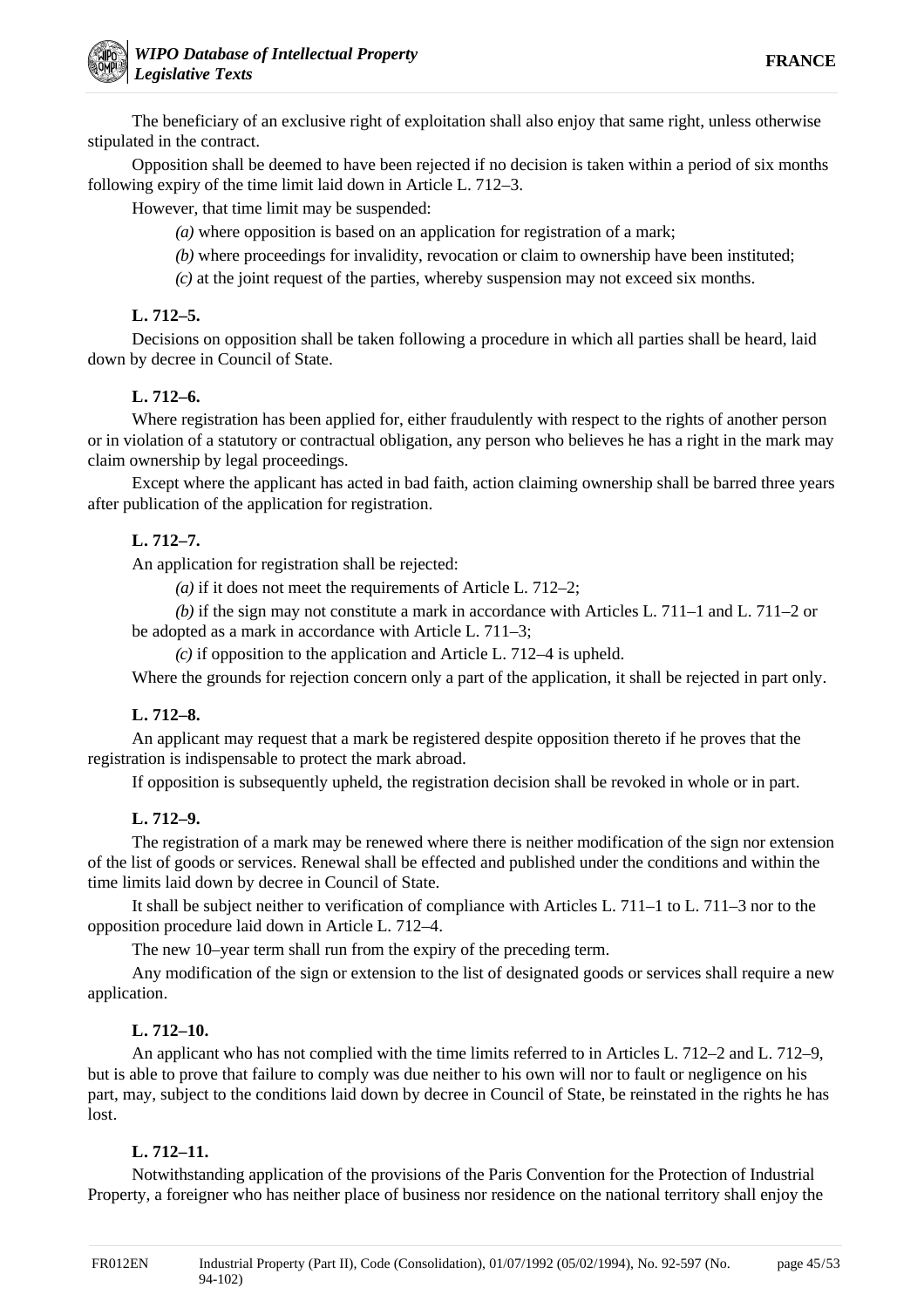provisions of this Book. However, subject to the international conventions, such benefits shall be conditional on proof that a regular application has been filed for the mark or its registration obtained in the country of his place of residence or business and that such country affords reciprocal protection to French marks.

# **L. 712–12.**

The priority right under Article 4 of the Paris Convention for the Protection of Industrial Property shall be extended to any mark for which a prior application has been filed in a foreign country.

Where the applicant cannot claim the benefit of that Convention, the priority right shall be subject to recognition by such country of the same right for applications for French marks.

# **L. 712–13.**

The trade unions may register their marks and certification marks in accordance with Articles L. 413–1 and L. 413–2 of the Labor Code, reproduced hereafter.

"**L. 413–1.** The trade unions may register their marks or certification marks by completing the formalities laid down by Chapter II of Book VII of the Intellectual Property Code. After registration, they may claim the exclusive ownership of those marks as laid down in that Code.

The marks or certification marks may be affixed to any product or article of trade to certify its origin and conditions of manufacture. They may be used by all individuals or enterprises selling such products.

**L. 413–2.** The use of trade union marks or certification marks under the foregoing Article may not have the effect of prejudicing the provisions of Article L. 412–2.

Any agreement or provision aiming to oblige an employer to employ exclusively or maintain in his service exclusively the members of the trade union that is the owner of the mark or certification mark shall be null and void."

# **L. 712–14.**

The decisions referred to in this Chapter shall be taken by the Director of the National Institute of Industrial Property in accordance with Articles L. 411–4 and L. 411–5.

# **Chapter III Rights Conferred by Registration**

# **L. 713–1.**

Registration of a mark shall confer on its owner a right of property in that mark for the goods and services he has designated.

# **L. 713–2.**

The following shall be prohibited, unless authorized by the owner:

*(a)* the reproduction, use or affixing of a mark, even with the addition of words such as: "formula, manner, system, imitation, type, method," or the use of a reproduced mark for goods or services that are identical to those designated in the registration;

*(b)* the suppression or modification of a duly affixed mark.

# **L. 713–3.**

The following shall be prohibited, unless authorized by the owner, if there is a likelihood of confusion in the mind of the public:

*(a)* the reproduction, use or affixing of a mark or use of a reproduced mark for goods or services that are similar to those designated in the registration;

*(b)* the imitation of a mark and the use of an imitated mark for goods or services that are identical or similar to those designated in the registration.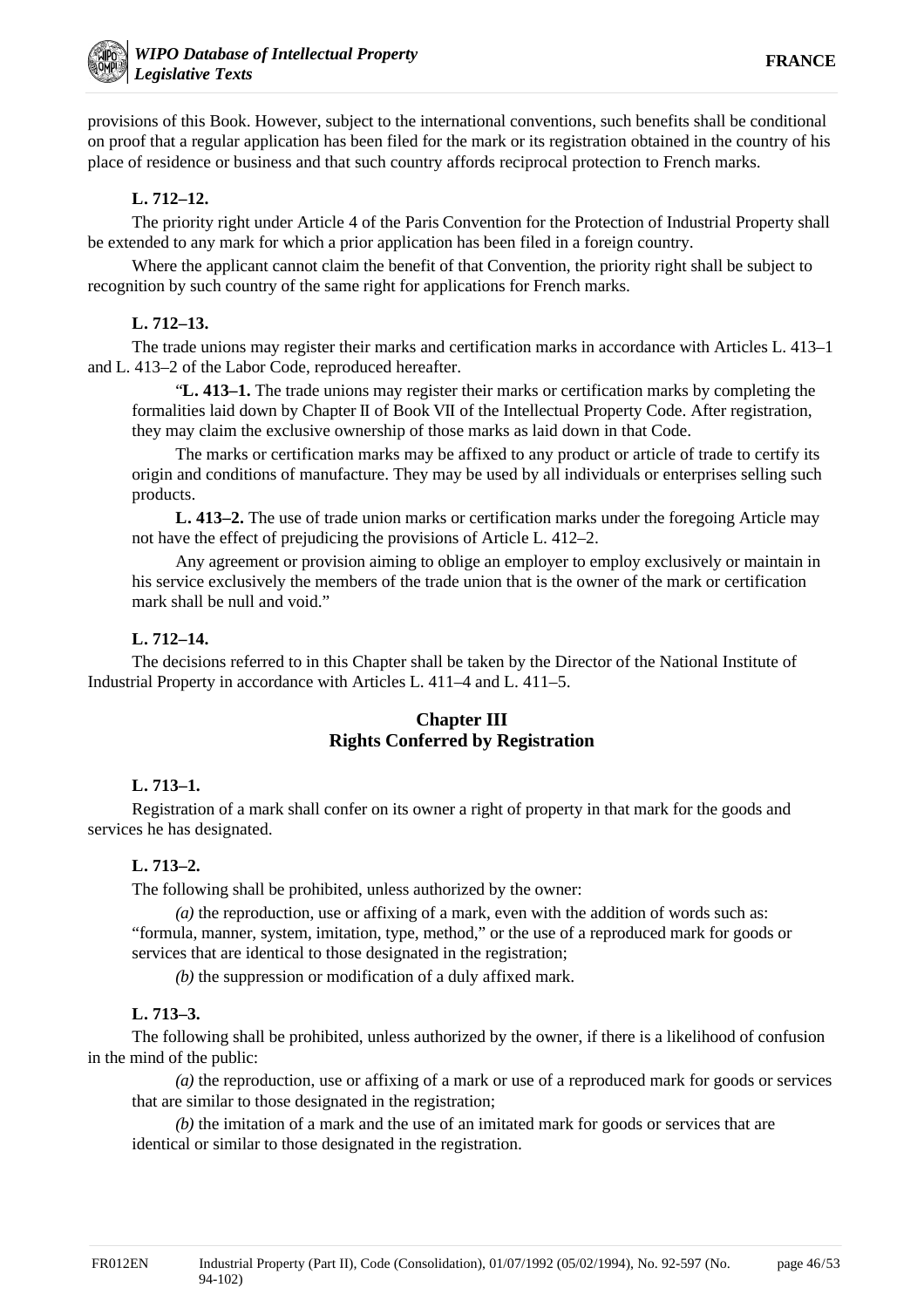# **L. 713–4.**

The right conferred by a mark shall not entitle an owner to prohibit its use in relation to goods which have been put on the market in the European Economic Community under that mark by the proprietor or with his consent.

However, the owner shall continue to have the faculty of opposing any further act of marketing if he can show legitimate reasons, especially where the condition of the goods has been subsequently changed or impaired.

# **L. 713–5.**

Any person who uses a mark enjoying repute for goods or services that are not similar to those designated in the registration shall be liable under civil law if such use is likely to cause a prejudice to the owner of the mark or if such use constitutes unjustified exploitation of the mark.

The foregoing paragraph shall apply to the use of a mark that is well known within the meaning of Article 6*bis* of the Paris Convention for the Protection of Industrial Property referred to above.

# **L. 713–6.**

Registration of a mark shall not prevent use of the same sign or a similar sign as:

*(a)* a company name, trade name or signboard, where such use is either earlier than the registration or made by another person using his own surname in good faith;

*(b)* the necessary reference to state the intended purpose of the product or service, in particular as an accessory or spare part, provided no confusion exists as to their origin.

However, where such use infringes his rights, the owner of the registration may require that it be limited or prohibited.

# **Chapter IV Transfer and Loss of Rights in Marks**

# **L. 714–1.**

The rights under a mark may be transferred in whole or in part, independently of the enterprise that exploits them or has them exploited. Assignment, even where in part, may not comprise territorial limitation.

The rights under a mark may be subject, in whole or in part, to the granting of an exclusive or non– exclusive license or to pledging.

Non–exclusive grant may result from regulations for use. The rights conferred by an application for registration of a mark or by a mark may be invoked against a licensee who fails to respect a limitation of his license.

Transfer of ownership or pledging shall be recorded in writing, on pain of nullity.

# **L. 714–2.**

The applicant for registration or the owner of a registered mark may renounce the effects of such application or such registration for all or part of the goods or services to which the mark applies.

# **L. 714–3.**

The registration of a mark that does not comply with Articles L. 711–1 to L. 711–4 shall be declared null and void by court decision. The public prosecutor may institute invalidity proceedings *ex officio* under Articles L. 711–1, L. 711–2 and L. 711–3.

Invalidity proceedings under Article L. 711–4 may be instituted only by the owner of the prior right. However, such proceedings shall not be admissible if the mark has been registered in good faith and if he has acquiesced to its use during a period of five years.

An invalidity decision shall be absolute.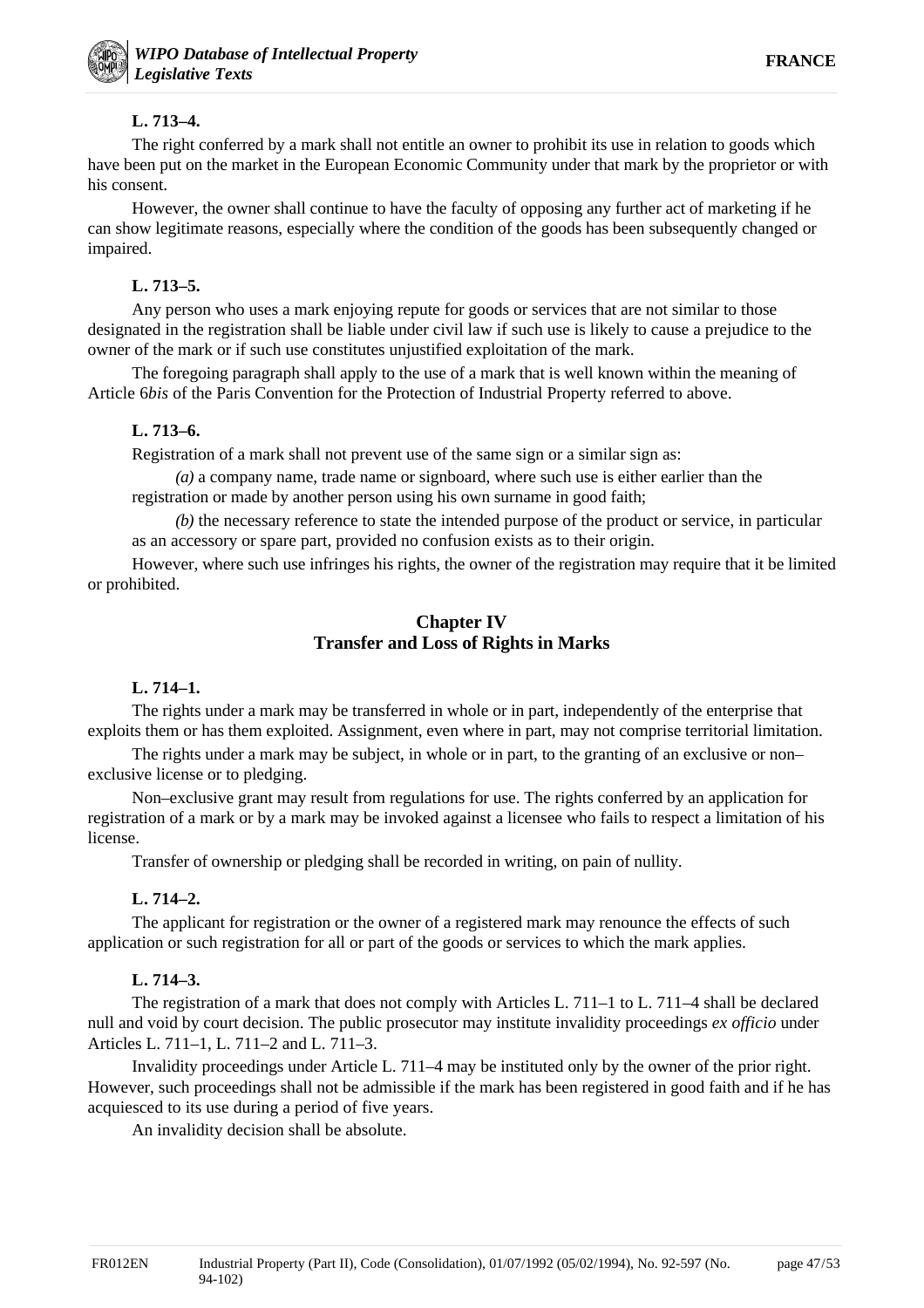### **L. 714–4.**

Invalidity proceedings against the owner of a well–known mark within the meaning of Article 6*bis* of the Paris Convention for the Protection of Industrial Property shall be barred after five years as from the date of registration, unless registration had been applied for in bad faith.

# **L. 714–5.**

An owner who has not put his mark to genuine use in connection with the goods or services referred to in the registration during an uninterrupted period of five years, without good reason, shall be liable to revocation of his rights.

The following shall be assimilated to such use:

*(a)* use made with the consent of the owner of the mark or, in the case of collective marks, in compliance with the regulations;

*(b)* use of the mark in a modified form which does not alter its distinctive nature;

*(c)* affixing of the mark on goods or their packaging exclusively for export.

Revocation may be requested in legal proceedings by any concerned person. If the request concerns only a part of the goods or services referred to in the registration, revocation shall extend to the goods and services concerned only.

Genuine use of the mark begun or resumed after the five–year period referred to in the first paragraph of this Article shall not constitute an obstacle thereto if it has been undertaken during the three months prior to the request for revocation and after the owner has gained knowledge of the possibility of such a request.

The burden of proving exploitation shall rest with the owner of the mark for which revocation is requested. Proof may be furnished by all means.

Revocation shall take effect as of the date of expiry of the five–year period laid down in the first paragraph of this Article. It shall have absolute effect.

# **L. 714–6.**

The owner of a mark shall be liable to revocation of his rights if, in consequence of his own acts, the mark has become:

*(a)* the common name in trade for a product or service;

*(b)* liable to mislead, particularly as regards the nature, quality or geographical origin of the product or service.

# **L. 714–7.**

Any transfer or modification of rights under a registered mark shall only have effect against others if entered in the National Register of Marks.

# **Chapter V Collective Marks**

### **L. 715–1.**

A mark shall be known as a collective mark if it may be used by any person who complies with regulations for use issued by the owner of the registration.

A collective certification mark shall be affixed to goods or services that display, in particular, with regard to their nature, properties or qualities, the characteristics detailed in the respective regulations.

#### **L. 715–2.**

The provisions of this Book shall apply to collective marks subject to, as regards collective certification marks, the special provisions below and those of Article L. 715–3:

1. a collective certification mark may be registered only by a legal person who is neither the manufacturer nor the importer nor the seller of the goods or services;

2. the registration of a collective certification mark must comprise regulations setting out the conditions to which use of the mark is subject;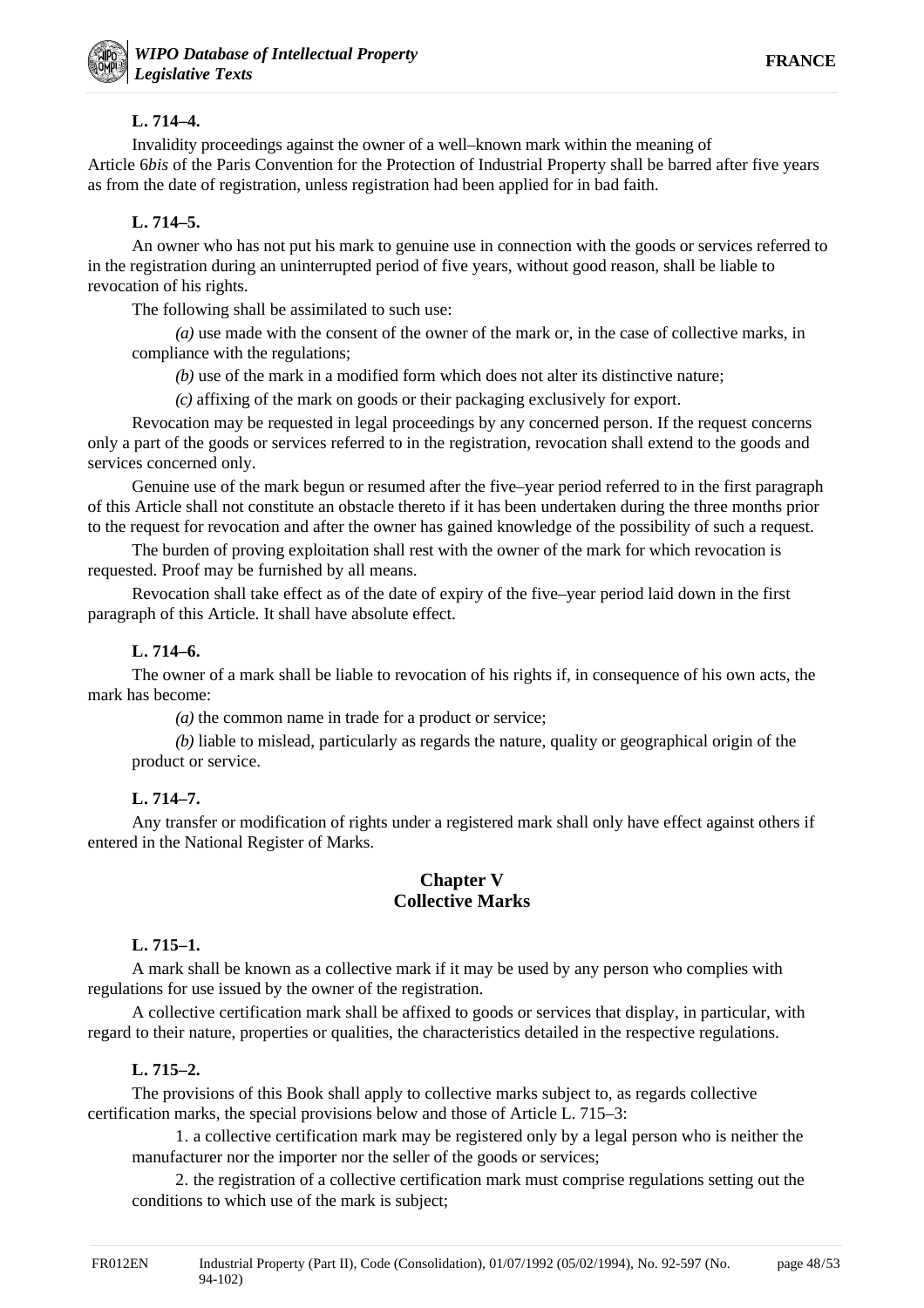3. use of a collective certification mark shall be open to all persons, other than the owner, who supply goods or services satisfying the conditions laid down by the regulations;

4. a collective certification mark may not be subject to assignment, pledge or any measure of enforcement; however, in the event of dissolution of the legal person who is the owner, it may be transferred to another legal person subject to the conditions laid down by decree in Council of State;

5. an application for registration shall be rejected if it does not satisfy the requirements laid down by the law applicable to certification;

6. where a certification mark has been used and has ceased to be protected by law, it may be neither registered nor used for any purpose whatsoever during a period of 10 years, subject to Article L. 712–10.

### **L. 715–3.**

Invalidity of the registration of a collective certification mark may be ordered on a petition by the public prosecutor or at the request of any concerned person if the mark does not meet any one of the requirements of this Chapter.

The invalidity decision shall have absolute effect.

# **Chapter VI Disputes**

### **L. 716–1.**

Infringement of the rights of the owner of a mark shall constitute an offense incurring the civil law liability of the offender. Violation of the prohibitions laid down in Articles L. 713–2, L. 713–3 and L. 713–4 shall constitute an infringement of the rights in a mark.

# **L. 716–2.**

Acts preceding publication of the application for registration of a mark may not be held to infringe rights deriving from that mark.

However, acts subsequent to notification to the alleged infringer of a copy of the application for registration may be ascertained and prosecuted. The Court before which proceedings are instituted shall stay its decision until the registration has been published.

# **L. 716–3.**

Civil proceedings relating to marks shall be heard by the First Instance Courts as also any proceedings involving both a matter of marks and a related matter of industrial designs or unfair competition.

# **L. 716–4.**

Article L. 716–3 shall not prevent recourse to arbitration as provided for in Articles 2059 and 2060 of the Civil Code.

# **L. 716–5.**

Civil infringement proceedings shall be instituted by the owner of the mark. However, the beneficiary of an exclusive right of exploitation may institute infringement proceedings, unless otherwise laid down in the contract, if after formal notice the owner does not exercise such right.

Any party to a licensing contract shall be entitled to participate in the infringement proceedings instituted by another party in order to obtain remedy for the prejudice he has himself sustained.

Infringement proceedings shall be barred after three years.

Any proceedings for infringement by a later registered mark of which use has been tolerated for five years shall not be admissible unless the registration was applied for in bad faith. However, non–admissibility shall be limited to those goods and services for which use has been tolerated.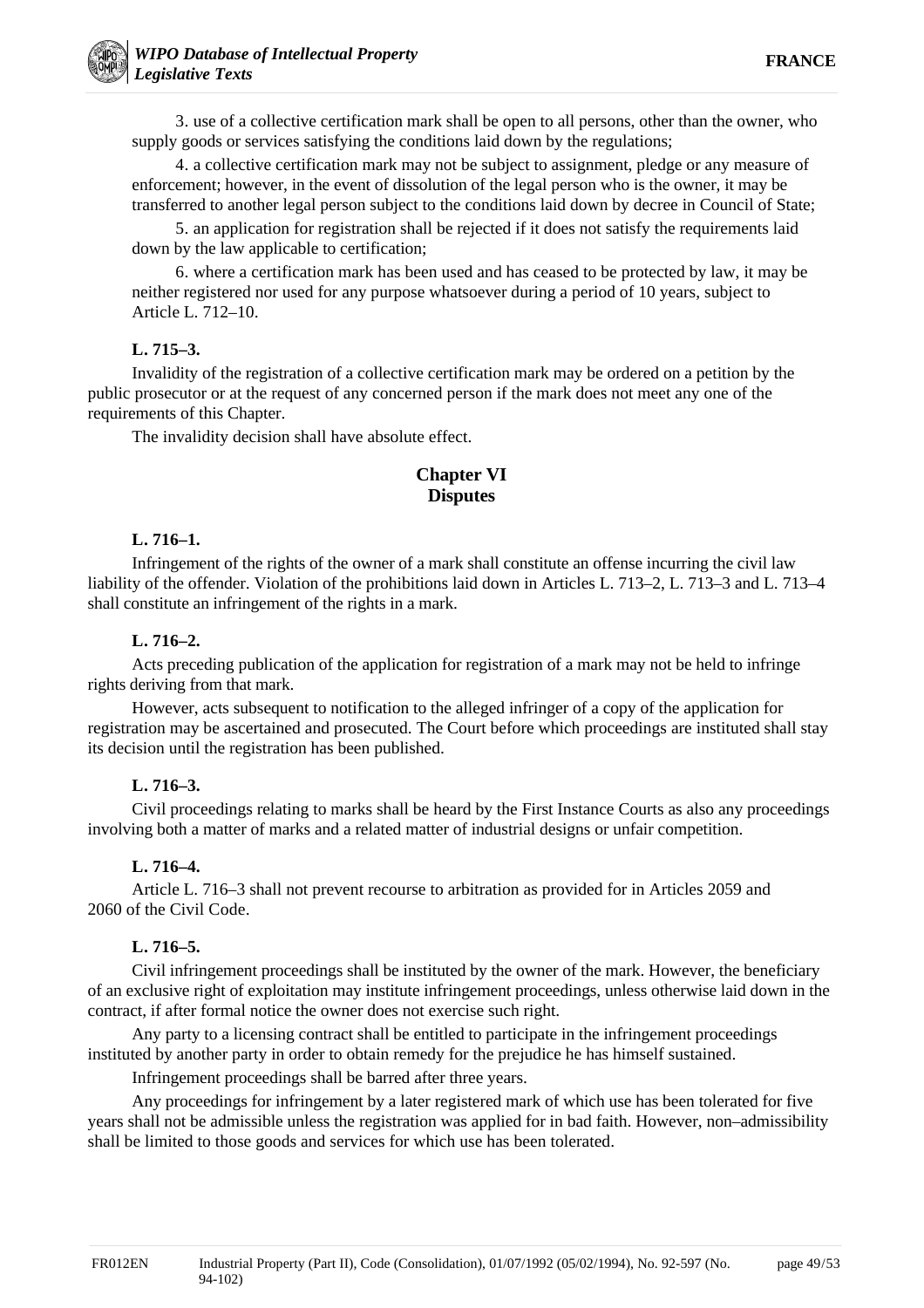# **L. 716–6.**

The President of the Court before which proceedings have been instituted, sitting in chambers, may provisionally prohibit a continuation of the allegedly infringing acts, subject to a daily fine, or may subject such continuation to the furnishing of securities for the purpose of ensuring compensation to the owner of the mark or to the beneficiary of an exclusive right of exploitation.

Action for prohibition or furnishing of securities shall be admissible only if the case appears well– founded and proceedings were instituted within a short time after the day on which the owner of the mark or the beneficiary of an exclusive right of exploitation obtained knowledge of the facts on which they are based. The judge may subject prohibition to the furnishing by the plaintiff of securities to provide compensation for any prejudice suffered by the defendant if the infringement proceedings are subsequently held to be unfounded.

# **L. 716–7.**

The owner of an application for registration, the owner of a registered mark or the beneficiary of an exclusive right of exploitation shall be entitled, by virtue of an order issued by the President of the First Instance Court, given on request, to direct any bailiff, assisted by experts of his choice, to proceed in any place with the detailed description, with or without taking samples, or the effective seizure of the goods or services he claims are marked, offered for sale, delivered or furnished to his prejudice in infringement of his rights.

Effective seizure may be subjected by the President of the Court to the furnishing of securities by the plaintiff to provide compensation for any prejudice suffered by the defendant if the infringement proceedings are subsequently held to be unfounded.

If the plaintiff fails to institute legal proceedings, either by civil action or criminal action, within a period of 15 days, seizure shall be automatically null and void, without prejudice to any damages that may be claimed.

# **L. 716–8.**

The customs administration may, at the written request of the owner of a registered mark or of the beneficiary of an exclusive right of exploitation, withhold during customs inspection any goods claimed by the owner or beneficiary to be designated by a mark that infringes the mark for which he has obtained registration or with regard to which he enjoys an exclusive right of use.

The public prosecutor, the plaintiff and the party declaring or in possession of the goods shall be informed without delay by the customs service of the withholding measure taken by the latter.

Withholding shall be lifted automatically if the plaintiff fails, within 10 working days from the notification of the withholding of the goods, to furnish evidence to the customs authorities:

- either of the withholding measures decided by the President of the First Instance Court;
- or of having instituted legal proceedings by civil action or criminal action and having furnished the required securities to cover possible liability in the event of infringement not being subsequently recognized.

For the purpose of the institution of the legal proceedings referred to in the foregoing paragraph, the plaintiff may require the customs administration to communicate the names and addresses of the sender, the importer and the consignee of the goods withheld or of the holder thereof, and also the quantity thereof, notwithstanding the provisions of Article 59*bis* of the Customs Code concerning the professional secrecy to which all officials of the customs administration are bound.

#### **L. 716–8–1.**

Officers of the judicial police may, as soon as offenses under Articles L. 716–9 and L. 716–10 have been reported, effect the seizure of goods unlawfully manufactured, imported, stocked, placed on sale, delivered or supplied, and of any material and equipment specially installed for the purposes of such unlawful acts.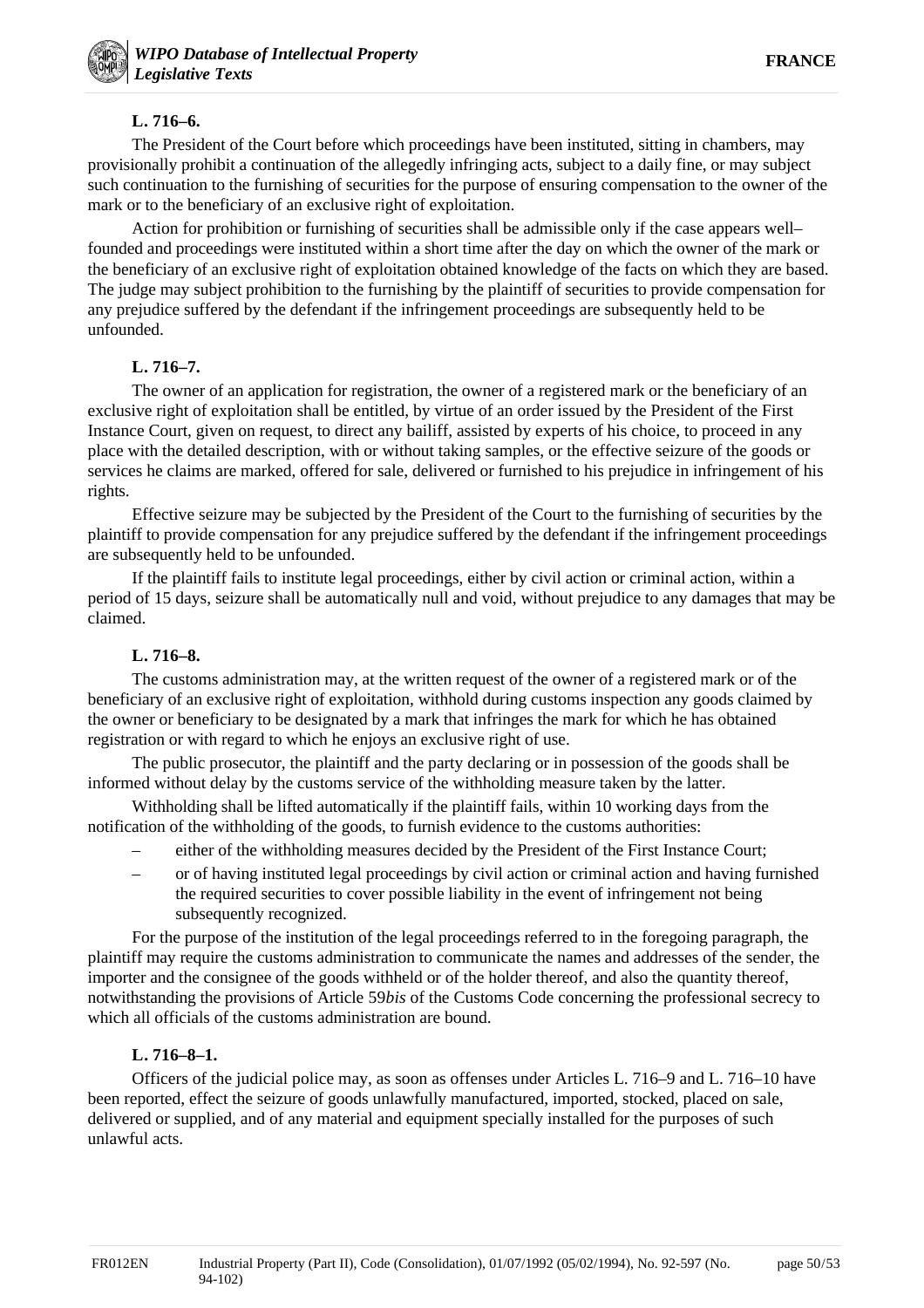# **L. 716–9.**

Any person shall be punished with a two–year prison term and a fine of 1,000,000 francs who has:

*(a)* reproduced, imitated, used, affixed, removed or altered a mark, a collective mark or a collective certification mark in violation of the rights conferred by the registration thereof and the prohibitions deriving therefrom;

*(b)* imported, under any customs regime, or exported goods presented under an infringing mark.

# **L. 716–10.**

Any person who:

*(a)* without lawful reason, holds goods he knows to bear an infringing mark or has knowingly sold, offered for sale, furnished or offered to furnish goods or services under such mark;

*(b)* has knowingly delivered a product or furnished a service other than that requested of him under a registered mark, shall be liable to the penalties laid down in the foregoing Article.

# **L. 716–11.**

Any person who:

*(a)* has knowingly made any use whatsoever of a registered collective certification mark in a manner other than that laid down in the regulations accompanying the registration;

*(b)* has knowingly sold or offered for sale a product bearing a collective certification mark employed in an irregular manner;

*(c)* within a period of 10 years as from the date on which protection of a collective certification mark that has been used has terminated, has knowingly used a mark that constitutes a reproduction or imitation of such mark or sold or offered for sale, furnished or offered to furnish goods or services under such mark,

shall be liable to the same penalties.

This Article shall apply to trade union marks under Chapter III of Title I of Book IV of the Labor Code.

# **L. 716–11–1.**

In addition to the sanctions provided for in Articles L. 716–9 and L. 716–10, the court may order the total or partial, permanent or temporary closure, for a period not exceeding five years, of the establishment that has served for the commission of the offense.

Temporary closure may not be a cause of either the termination or the suspension of employment contracts or of any monetary consequence prejudicial to the employees concerned. Where permanent closure causes the dismissal of staff, it shall give rise, over and above the indemnity in lieu of notice and the termination indemnity, to damages as provided in Articles L. 121–14–4 and L. 122–14–5 of the Labor Code for the breach of employment contracts. Failure to pay those indemnities shall be punishable with a six–month prison term and a fine of 25,000 francs.

# **L. 716–11–2.**

Legal entities may be declared criminally liable, in the manner specified in Article 121– 2 of the Penal Code, for the offenses defined in Articles L. 716–9 to L. 716–11 of this Code.

The penalties to which legal entities are liable are:

1. Fines in accordance with the procedure laid down in Article 131–38 of the Penal Code.

2. The penalties mentioned in Article 131–39 of the same Code.

The prohibition mentioned in Article 131–39 under 2 shall relate to the activity in the exercise of which or on the occasion of the exercise of which the offense was committed.

# **L. 716–12.**

In the event of repetition of the offenses defined in Articles L. 716–9 to L. 716–11, or if the offender is or has been contractually bound to the aggrieved party, the penalties involved shall be doubled.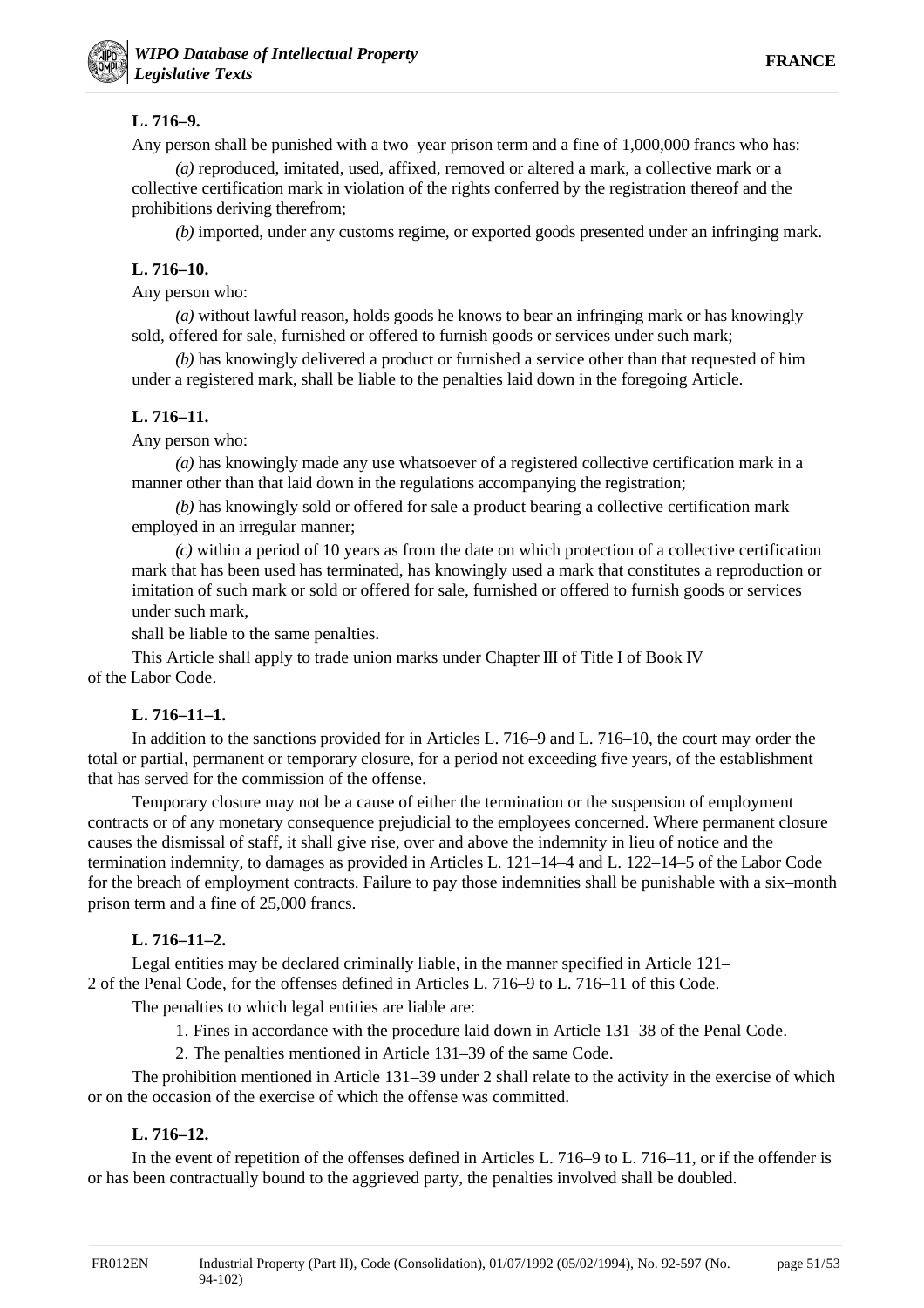The guilty parties may in addition be deprived, for a period not exceeding five years, of the right to elect and be elected to commercial courts, chambers of commerce and industry and professional chambers and to joint conciliation boards.

### **L. 716–13.**

The Court may in all cases order, at the cost of the convicted offender, the posting of the decision containing the conviction in accordance with the conditions and subject to the penalties provided for in Article 51 of the Penal Code, as also its publication, in whole or in part, in such newspapers as it may designate, whereby the cost of such publication may not exceed a maximum amount of the fine incurred.

### **L. 716–14.**

In the event of conviction for infringement of Articles L. 716–9 and L. 716–10, the Court may order confiscation of the goods and of the tools that have served to commit the offense.

The Court may order that the confiscated goods be delivered up to the owner of the mark that has been infringed, without prejudice to any damages.

The Court may also order their destruction.

### **L. 716–15.**

Decrees in Council of State shall lay down, where necessary, the conditions for implementing this Book.

### **L. 716–16.**

The provisions of Article L. 712–4 shall be applied progressively by reference to the International Classification of Goods and Services for the Purposes of the Registration of Marks.

Applications filed prior to December 28, 1991, shall be examined and registered under the procedure instituted by Law No. 64–1360 of December 31, 1964, on Trademarks and Service Marks.

# TITLE II APPELLATIONS OF ORIGIN

#### **Sole Chapter**

#### **L. 721–1.**

An appellation of origin shall consist of the geographical name of a country, region or locality that serves to designate a product originating therein, the quality or characteristics of which are due to the geographical environment, including both natural and human factors.